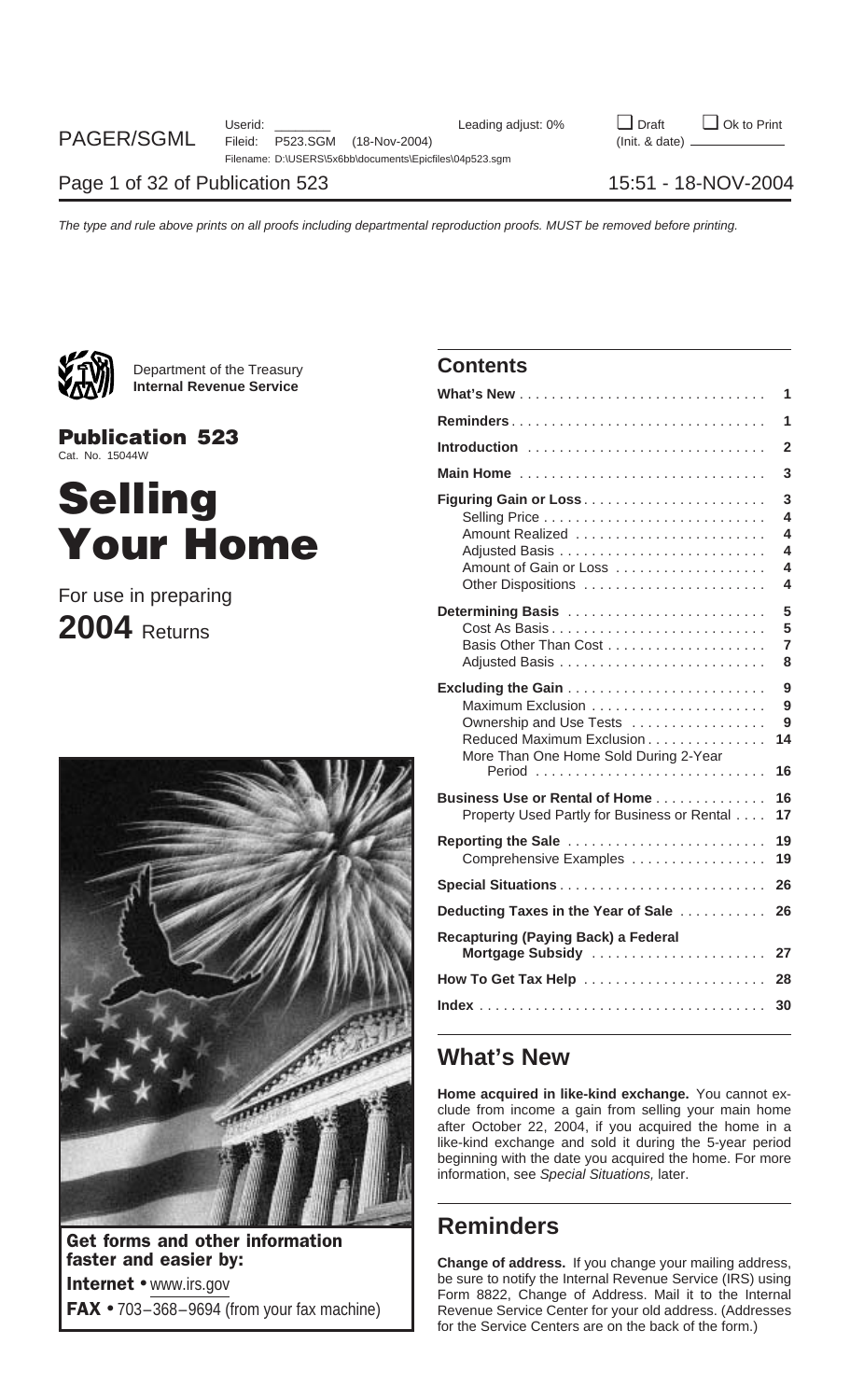**Home sold with undeducted points.** If you have not **Date of sale.** If you received a Form 1099-S, Proceeds deducted all the points you paid to secure a mortgage on From Real Estate Transactions, the date of sale should be your old home, you may be able to deduct the remaining shown in box 1. If you did not receive this form, the date of points in Part I of Publication sale is the earlier of (a) the date title transferred or (b) the 936, Home Mortgage Interest Deduction. The State the economic burdens and benefits of ownership

Missing and Exploited Children. Photographs of missing<br>
children selected by the Center may appear in this publica-<br>
tion does not cover the sale of rental property, second<br>
bring these children home by looking at the phot

You can write to us at the following address: This publication explains the tax rules that apply when you

sell your main home. Generally, your main home is the one<br>
in which you live most of the time.<br>
If you sold your main home in 2004, you may be able to<br>
exclude from income any gain up to a limit of \$250,000<br>
(\$500,000 on a need to report the sale on your tax return.

Report it on Schedule D (Form 1040). You may also have would be helpful if you would include your daytime phone<br>to include Form 4797, Sales of Business Property. See number, including the area code, in your correspondence. to include Form 4797, Sales of Business Property. See Reporting the Sale, later. The state of the Sale, later.

- Figuring gain or loss, and the state of the state our tax products.
- 
- 
- 
- 

- Business use or rental of home, publication.
- 
- Deducting taxes in the year of sale, and **Useful Items** Recapturing a federal mortgage subsidy. You may want to see:

**Worksheets.** This publication includes worksheets you **Publication** can use to figure your gain (or loss) and your exclusion.<br>
Use Worksheet 1 to figure the adjusted basis of the home<br>
you sold. Use Worksheet 2 to figure the gain (or loss), the **□ 527** Residential Rental Property you sold. Use Worksheet 2 to figure the gain (or loss), the exclusion, and the taxable gain (if any) on the sale. In some<br>situations, you may also need to use *Worksheet 3* to figure<br>**□ 544** Sales and Other Dispositions of Assets a reduced maximum exclusion. ❏ **544** Sales and Other Dispositions of Assets

**Sale before May 7, 1997.** If you sold your main home  $\Box$  547 Casualties, Disasters, and Thefts before May 7, 1997. and postponed the gain while serving  $\Box$  551 Basis of Assets before May 7, 1997, and postponed the gain while serving **□ 551** in the Armed Forces, see Publication 3, Armed Forces' Tax ❏ **<sup>587</sup>** Business Use of Your Home Guide, for special rules that are not covered in this publication. ❏ **936** Home Mortgage Interest Deduction

sale is the earlier of (a) the date title transferred or (b) the **Photographs of missing children.** The Internal Reve-<br>
nue Service is a proud partner with the National Center for<br> **Photographs of missing children.** The Internal Reve-<br>
same.

**Comments and suggestions.** We welcome your com-**Introduction introduction introduction intervalse about this publication and your suggestions for Introduction** 

If you have gain that cannot be excluded, it is taxable. We respond to many letters by telephone. Therefore, it<br>port it on Schedule D (Form 1040). You may also have would be helpful if you would include your daytime phone

If you have a loss on the sale, you cannot deduct it on must be included in the address.) Please put "Publications your return.<br>
your return.<br>
The main topics in this publication are:<br>
The main topics in this publication are:<br>
The main topics in this publication are:<br>
The main topics in this publication are:<br>
Spond individually to each The main topics in this publication are: Feedback and will consider your comments as we revise

• Basis, **Tax questions.** If you have a tax question, visit ■ Excluding the gain, tax not all 1-800-829-1040. We cannot answer • Excluding the gain, tax questions at either of the addresses listed above.

• Ownership and use tests, and **Ordering forms and publications.** Visit www.irs.gov/ • Reporting the sale. The same same state of the same state of the same state of the same state of the same state of the same state of the same state of the same state of the same state of the same state of the state of th Other topics include:<br>
Other topics include:<br>
Shown under How To Get Tax Help in the back of this

- 
- 
- 
- 
- 
- 
- 
-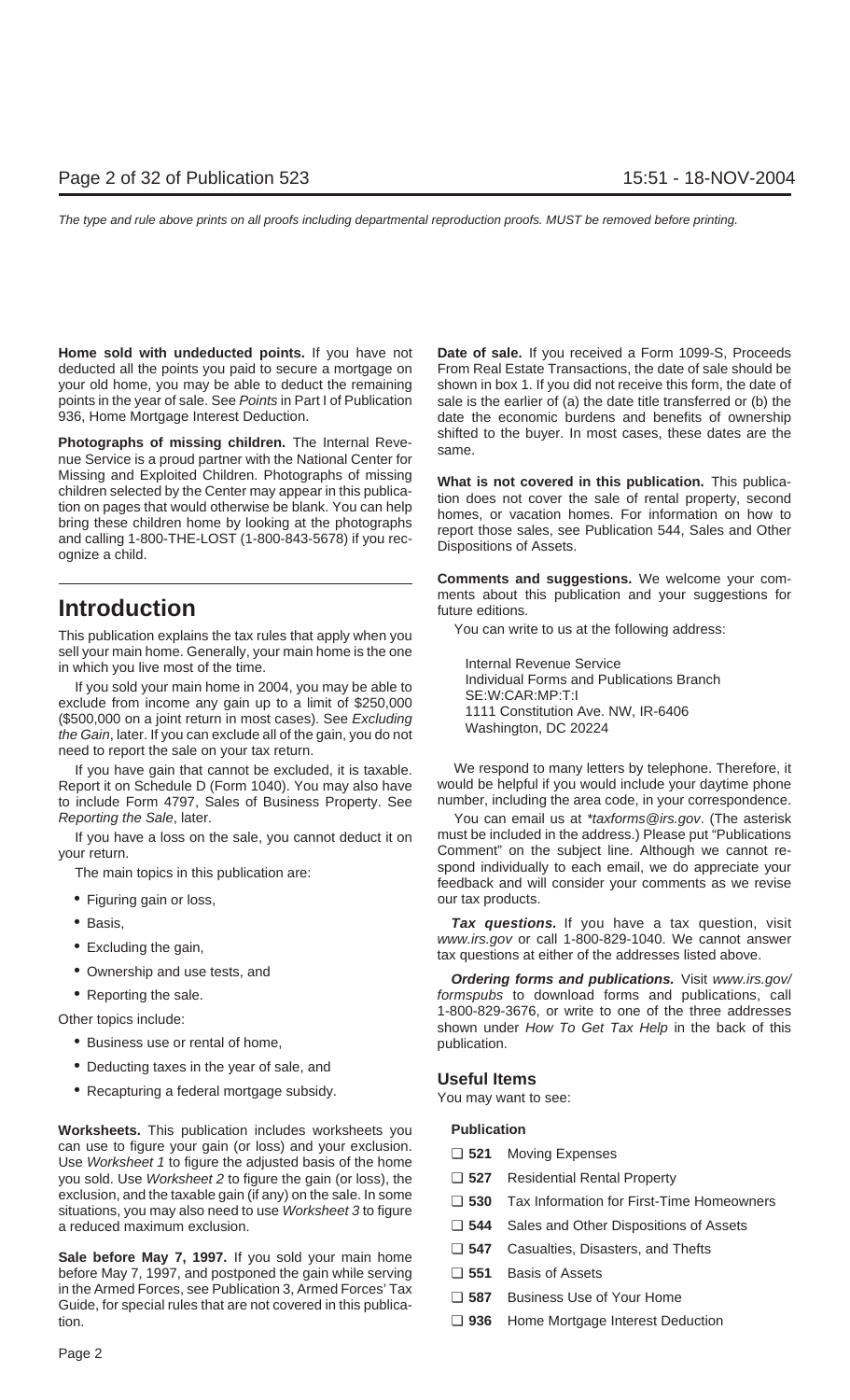- Excluding the Gain, later. ❏ **Schedule D (Form 1040)** Capital Gains and
- 
- 
- ❏ **8822** Change of Address of the time.
- ❏ **<sup>8828</sup>** Recapture of Federal Mortgage Subsidy **Example 1.** You own and live in a house in the city. You

tion, for information about getting these publications and mer months. The house in the city is your main home. forms.

can be a: 1. Your place of employment.

- 
- 
- 
- Cooperative apartment, or and state tax returns,
- 

To exclude gain under the rules in this publication, you c. Car registration, and generally must have owned and lived in the property as vour main home for at least 2 vears during the 5-vear d. Voter registration card. your main home for at least 2 years during the 5-year period ending on the date of sale.

**Land.** If you sell the land on which your main home is  $\frac{1}{10}$  or the location of recreational clubs and religious orgalocated, but not the house itself, you cannot exclude any  $\frac{1}{10}$  or inizations you are a member

**Example.** On March 4, 2004, you sell the land on which<br>your main home is located. You buy another piece of land<br>and move your house to it. This sale is not considered a<br>sale of your main home, and you cannot exclude any g

**Vacant land.** The sale of vacant land is not a sale of your main home unless:

- 
- 
- The sale of your home satisfies the requirements for exclusion and occurs within 2 years before or 2 years after the date of the sale of the vacant land, and and and and  $\frac{1}{\sqrt{1-\frac{1}{\sqrt{1-\frac{1}{\sqrt{1-\frac{1}{\sqrt{1-\frac{1}{\sqrt{1-\frac{1}{\sqrt{1-\frac{1}{\sqrt{1-\frac{1}{\sqrt{1-\frac{1}{\sqrt{1-\frac{1}{\sqrt{1-\frac{1}{\sqrt{1-\frac{1}{\sqrt{1-\frac{1}{\sqrt{1-\frac{1}{\sqrt{1-\frac{1}{\sqrt{1-\frac{1}{\sqrt{1-\frac{1}{\sqrt{1-\frac{1}{\sqrt{1-\frac{1}{\sqrt{1-\frac{1}{\sqrt{1-\frac{1}{\sqrt{1-\frac{1}{\sqrt{1-\frac{1}{\sqrt{1-\frac$
- The other requirements for excluding gain from the sale of the vacant land have been satisfied.

If these requirements are met, the sale of the home and the sale of the vacant land are treated as one sale and only Gain or loss

**Form (and Instructions) be a construction one maximum exclusion can be applied to any gain. See** 

Losses **More than one home.** If you have more than one home, ❏ **1040X** Amended U.S. Individual Income Tax you can exclude gain only from the sale of your main Return **home.** You must include in income gain from the sale of any other home. If you have two homes and live in both of ❏ **<sup>4797</sup>** Sales of Business Property them, your main home is ordinarily the one you live in most

See How To Get Tax Help, near the end of this publica-<br>also own a beach house, which you use during the suming the sum-

**Example 2.** You own a house, but you live in another house that you rent. The rented house is your main home.

**Main Home Factors used to determine main home.** In addition to the amount of time you live in each home, other factors are This section explains the term "main home." Usually, the relevant in determining which home is your main home.<br>home you live in most of the time is your main home and Those factors include the following.

- 
- House, **2.** The location of your family members' main home.
- Houseboat, 3. Your mailing address for bills and correspondence.
- Mobile home, **4. The address listed on your:** 
	-
- Condominium. **b. Driver's license**,
	-
	-
	- 5. The location of the banks you use.
	-

## • The vacant land is adjacent to land containing your **Figuring Gain or Loss**

home, home, home, home, home, home, home, home, home, home, home, home, home, home, home, home, home, home, home, home, home, home, home, home, home, home, home, home, home, home, home, home, home, home, home, home, home, • You owned and used the vacant land as part of your you must know the selling price, the amount realized, and<br>main home. the adjusted basis. Subtract the adjusted basis from the the adjusted basis. Subtract the adjusted basis from the amount realized to get your gain or loss.

| Selling price<br>- Selling expenses |
|-------------------------------------|
| Amount realized                     |
| Amount realized<br>- Adjusted basis |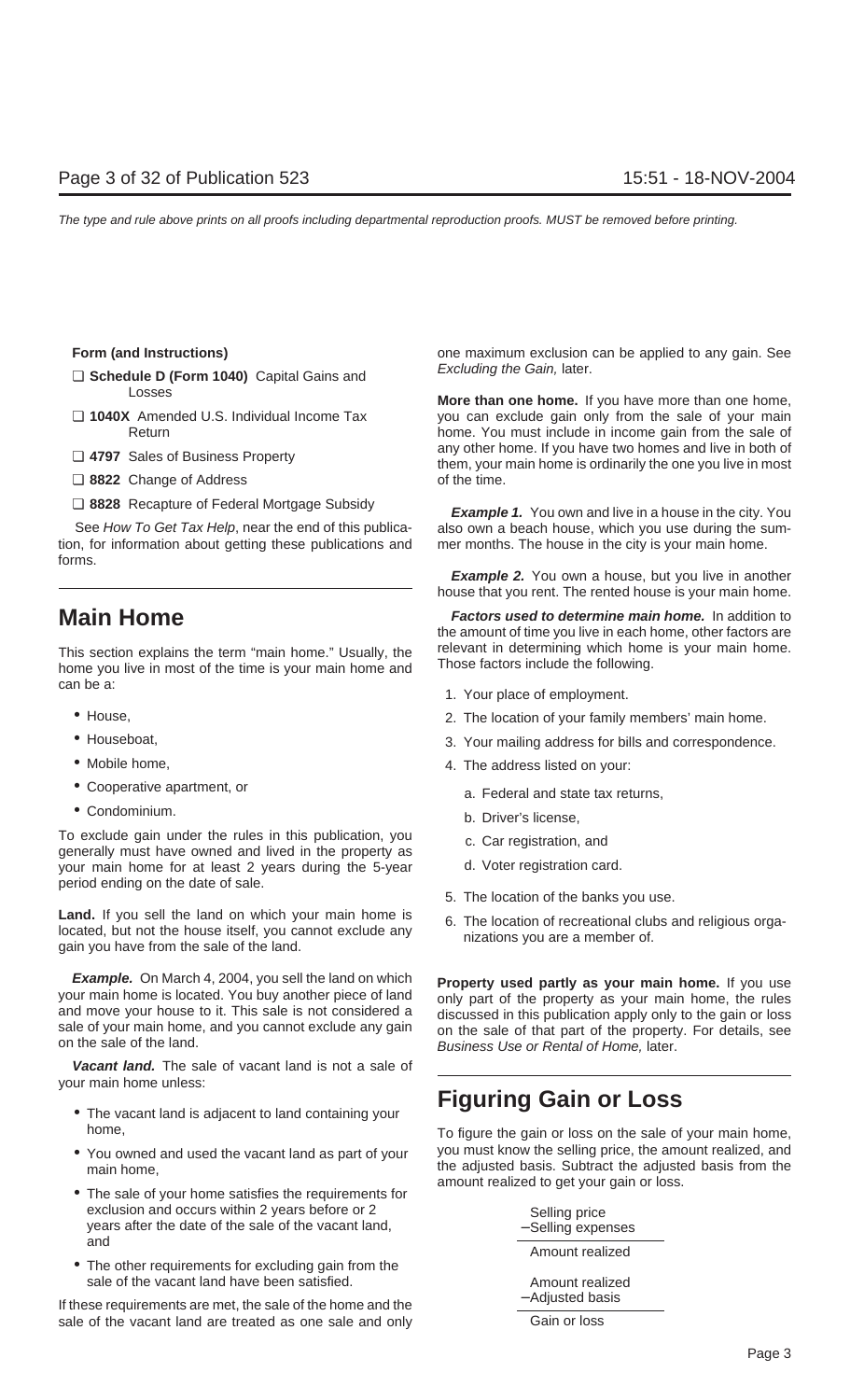The selling price is the total amount you receive for your figure your home's adjusted basis, see Determining Basis<br>home It includes money all notes mortgages or other later. home. It includes money, all notes, mortgages, or other. debts assumed by the buyer as part of the sale, and the fair market value of any other property or any services you **Amount of Gain or Loss** receive.

**Personal property.** The selling price of your home does To figure the amount of gain or loss, compare the amount<br>not include amounts you received for personal property sold with your home. Personal property is property that is **Gain on sale.** If the amount realized is more than the not a permanent part of the home. Examples are furniture, adjusted basis, the difference is a gain and, except for any draperies, and lawn equipment. Separately stated part you can exclude, generally is taxable. draperies, and lawn equipment. Separately stated amounts you received for these items should not be shown<br>on Form 1099-S (discussed later). Any gains from sales of<br>personal property must be included in your income.<br>of your main home cannot be deducted.

**Payment by employer.** You may have to sell your home<br>because of a job transfer. If your employer pays you for a<br>loss on the sale or for your selling expenses, do not include<br>the payment as part of the selling price. Your include it as wages in box 1 of your Form W-2 and you will **Separate returns.** If you file separate returns, each of include it on line 7 of Form 1040. you must figure your own gain or loss according to your

**Option to buy.** If you grant an option to buy your home vertex in the home. Your ownership interest is<br>and the option is exercised, add the amount you receive for<br>the option to the selling price of your home. If the optio not exercised, you must report the amount as ordinary other than your spouse sell your jointly owned home, each income in the year the option expires. Report this amount of you must figure your own gain or loss according to your on line 21 of Form 1040. **on** line 21 of Form 1040.

**Form 1099-S.** If you received Form 1099-S, box 2 (gross proceeds) should show the total amount you received for **Other Dispositions** your home.

However, box 2 will not include the fair market value of<br>any property other than cash or notes, or any services, you<br>received or will receive. Instead, box 4 will be checked to

If you can exclude the entire gain, the person responsi-<br>If you can exclude the sale generally will not have to report it on The Poulfiqure the gain or loss from the sale in generally the intertion of the person responsiti ble for closing the sale generally will not have to report it on You figure the gain or loss from the sale in generally the<br>Form 1099-S, If you do not receive Form 1099-S, use sale same way as gain or loss from any sale. B Form 1099-S. If you do not receive Form 1099-S, use sale same way as gain or loss from any sale. But the amount of<br>documents and other records to figure the total amount your gain or loss depends, in part, on whether you w documents and other records to figure the total amount you received for your home. The state of the secured by the personally liable for repaying the debt secured by the

## **Amount Realized**

**Selling expenses.** Selling expenses include:

- 
- $\bullet$  Advertising fees,
- 
- Loan charges paid by the seller, such as loan place-

While you owned your home, you may have made adjust-<br>
1040. However, the income from cancellation of debt is not ments (increases or decreases) to the basis. This adjusted taxed to you if the cancellation is intended as a gift, or if you

**Selling Price basis must be determined before you can figure gain or** loss on the sale of your home. For information on how to

rules discussed in this publication on an individual basis.

indicate your receipt or expected receipt of these items.<br>If you can exclude the entire gain, the person responsi-<br>Closed on or repossessed, you have a sale.

home, as shown in the following chart.

| mount Realized                                       |                                   | <b>THEN your selling price</b>                                                               |  |  |
|------------------------------------------------------|-----------------------------------|----------------------------------------------------------------------------------------------|--|--|
| e amount realized is the selling price minus selling | IF you were                       | includes                                                                                     |  |  |
| penses.                                              | not personally                    | the full amount of debt cancelled<br>by the foreclosure or<br>repossession.                  |  |  |
| Illing expenses. Selling expenses include:           | liable for the debt               |                                                                                              |  |  |
| • Commissions,                                       | personally liable<br>for the debt | the amount of cancelled debt up                                                              |  |  |
| • Advertising fees,                                  |                                   | to the home's fair market value.<br>You may also have ordinary<br>income, as explained next. |  |  |
| • Legal fees, and                                    |                                   |                                                                                              |  |  |

ment fees or "points." **Community income.** If you were personally liable for the canceled debt, you may have ordinary income in addition to any gain or loss. If the canceled debt is more than the Adjusted Basis **Adjusted Basis home's fair market value, you have ordinary income equal** to the difference. Report that income on line 21, Form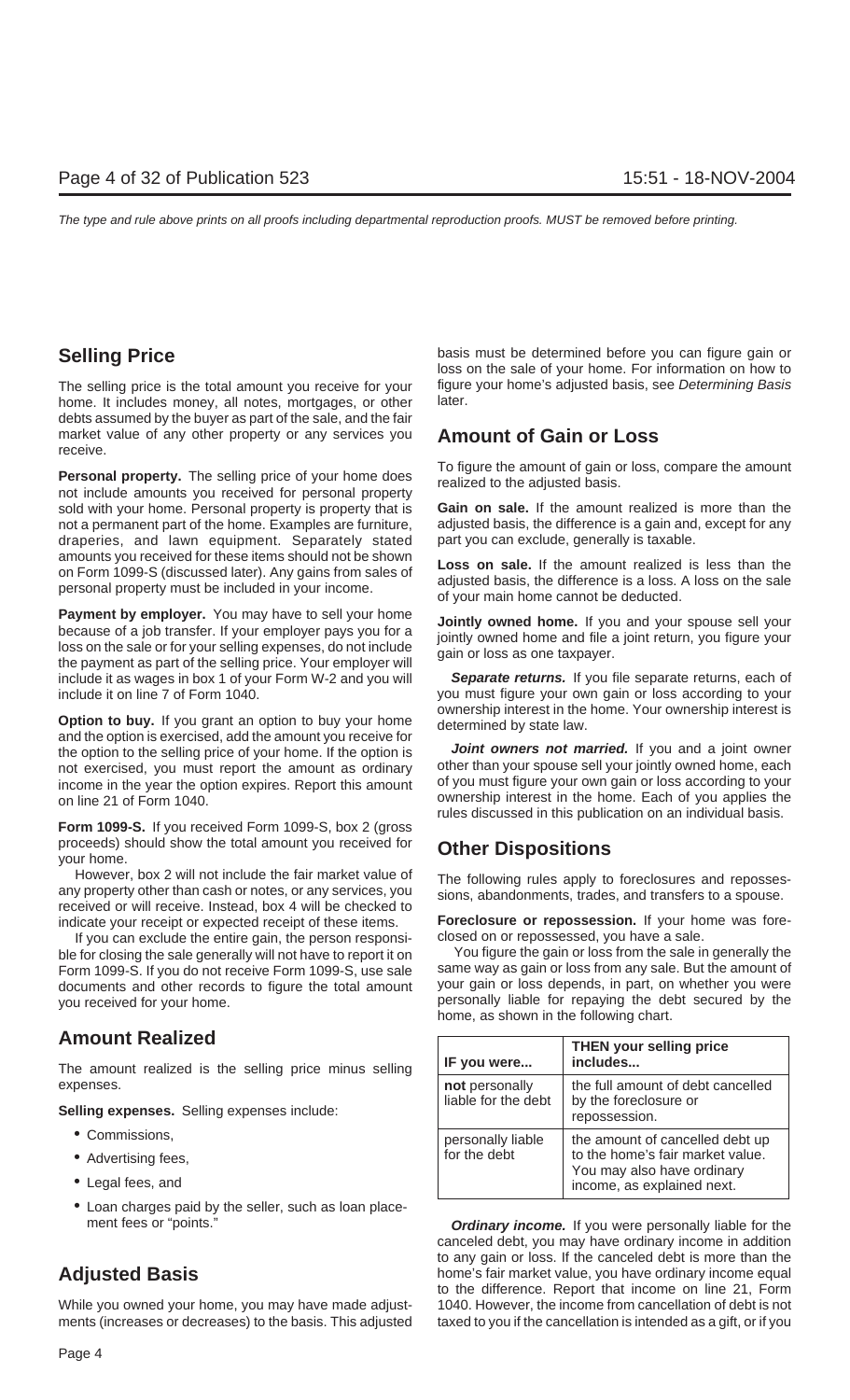are insolvent or bankrupt. For more information on insolvency or bankruptcy, see Publication 908, Bankruptcy Tax **Determining Basis** Guide.

**Form 1099-C and Form 1099-A.** Generally, you will<br>receive Form 1099-A, Acquisition or Abandonment of Se-<br>cured Property, from your lender. This form will have the<br>information you need to determine the amount of your gain<br>

business or rental purposes, see Foreclosures and Repos-<br>signifiably sessions in chapter 1 of Publication 544 for more informa- justed basis, which is used to figure gain or loss on the sale sessions in chapter 1 of Publication 544 for more informa-<br>tion. Publication 544 has examples of how to figure gain or<br>loss on a foreclosure or repossession.<br>In figure your adjusted basis, you can use Worksheet<br>1, shown la

Abandonment. If you abandon your home, you may have included in the Comprehensive Examples, later. ordinary income. If the abandoned home secures a debt for which you are personally liable and the debt is can- **Cost As Basis**

If the home is secured by a loan and the lender knows the home has been abandoned, the lender should send<br>you Form 1099-A or Form 1099-C. See Foreclosure or<br>repossession, earlier, for information about those forms. If<br>the home is later foreclosed on or repossessed, gain or<br>lo

home, treat the trade as a sale and a purchase. tion, as discussed later.

adjusted basis of \$41,000. A real estate dealer accepted<br>your old home as a trade-in and allowed you \$50,000<br>toward a new home priced at \$80,000. This is treated as a<br>sale of your old home for \$50,000 with a gain of \$9,00

**Transfer to spouse.** If you transfer your home to your spouse, or to your former spouse incident to your divorce, you generally have no gain or loss (unless the Exception, discussed next, applies). This is true even if you receive If you must reduce your basis by seller-paid points and cash or other consideration for the home. Therefore, the you use Worksheet 1 to figure your adjusted basis, enter

If you owned your home jointly with your spouse and  $\frac{1}{2}$  you use transfer your interest in the home to your spouse, or to your  $\frac{1}{2}$  line 1). former spouse incident to your divorce, the same rule **Settlement fees or closing costs.** When you bought applies. You have no gain or loss.

cation 504, Divorced or Separated Individuals, if you need you would have had to pay even if you paid cash for the more information. The contraction of the contraction of the contraction of the contraction of the contraction of the contraction of the contraction of the contraction of the contraction of the contraction of the contractio

More information. If part of your home is used for adjustments (increases or decreases) to your home's ba-

celed, you have ordinary income equal to the amount of<br>canceled debt.<br>If the bome is secured by a loan and the lender knows debt obligations, other property, or services.

ment for the home. If you build, or contract to build, a new<br>**Trading homes.** If you trade your old home for another home, your purchase price can include costs of construc-

**Example.** You owned and lived in a home with an **Seller-paid points.** If the person who sold you your live to reduce

| sale of your old home for \$50,000 with a gain of \$9,000<br>$($50,000 - $41,000).$<br>If the dealer had allowed you \$27,000 and assumed                             | THEN reduce your home's<br>basis by the seller-paid<br>IF you bought your<br>points<br>home |                                                                             |
|-----------------------------------------------------------------------------------------------------------------------------------------------------------------------|---------------------------------------------------------------------------------------------|-----------------------------------------------------------------------------|
| your unpaid mortgage of \$23,000 on your old home, your<br>sales price would still be \$50,000 (the \$27,000 trade-in<br>allowed plus the \$23,000 mortgage assumed). | after 1990 but before<br>April 4, 1994                                                      | only if you deducted them as<br>home mortgage interest in<br>the year paid. |
| Transfer to spouse. If you transfer your home to your<br>spouse, or to your former spouse incident to your divorce,                                                   | after April 3, 1994                                                                         | even if you did not deduct<br>them.                                         |

rules explained in this publication do not apply.<br>If you owned your bome jointly with your spouse and you used the seller-paid points to reduce the amount on

your home, you may have paid settlement fees or closing **Exception.** These transfer rules do not apply if your costs in addition to the contract price of the property. You spouse or former spouse is a nonresident alien. In that case, you generally will have a gain or loss.<br>Case More information. See Property Settlements in Publi- mortgage loan. A fee paid for buying the home is any fee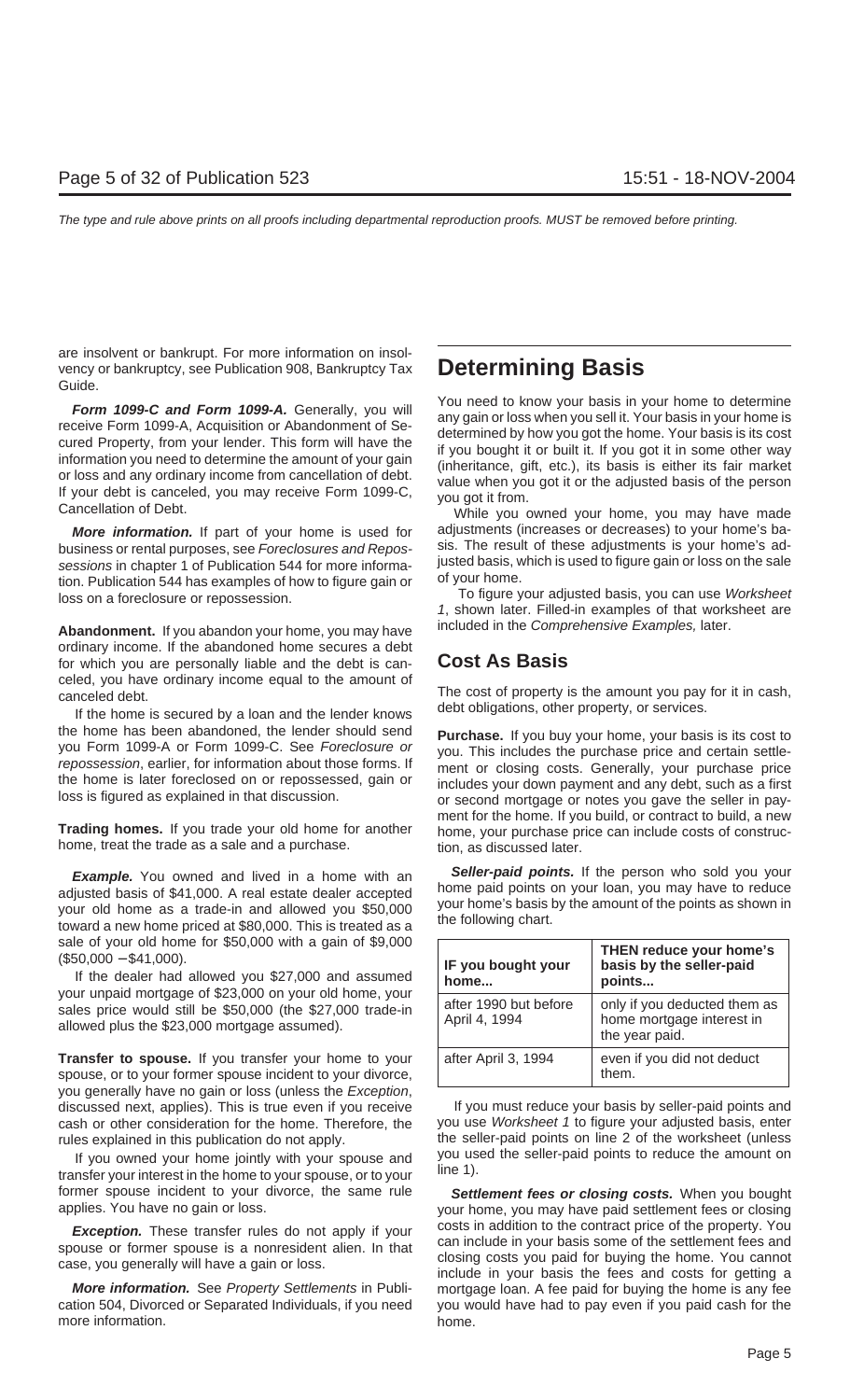- 
- 
- 3. Legal fees (including fees for the title search and preparing the sales contract and deed),
- 
- 
- 6. Transfer taxes,
- 
- 8. Any amounts the seller owes that you agree to pay,  $\overline{\phantom{a}}$  on land you own, your basis is: such as:
	-
	- b. Back interest, cluding:
	-
	- d. Charges for improvements or repairs, and b. Any amounts paid to a contractor,
	- e. Sales commissions. C. Any architect's fees,

Some settlement fees and closing costs you cannot d. Building permit charges, include in your basis are: e. e. Utility meter and connection charges, and

- 
- 2. Rent for occupancy of the house before closing, house.
- 3. Charges for utilities or other services related to occu-<br>
pancy of the house before closing,<br>
pancy of the house before closing,<br>
pancy of the house before closing,
- 
- such as:
	- ing fees), it. Do not include in the cost of the house:
	-
	-
	- d. Fee for an appraisal required by a lender, and
- 

bought your home may affect your basis, as shown in the reduction, multiply the contract price by a fraction. The following chart. The same of the value of the temporary housing, and the results of the temporary housing, and the

| Settlement fees do not include amounts placed in es-                                                                                                            | IF                                              | AND                                            | THEN the taxes                                    |  |
|-----------------------------------------------------------------------------------------------------------------------------------------------------------------|-------------------------------------------------|------------------------------------------------|---------------------------------------------------|--|
| crow for the future payment of items such as taxes and<br>insurance.<br>Some of the settlement fees or closing costs that you<br>can include in your basis are: | you pay taxes<br>that the seller<br>owed on the | the seller does<br>not reimburse<br><b>VOU</b> | are added to the<br>basis of your<br>home.        |  |
| 1. Abstract fees (abstract of title fees),<br>2. Charges for installing utility services,                                                                       | home (the<br>taxes up to the<br>date of sale)   | the seller<br>reimburses you                   | do not affect the<br>basis of your<br>home.       |  |
| 3. Legal fees (including fees for the title search and<br>preparing the sales contract and deed),                                                               | the seller paid<br>taxes for you<br>(the taxes) | you do <i>not</i><br>reimburse the<br>seller   | are subtracted<br>from the basis of<br>your home. |  |
| 4. Recording fees,                                                                                                                                              | beginning on<br>the date of                     | you reimburse                                  | do not affect the                                 |  |
| 5. Survey fees,<br>C Trangfor tayon                                                                                                                             | sale)                                           | the seller                                     | basis of your<br>home.                            |  |

7. Owner's title insurance, and **Construction.** If you contracted to have your house built

- 1. The cost of the land, plus
- a. Certain real estate taxes (discussed later), 2. The amount it cost you to complete the house, in-
- c. Recording or mortgage fees, and materials, a. The cost of labor and materials,
	-
	-
	-
	-
- 1. Fire insurance premiums, the same state of the same of the legal fees directly connected with building the

such as a first or second mortgage or notes you gave the 4. Any fee or cost that you deducted as a moving ex-<br>
pense (allowed for certain fees and costs before<br>
1994),<br>
5. Charges connected with getting a mortgage loan,<br>
5. Charges connected with getting a mortgage loan,<br>
5. Cha

Built by you. If you built all or part of your house a. Mortgage insurance premiums (including VA fund- yourself, its basis is the total amount it cost you to complete

- b. Loan assumption fees,  $\bullet$  The value of your own labor, or
- c. Cost of a credit report,  $\bullet$  The value of any other labor you did not pay for.

**Temporary housing.** If a builder gave you temporary 6. Fees for refinancing a mortgage. housing while your home was being finished, you must reduce your basis by the part of the contract price that was **Real estate taxes.** Real estate taxes for the year you for the temporary housing. To figure the amount of the denominator is the sum of the value of the temporary housing plus the value of the home.

> **Cooperative apartment.** Your basis in the apartment is usually the cost of your stock in the co-op housing corporation, which may include your share of a mortgage on the apartment building.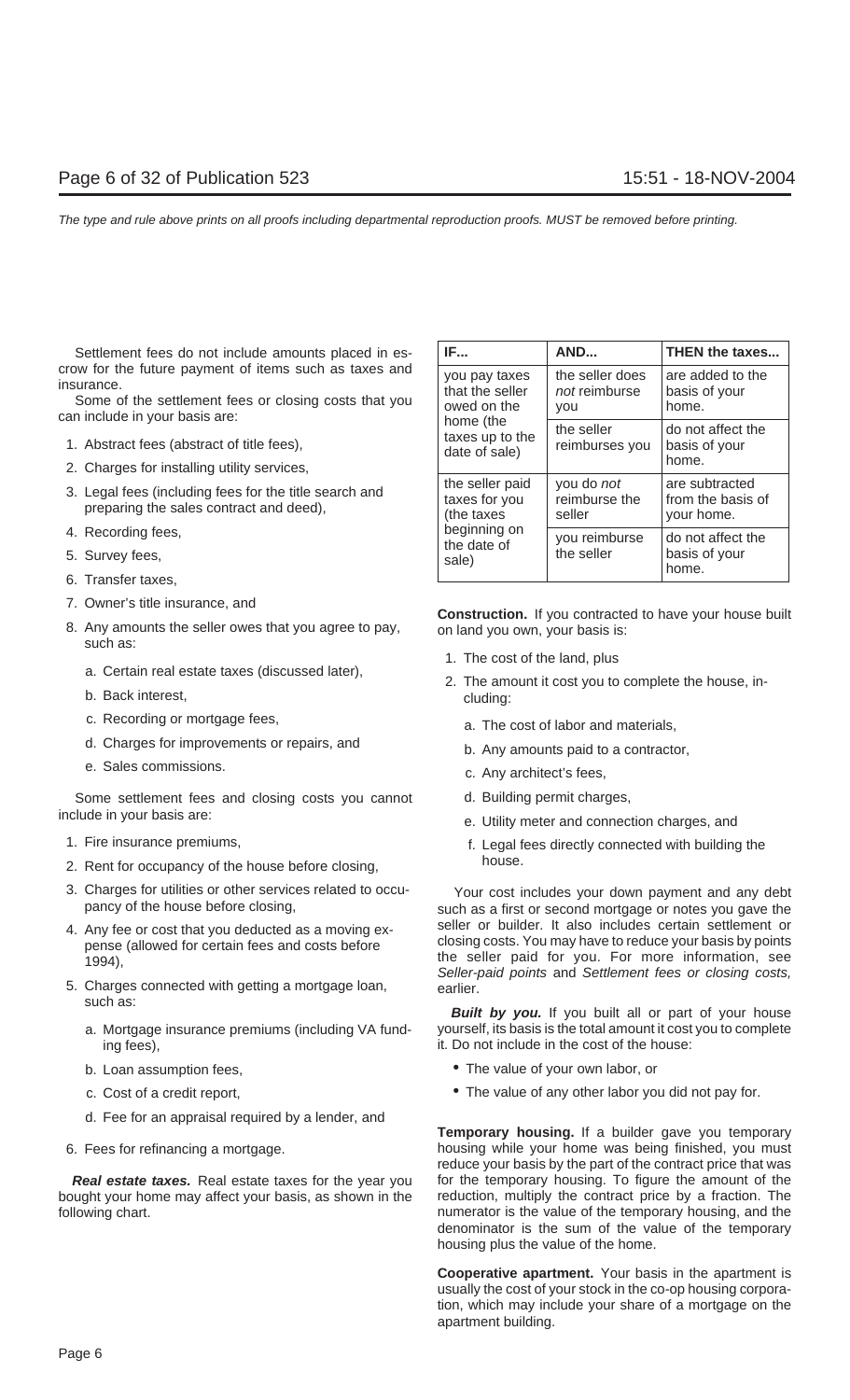basis of a home you received as a gift.

| IF the donor's<br>adjusted basis at<br>the time of the<br>gift was                                                                                                                                                                                                                   | THEN your basis is                                                                                                                                                                                                                                                                           | Transfers before July 19, 1984. If you received your<br>home before July 19, 1984, in exchange for your release of<br>marital rights, your basis in the home is generally its fair<br>market value at the time you received it.                                                                                                                                                                                                                                                                               |
|--------------------------------------------------------------------------------------------------------------------------------------------------------------------------------------------------------------------------------------------------------------------------------------|----------------------------------------------------------------------------------------------------------------------------------------------------------------------------------------------------------------------------------------------------------------------------------------------|---------------------------------------------------------------------------------------------------------------------------------------------------------------------------------------------------------------------------------------------------------------------------------------------------------------------------------------------------------------------------------------------------------------------------------------------------------------------------------------------------------------|
| more than the fair<br>market value of<br>the home at that                                                                                                                                                                                                                            | the same as the donor's<br>adjusted basis at the time of the<br>gift.                                                                                                                                                                                                                        | More information. For more information on property<br>received from a spouse or former spouse, see Property<br>Settlements in Publication 504.                                                                                                                                                                                                                                                                                                                                                                |
| time                                                                                                                                                                                                                                                                                 | <i>Exception:</i> If using the donor's<br>adjusted basis results in a loss<br>when you sell the home, you<br>must use the fair market value of<br>the home at the time of the gift<br>as your basis. If using the fair<br>market value results in a gain,<br>you have neither gain nor loss. | Home received as inheritance. If you inherited your<br>home, your basis is its fair market value on the date of the<br>decedent's death or the later alternate valuation date if that<br>date was chosen by the personal representative for the<br>estate. If an estate tax return was filed, the value listed for<br>the property generally is your basis. If a federal estate tax<br>return did not have to be filed, your basis in the home is the<br>same as its appraised value at the date of death for |
| equal to or less<br>the smaller of the:<br>than the fair<br>· donor's adjusted basis, plus<br>market value at<br>any federal gift tax paid on<br>the time, and you<br>the gift, or<br>received the gift<br>• the home's fair market value<br>before 1977<br>at the time of the gift. |                                                                                                                                                                                                                                                                                              | purposes of state inheritance or transmission taxes.<br>Surviving spouse. If you are a surviving spouse and<br>you owned your home jointly, your basis in the home will<br>change. The new basis for the half interest that your<br>spouse owned will be one-half of the fair market value on<br>the date of death (or alternate valuation date). The basis in                                                                                                                                                |
| equal to or less<br>than the fair<br>market value at<br>the time, and you<br>received the gift                                                                                                                                                                                       | the same as the donor's<br>adjusted basis, plus the part of<br>any federal gift tax paid that is<br>due to the net increase in value<br>of the home (explained next).                                                                                                                        | your half will remain one-half of the adjusted basis deter-<br>mined previously. Your new basis is the total of these two<br>amounts.<br><b>Example.</b> Your jointly owned home had an adjusted                                                                                                                                                                                                                                                                                                              |
| after 1976                                                                                                                                                                                                                                                                           |                                                                                                                                                                                                                                                                                              | basis of \$50,000 on the date of your spouse's death, and<br>the feir merket value on that date wee \$100,000. Your new                                                                                                                                                                                                                                                                                                                                                                                       |

federal gift tax paid by a fraction. The numerator (top part) **Community property.** In community property states of the fraction is the net increase in the value of the home, (Arizona, California, Idaho, Louisiana, Nevada, New Mexand the denominator (bottom part) is the value of the home ico, Texas, Washington, and Wisconsin), each spouse is for gift tax purposes after reduction for any annual exclu- usually considered to own half of the community property. sion and marital or charitable deduction that applies to the When either spouse dies, the fair market value of the gift. The net increase in the value of the home is its fair community property generally becomes the basis of the market value minus the donor's adjusted basis. entire property, including the part belonging to the surviv-

**Condominium.** To determine your basis in a condomin- **Home received from spouse.** You may have received ium, use the same rules as for any other home. your home from your spouse or from your former spouse incident to your divorce.

**Basis Other Than Cost Transfers after July 18, 1984.** If you received the You must use a basis other than cost, such as fair market<br>value, if you got your home as a gift, from your spouse, as<br>an inheritance, or in a trade. If you got your home in any of<br>these ways, see the following discussion t

**Fair market value.** Fair market value is the price at which If you owned a home jointly with your spouse and your spouse and your spouse is the price at which If you owned a home jointly with your spouse and your property property would change hands between a willing buyer and<br>a willing seller, neither having to buy or sell, and both<br>having reasonable knowledge of all necessary facts. Sales<br>of similar property, on or about the same date, ma **Home received as gift.** Use the following chart to find the owned does not change. Your new basis in the home is the basis of a home vou received as a gift.

**Example.** Your jointly owned home had an adjusted basis of \$50,000 on the date of your spouse's death, and the fair market value on that date was \$100,000. Your new **Part of federal gift tax due to net increase in value.** basis in the home is \$75,000 (\$25,000 for one-half of the federal gift tax paid that is due to the adjusted basis plus \$50,000 for one-half of the fair market net in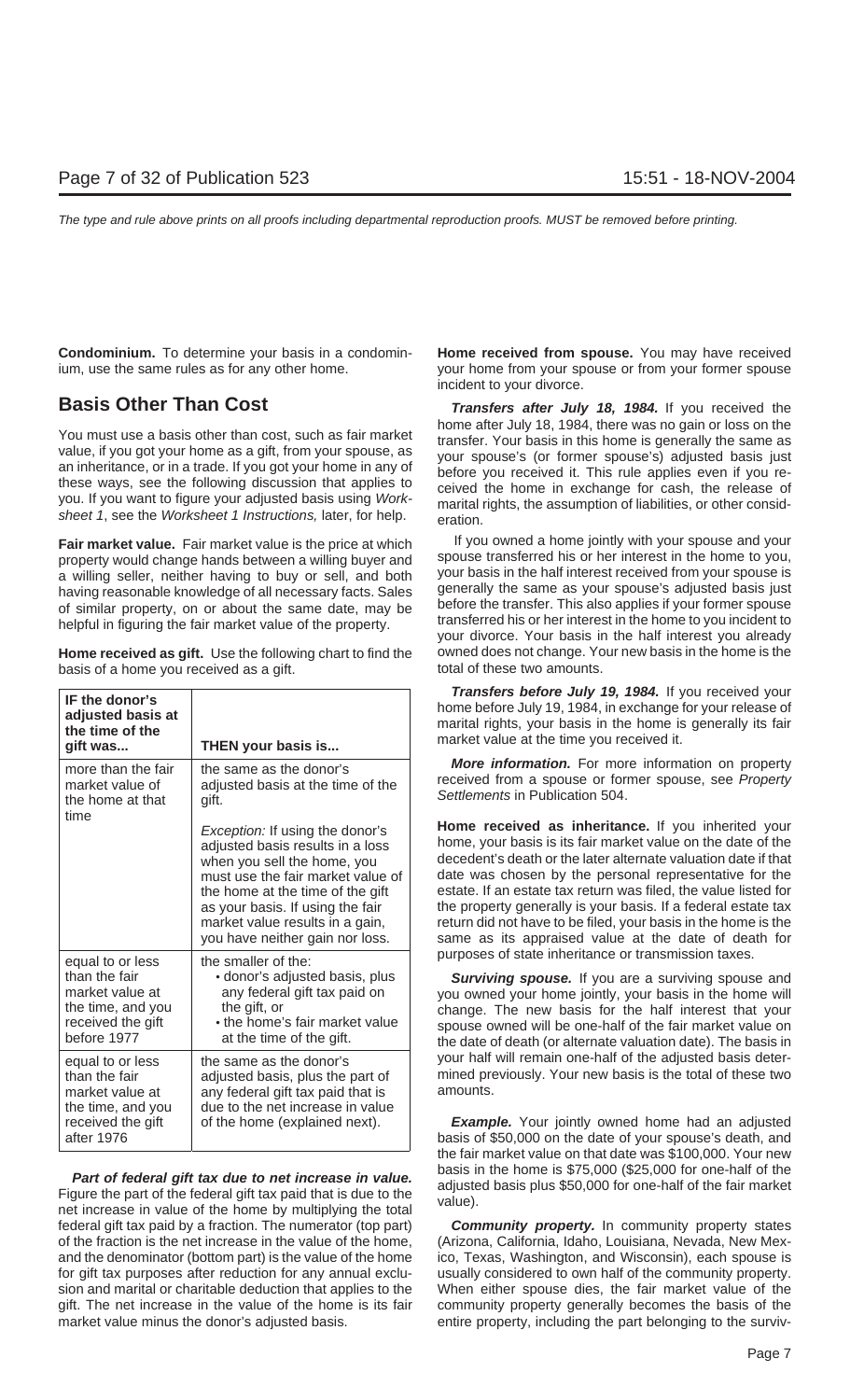ing spouse. For this to apply, at least half the value of the 10. Energy conservation subsidy excluded from your community property interest must be includible in the gross income because you received it (directly or decedent's gross estate, whether or not the estate must file indirectly) from a public utility after 1992 to buy or a return. install any energy conservation measure. An energy

For more information about community property, see conservation measure is an installation or modifica-Publication 555, Community Property. The state of the total tion that is primarily designed either to reduce con-

Home received as trade. If you acquired your home as a the management of energy demand for a home. trade for other property, the basis of your home is generally the fair market value of the other property at the time of the<br>trade. If you traded one home for another, you have made<br>a sale and purchase. In that case, you may have realized a<br>gain. See Trading homes, earlier, for an ex

new garage, is also an improvement.<br>Adjusted basis is your basis increased or decreased by The following chart lists some other examples of im-<br>provements.

To figure your adjusted basis, you can use Worksheet 1, shown later. Filled-in examples of that worksheet are in-<br>cluded in Comprehensive Examples, later.

**Increases to basis.** These include any:

- 1. Additions and other improvements that have a useful
- 2. Special assessments for local improvements, and
- 3. Amounts you spent after a casualty to restore dam- aged property.

Decreases to basis. These include any:

- 1. Gain you postponed from the sale of a previous home before May 7, 1997,
- 
- Improvements 2. Deductible casualty losses, **Miscallaneous** Built-in applicance payments you received or expect to receive for casualty losses,
- 4. Payments you received for granting an easement or right-of-way,
- 5. Depreciation allowed or allowable if you used your home for business or rental purposes,
- 6. Residential energy credit (generally allowed from 1977 through 1987) claimed for the cost of energy
- 7. Adoption credit you claimed for improvements added to the basis of your home, **Example.** You put wall-to-wall carpeting in your home
- 
- bia), and their cost to the basis of your property.

sumption of electricity or natural gas or to improve

**Examples.** Putting a recreation room or another bath-<br> **Nore information.** For more information about basis, get<br>
putting in new plumbing or wiring, putting on a new roof, or<br>
putting in new plumbing or wiring, putting on paving your unpaved driveway are improvements. An ad-**Adjusted Basis** dition to your house, such as a new deck, a sunroom, or a

| wn later. Filled-in examples of that worksheet are in-<br>ed in Comprehensive Examples, later. | <b>Additions</b><br><b>Bedroom</b>                   | <b>Heating &amp; Air</b><br><b>Conditioning</b> |
|------------------------------------------------------------------------------------------------|------------------------------------------------------|-------------------------------------------------|
| eases to basis. These include any:                                                             | <b>Bathroom</b><br>Deck                              | Heating system<br>Central air conditioning      |
| Additions and other improvements that have a useful<br>life of more than 1 year,               | Garage<br>Porch<br>Patio                             | Furnace<br>Duct work<br>Central humidifier      |
| Special assessments for local improvements, and                                                |                                                      | <b>Filtration system</b>                        |
| Amounts you spent after a casualty to restore dam-<br>aged property.                           | <b>Lawn &amp; Grounds</b><br>Landscaping<br>Driveway | <b>Plumbing</b><br>Septic system                |
| reases to basis. These include any:                                                            | Walkway<br>Fence<br>Retaining wall                   | Water heater<br>Soft water system               |
| Gain you postponed from the sale of a previous<br>home before May 7, 1997,                     | Sprinkler system<br>Swimming pool                    | <b>Filtration system</b><br><b>Interior</b>     |
| Deductible casualty losses,                                                                    | <b>Miscellaneous</b>                                 | <b>Improvements</b><br>Built-in appliances      |
| Insurance payments you received or expect to re-<br>ceive for casualty losses,                 | Storm windows, doors<br>New roof                     | Kitchen modernization<br><b>Flooring</b>        |
| Payments you received for granting an easement or<br>right-of-way,                             | Central vacuum<br>Wiring upgrades<br>Satellite dish  | Wall-to-wall carpeting<br><b>Insulation</b>     |
| Depreciation allowed or allowable if you used your<br>home for business or rental purposes,    | Security system                                      | Attic<br>Walls, floor                           |
| Residential energy credit (generally allowed from                                              |                                                      | Pipes, ductwork                                 |

improvements that you added to the basis of your **Improvements no longer part of home.** Your home's home,<br>adjusted basis does not include the cost of any improveadjusted basis does not include the cost of any improve-<br>ments that are no longer part of the home.

8. Nontaxable payments from an adoption assistance 15 years ago. Later, you replaced that carpeting with new program of your employer that you used for improve- wall-to-wall carpeting. The cost of the old carpeting you ments you added to the basis of your home, replaced is no longer part of your home's adjusted basis.

9. First-time homebuyer credit (allowed to certain **Repairs.** These maintain your home in good condition but first-time buyers of a home in the District of Colum- do not add to its value or prolong its life. You do not add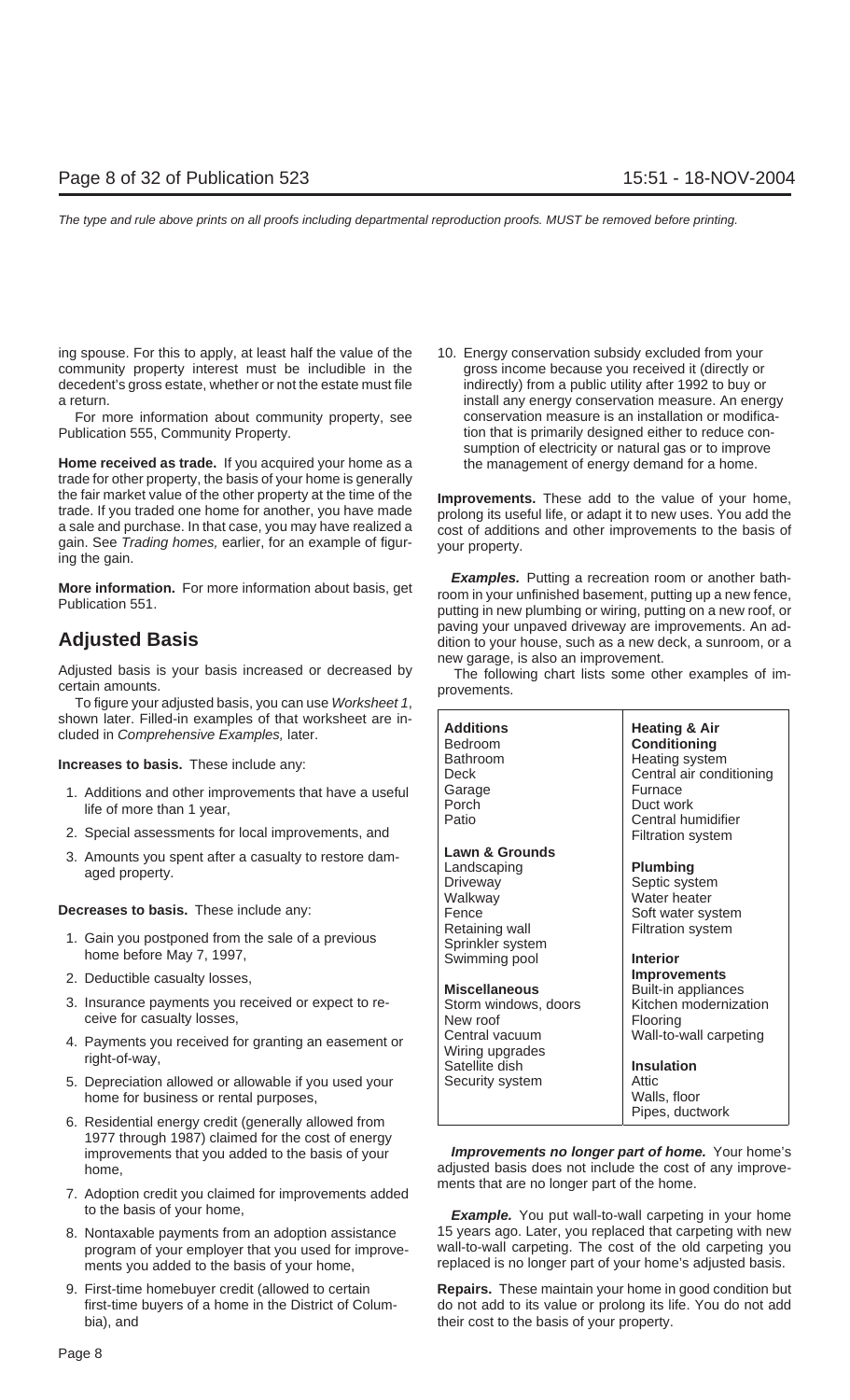**Examples.** Repainting your house inside or outside,<br>fixing your gutters or floors, repairing leaks or plastering, 1. You meet the ownership test. and replacing broken window panes are examples of re-<br>pairs.

ment if items that would otherwise be considered repairs other home.<br>are done as part of an extensive remodeling or restoration



prove your home's adjusted basis. Ordinarily, you you meets the three conditions just listed.<br>must keep records for 3 years after the due date You can exclude up to \$500.000 of the for filing your return for the tax year in which you sold your of your main home if all of the following are true. home. But if you sold a home before May 7, 1997, and postponed tax on any gain, the basis of that home affects 1. You are married and file a joint return for the year. the basis of the new home you bought. Keep records 2. Either you or your spouse meets the ownership test. proving the basis of both homes as long as they are

- expenses,
- 
- sale, the exclusion, and the taxable gain,
- Any Form 2119, Sale of Your Home, that you filed to **Ownership and Use Tests** postpone gain from the sale of a previous home
- such as the Adjusted Basis of Home Sold Worksheet on the date of the sale, you must have: or the Capital Improvements Worksheet from the

## **Excluding the Gain** strategy of the use test).

You may qualify to exclude from your income all or part of<br>any gain from the sale of your main home. This means that,<br>if you qualify, you will not have to pay tax on the gain up to<br>the limit described under *Maximum Exclus* 

exclusion and your taxable gain, if any. **Example 2—met ownership test but not use test.** 

You can exclude up to \$250,000 of the gain on the sale of entire 5-year period ending on the date of sale (June 29, your main home if all of the following are true. 1999 – June 28, 2004). However, he did not live in it for the

- 
- 
- pairs. 3. During the 2-year period ending on the date of the **Exception.** The entire job is considered an improve- sale, you did not exclude gain from the sale of an-

are done as part of an extensive remodeling or restoration<br>of you and another person owned the home jointly but file<br>Record Record Record Record S 10 and another person owned the home jointly but file<br>Record Record Record of gain from the sale of your interest in the home if each of

You can exclude up to \$500,000 of the gain on the sale

- 
- 
- needed for tax purposes.  $\frac{3.6}{2}$  3. Both you and your spouse meet the use test.
	- The records you should keep include: 4. During the 2-year period ending on the date of the • Proof of the home's purchase price and purchase sale, neither you nor your spouse excluded gain from the sale of another home.

• Receipts and other records for all improvements,<br>additions, and other items that affect the home's<br>adjusted basis,<br>adjusted basis,<br>adjusted basis,<br>adjusted basis,<br>adjusted basis,<br>adjusted basis,<br>adjusted basis,<br>all in th • Any worksheets you used to figure the adjusted ba- figured separately. For this purpose, each spouse is sis of the home you sold, the gain or loss on the treated as owning the property during the period that either<br>sale the exclusion and the taxable gain

before May 7, 1997, and **To claim the exclusion, you must meet the ownership and** • Any worksheets you used to prepare Form 2119, use tests. This means that during the 5-year period ending

- Form 2119 instructions. test), and
	- 2. Lived in the home as your main home for at least 2

Scribed later.<br>
You can choose not to take the exclusion by including<br>
the gain from the sale in your gross income on your tax<br>
tember 2001. She sold the home at a gain on September<br>
return for the year of the sale. This c

Dan bought a home in 1998. After living in it for 6 months, **Maximum Exclusion Maximum Exclusion he moved out. He never lived in the home again and sold it** at a gain on June 28, 2004. He owned the home during the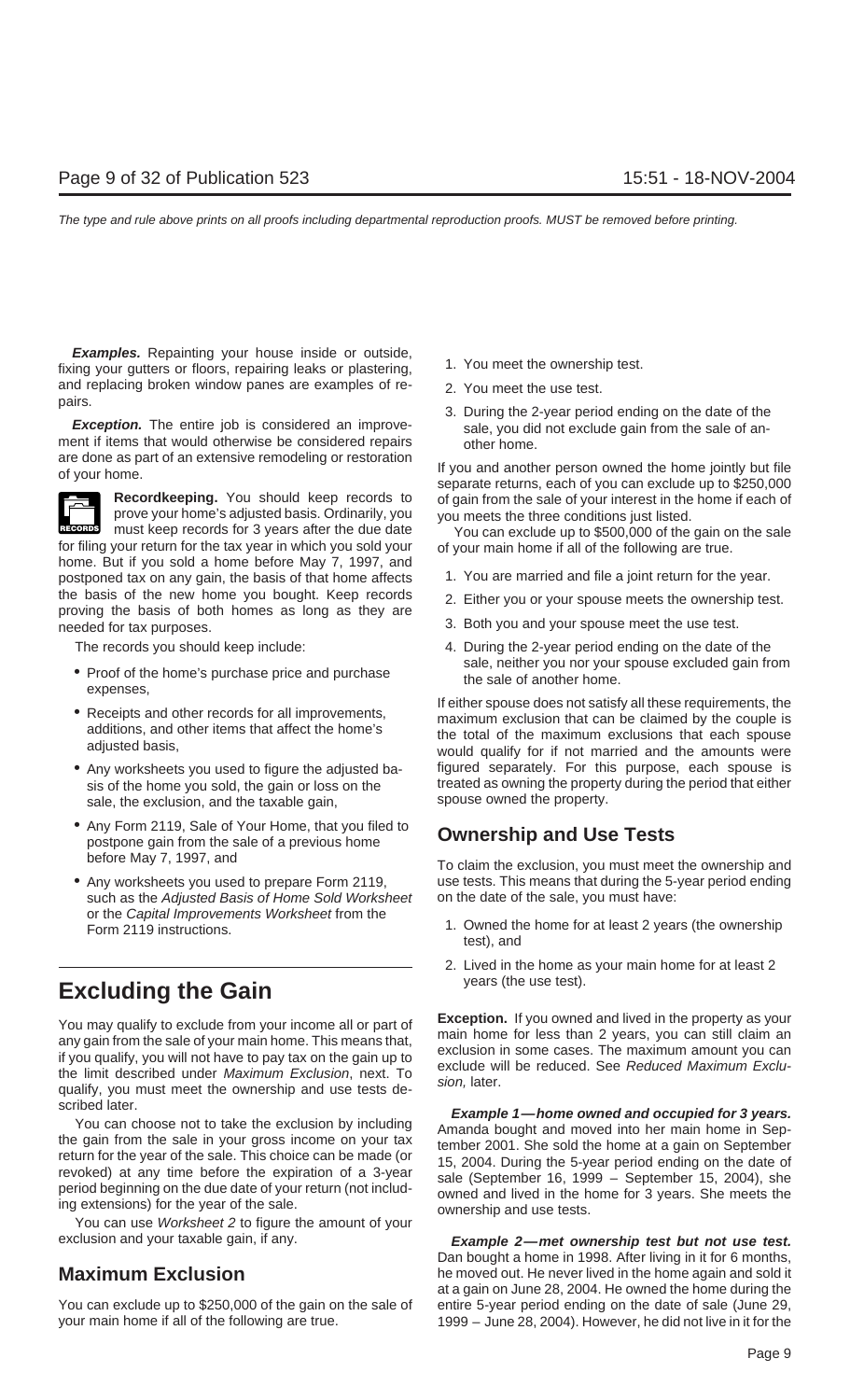## Worksheet 1 Instructions.

If you use Worksheet 1 to figure the adjusted basis of your home, follow these instructions.

| IF                                                                                                                                |                | THEN                                                                                                                                                                                                                                                                                                                                                                |
|-----------------------------------------------------------------------------------------------------------------------------------|----------------|---------------------------------------------------------------------------------------------------------------------------------------------------------------------------------------------------------------------------------------------------------------------------------------------------------------------------------------------------------------------|
| you inherited your home                                                                                                           | $\mathbf{1}$   | skip lines 1-4 of the worksheet.                                                                                                                                                                                                                                                                                                                                    |
|                                                                                                                                   | 2              | find your basis using the rules under Home received as inheritance. Enter this amount on line 5 of the<br>worksheet.                                                                                                                                                                                                                                                |
|                                                                                                                                   | 3              | fill out the rest of the worksheet.                                                                                                                                                                                                                                                                                                                                 |
| you received your home as a<br>gift                                                                                               | $\mathbf{1}$   | read Home received as gift and enter on lines 1 and 3 of the worksheet either the donor's adjusted<br>basis or the home's fair market value at the time of the gift, whichever is appropriate.                                                                                                                                                                      |
|                                                                                                                                   | 2              | if you can add any federal gift tax to your basis, enter that amount on line 5 of the worksheet.                                                                                                                                                                                                                                                                    |
|                                                                                                                                   | 3              | fill out the rest of the worksheet.                                                                                                                                                                                                                                                                                                                                 |
| you received your home as a<br>trade                                                                                              | $\mathbf{1}$   | find your basis using the rules under Home received as trade. Enter this amount on line 1 of the<br>worksheet. (But if you received your home as a trade for your previous home before May 7, 1997,<br>and had a gain on the trade that you postponed using Form 2119, enter on line 1 of the worksheet<br>the adjusted basis of the new home from that Form 2119.) |
|                                                                                                                                   | 2              | fill out the rest of the worksheet.                                                                                                                                                                                                                                                                                                                                 |
| you built your home                                                                                                               |                | add the purchase price of the land and the cost of building the home. See Construction. Enter that<br>total on line 1 of the worksheet. (However, if you filed a Form 2119 to postpone gain on the sale of a<br>previous home before May 7, 1997, enter on line 1 of the worksheet the adjusted basis of the new<br>home from that Form 2119.)                      |
|                                                                                                                                   | 2              | fill out the rest of the worksheet.                                                                                                                                                                                                                                                                                                                                 |
| you received your home from<br>$\mathbf{1}$                                                                                       |                | skip lines 1-4 of the worksheet.                                                                                                                                                                                                                                                                                                                                    |
| your spouse after July 18,<br>1984                                                                                                | 2              | enter on line 5 of the worksheet your spouse's adjusted basis in the home just before you received it.                                                                                                                                                                                                                                                              |
|                                                                                                                                   |                | fill out the rest of the worksheet, making adjustments to basis only for events after the transfer.                                                                                                                                                                                                                                                                 |
| you owned a home jointly<br>with your spouse, who<br>transferred his or her interest<br>in the home to you after July<br>18, 1984 |                | fill out one worksheet, including adjustments to basis for events both before and after the transfer.                                                                                                                                                                                                                                                               |
| you received your home from                                                                                                       | $\mathbf{1}$   | skip lines 1-4 of the worksheet.                                                                                                                                                                                                                                                                                                                                    |
| your spouse before July 19,<br>1984                                                                                               |                | enter on line 5 of the worksheet the home's fair market value at the time you received it.                                                                                                                                                                                                                                                                          |
|                                                                                                                                   |                | fill out the rest of the worksheet, making adjustments to basis only for events after the transfer.                                                                                                                                                                                                                                                                 |
| you owned a home jointly                                                                                                          |                | fill out a worksheet, lines 1-13, making adjustments to basis only for events before the transfer.                                                                                                                                                                                                                                                                  |
| with your spouse, and your<br>spouse transferred his or her<br>interest in the home to you                                        | $\overline{2}$ | multiply the amount on line 13 of that worksheet by one-half (0.5) to get the adjusted basis of your<br>half-interest at the time of the transfer.                                                                                                                                                                                                                  |
| before July 19, 1984                                                                                                              |                | multiply the fair market value of the home at the time of the transfer by one-half (0.5). Generally, this<br>is the basis of the half-interest that your spouse owned.                                                                                                                                                                                              |
| 4                                                                                                                                 |                | add the amounts from steps 2 and 3 and enter the total on line 5 of a second worksheet.                                                                                                                                                                                                                                                                             |
|                                                                                                                                   | 5              | complete the rest of the second worksheet, making adjustments to basis only for events after the<br>transfer.                                                                                                                                                                                                                                                       |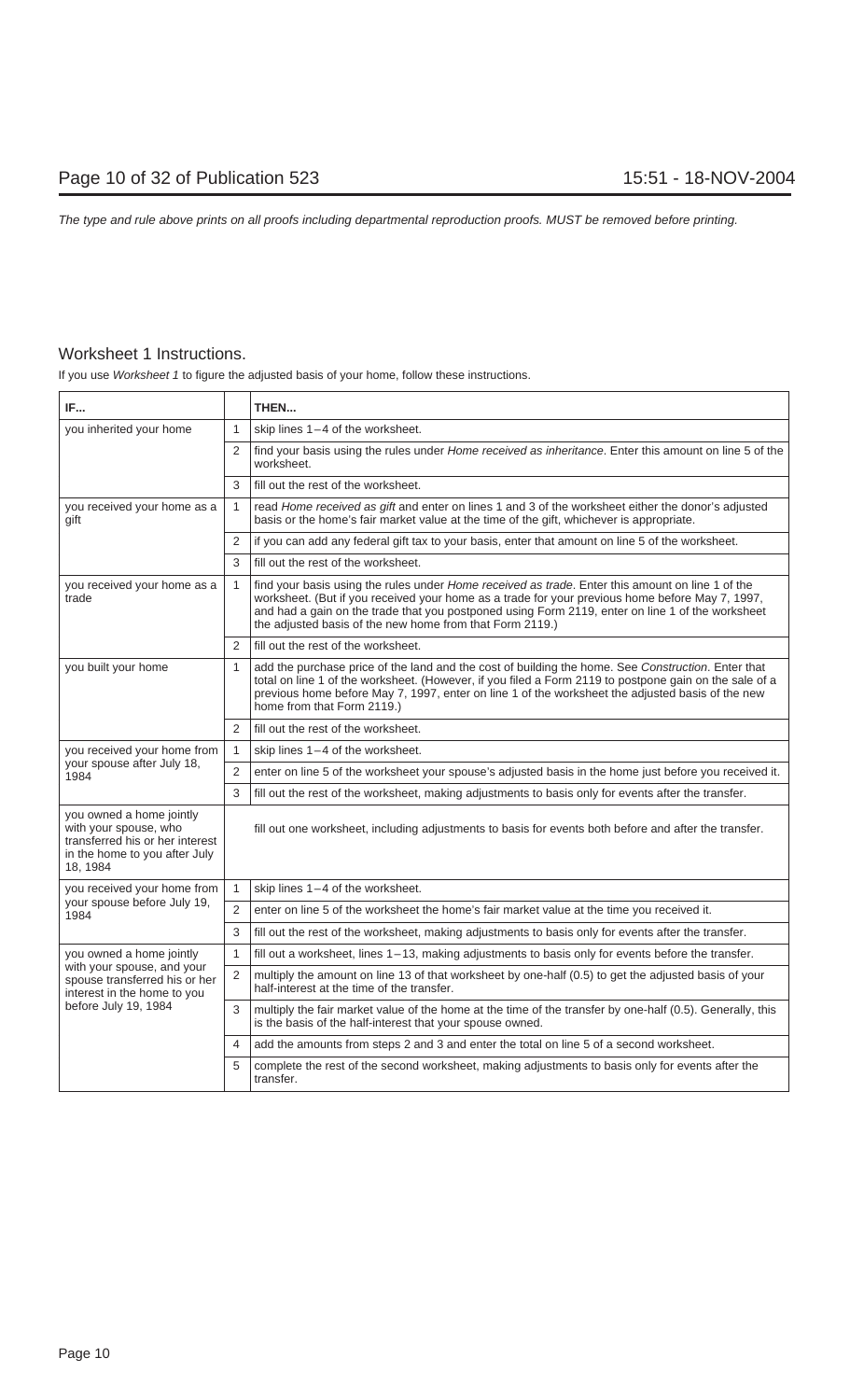## Worksheet 1 Instructions. (Continued)

| IF                                                                                                                       |              | THEN                                                                                                                                                                                     |
|--------------------------------------------------------------------------------------------------------------------------|--------------|------------------------------------------------------------------------------------------------------------------------------------------------------------------------------------------|
| you owned your home jointly<br>with your spouse who died                                                                 | $\mathbf{1}$ | fill out a worksheet, lines 1-13, making adjustments to basis only for events before your spouse's<br>death.                                                                             |
|                                                                                                                          | 2            | multiply the amount on line 13 of that worksheet by one-half (0.5) to get the adjusted basis of your<br>half-interest on the date of death.                                              |
|                                                                                                                          | 3            | use the rules under Surviving spouse to find the basis for the half-interest owned by your spouse.                                                                                       |
|                                                                                                                          | 4            | add the amounts from steps 2 and 3 and enter the total on line 5 of a second worksheet.                                                                                                  |
|                                                                                                                          | 5            | complete the rest of the second worksheet, making adjustments to basis only for events after your<br>spouse's death.                                                                     |
| you owned your home jointly<br>with your spouse who died,<br>and your permanent home is<br>in a community property state |              | skip lines 1-4 of the worksheet.                                                                                                                                                         |
|                                                                                                                          |              | enter the amount of your basis on line 5 of the worksheet. Generally, this is the fair market value of<br>the home at the time of death. (But see Community property for special rules.) |
|                                                                                                                          | 3            | fill out the rest of the worksheet, making adjustments to basis only for events after your spouse's<br>death.                                                                            |
| your home was ever<br>damaged as a result of a                                                                           |              | on line 8 of the worksheet, enter any amounts you spent to restore the home to its condition before<br>the casualty.                                                                     |
| casualty                                                                                                                 | 2            | on line 11 enter:<br>any insurance reimbursements you received (or expect to receive) for the loss,<br>and<br>any deductible casualty losses not covered by insurance.                   |
| none of these items apply                                                                                                |              | fill out the entire worksheet.                                                                                                                                                           |

## Worksheet 1. **Adjusted Basis of Home Sold**

|                | <b>Caution:</b> See the Worksheet 1 Instructions before you use this worksheet.                                                                                                                                           |  |
|----------------|---------------------------------------------------------------------------------------------------------------------------------------------------------------------------------------------------------------------------|--|
| $\mathbf{1}$ . | Enter the purchase price of the home sold. (If you filed Form 2119 when you originally acquired that home to<br>postpone gain on the sale of a previous home before May 7, 1997, enter the adjusted basis of the new home |  |
| 2.             | Seller paid points for home bought after 1990. (See Seller-paid points.) Do not include any seller-paid points                                                                                                            |  |
| 3.             |                                                                                                                                                                                                                           |  |
| 4.             | Settlement fees or closing costs. (See Settlement fees or closing costs.) If line 1 includes the<br>adjusted basis of the new home from Form 2119, go to line 6.                                                          |  |
| а.             |                                                                                                                                                                                                                           |  |
| b.             |                                                                                                                                                                                                                           |  |
| с.             |                                                                                                                                                                                                                           |  |
| d.             |                                                                                                                                                                                                                           |  |
| e.             |                                                                                                                                                                                                                           |  |
| f.             | Amounts that the seller owed that you agreed to pay (back taxes or interest, recording or                                                                                                                                 |  |
| g.             |                                                                                                                                                                                                                           |  |
| 5.             |                                                                                                                                                                                                                           |  |
| 6.<br>7.       | Cost of additions and improvements. Do not include any additions and improvements included on line 1 6.                                                                                                                   |  |
| 8.             |                                                                                                                                                                                                                           |  |
| 9.             |                                                                                                                                                                                                                           |  |
| 10.            | Depreciation, related to the business use or rental of the home, claimed (or allowable) 10.                                                                                                                               |  |
| 11.            |                                                                                                                                                                                                                           |  |
| 12.            |                                                                                                                                                                                                                           |  |
| 13.            | Adjusted basis of home sold. Subtract line 12 from line 9. Enter here and on Worksheet 2, line 4 13.                                                                                                                      |  |

Page 11

 $\mathscr{U}$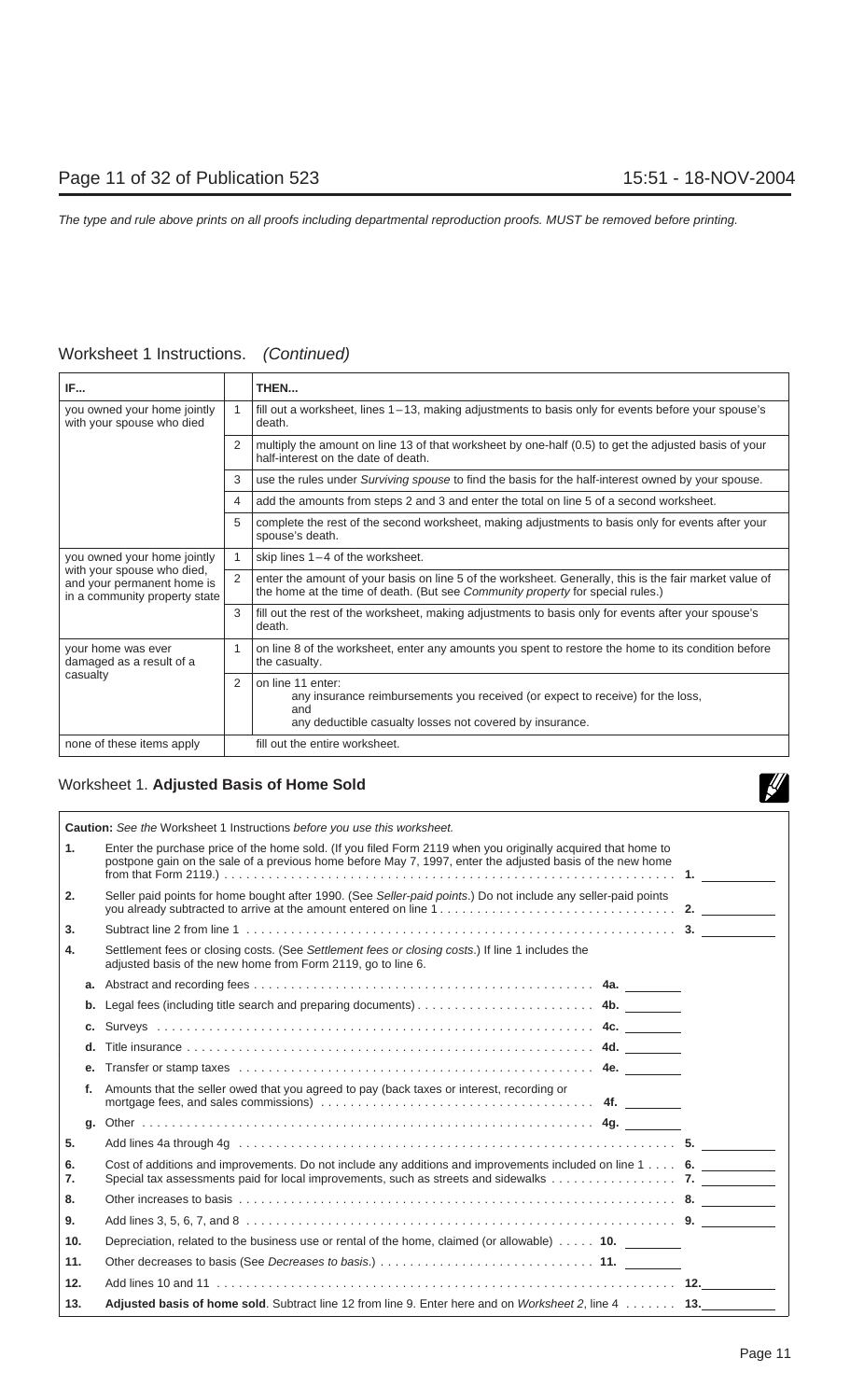## Worksheet 2. **Gain or (Loss), Exclusion, and Taxable Gain**



The required 2 years of ownership and use during the Depreciation after May 6, 1997, later. 5-year period ending on the date of the sale do not have to

You meet the tests if you can show that you owned and<br>lived in the property as your main home for either 24 full<br>months or 730 days ( $365 \times 2$ ) during the 5-year period<br>free 5-year period ending on the date of the sale. ending on the date of sale.<br>**Example.** In 1995, Helen Jones lived in a rented apart-

**Example.** Susan bought and moved into a house in July<br>2000. She lived there for 13 months and then moved in<br>with a friend. She moved back into her own house in 2003<br>and lived there for 12 months until she sold it in July the house for 4 years and lived in it for a total of 25 months. Helen can exclude gain on the sale of her apartment

**Example.** Professor Paul Beard, who is single, bought<br>and moved into a house on August 28, 2001. He lived in it<br>as his main home continuously until January 5, 2003, when<br>he went abroad for a 1-year sabbatical leave. Durin of the period of leave, the house was unoccupied, and during the rest of the period, he rented it. On January 6, 2004, he sold the house at a gain. 1. Owned the stock for at least 2 years, and

required 2 years. He meets the ownership test but not the Because his leave was not a short temporary absence, use test. He cannot exclude any part of his gain on the he cannot include the period of leave to meet the 2-year sale, unless he qualified for a reduced maximum exclusion use test. He cannot exclude any part of his gain, unless he (explained later). qualifies for a reduced maximum exclusion (explained later). Even if he does qualify for a reduced maximum **Period of Ownership and Use** exclusion, he cannot exclude the part of the gain equal to the depreciation he claimed while renting the house. See

**Ownership and use tests met at different times.** You can meet the ownership and use tests during different

because she met the ownership and use tests. Her 5-year period is from July 13, 1999, to July 12, 2004, the date she **Temporary absence.** Short temporary absences for various or other seasonal absences, even if you rent out<br>the property during the absences, are counted as periods<br>of use.<br>the property during the absences, are counted as p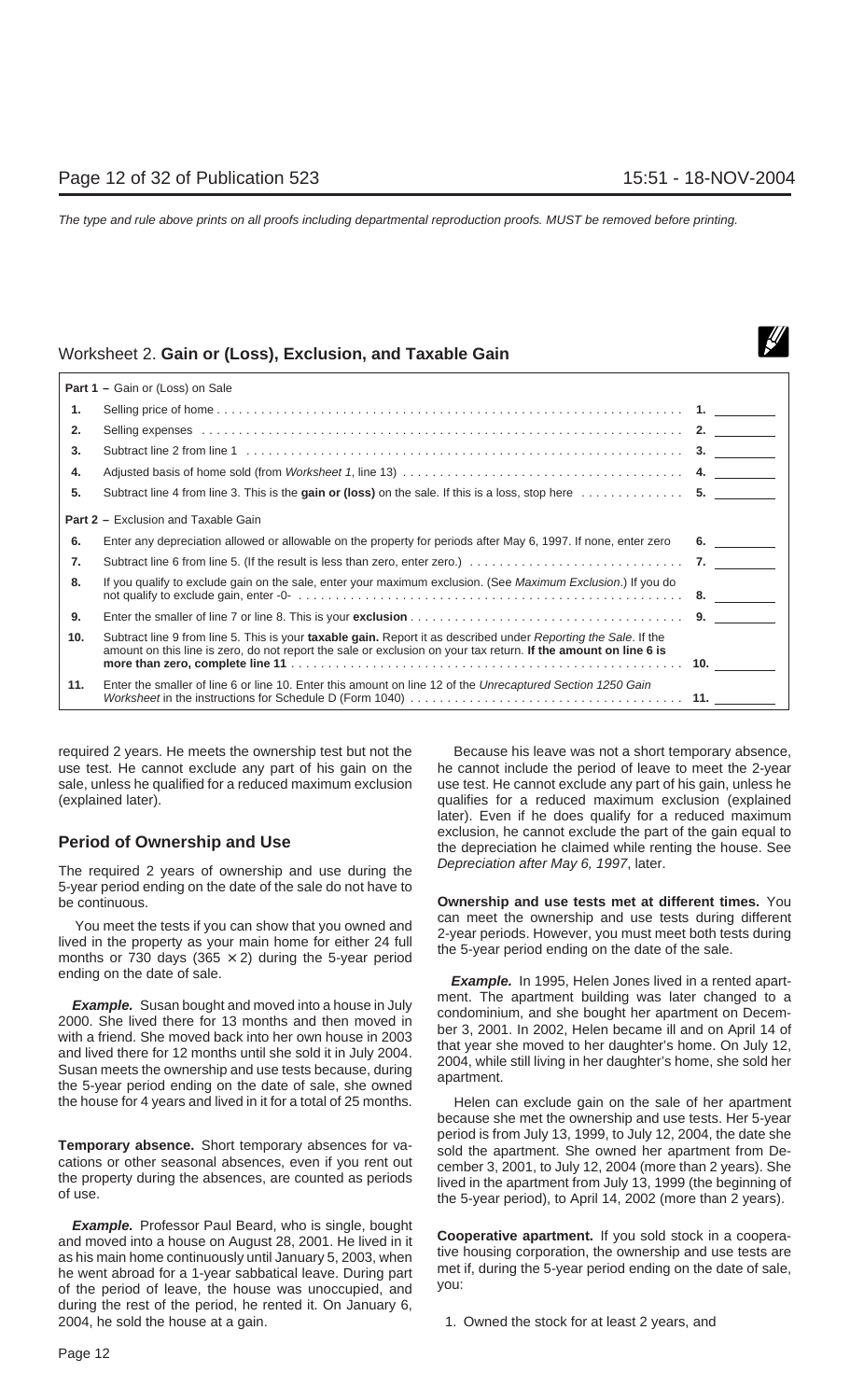2. Lived in the house or apartment that the stock enti-<br>
• While you live in Government quarters under Govtles you to occupy as your main home for at least 2 ernment orders. years.

for ownership and use suspended during any period you or<br>your spouse serve on "qualified official extended duty" as a<br>member of the uniformed services or Foreign Service of<br>the sale of your home:<br>the United States. This me meet the 2-year use test even if, because of your service,  $1.$  You become physically or mentally unable to care for you did not actually live in your home for at least the yourself, and required 2 years during the 5-year period ending on the date of sale.<br>
2. You owned and lived in your home as your main<br>
home for a total of at least 1 year.

If this helps you qualify to exclude gain, you can choose

1996. He lived in it as his main home for  $2\frac{1}{2}$  years. For the condition. next 6 years, he did not live in it because he was on If you meet this exception to the use test, you still have qualified official extended duty with the Army. He then sold to meet the 2-out-of-5-year ownership test to claim the the home at a gain in 2004. To meet the use test, David exclusion. chooses to suspend the 5-year test period for the 6 years he was on qualifying official extended duty. This means he **Previous home destroyed or condemned.** For the owncan disregard those 6 years. Therefore, David's 5-year test ership and use tests, you add the time you owned and lived<br>period consists of the 5 years before he went on qualifying in a previous home that was destroyed or co period consists of the 5 years before he went on qualifying in a previous home that was destroyed or condemned to<br>official extended duty. He meets the ownership and use the time you owned and lived in the home on which you official extended duty. He meets the ownership and use tests because he owned and lived in the home for  $2\frac{1}{2}$ 

**Period of suspension.** The period of suspension can-<br>not last more than 10 years. You cannot suspend the<br>5-year period for more than one property at a time. You can revoke your choice to suspend the 5-year period at any time. **Married Persons**

**Uniformed services.** The uniformed services are:<br>If you and your spouse file a joint return for the year of sale,

- 
- 
- 

- 
- 
- 
- 
- 

**Qualified official extended duty.** You are on qualified owned and lived in it as a main home. official extended duty if you serve on extended duty either: **Home transferred from spouse.** If your home was trans-

You are on extended duty when you are called or or-**Members of the uniformed services or Foreign** dered to active duty for a period of more than 90 days or for **Service.** You can choose to have the 5-year test period an indefinite period.

- 
- 

to have the 5-year test period suspended by filing a return Under this exception, you are considered to live in your for the year of sale that does not include the gain. home during any time that you own the home and live in a facility (including a nursing home) that is licensed by a **Example.** David bought and moved into a home in state or political subdivision to care for persons in your

wish to exclude gain. This rule applies if any part of the years during this test period.<br>basis of the home you sold depended on the basis of the<br>destroyed or condemned home. Otherwise, you must have

• The Armed Forces (the Army, Navy, Air Force, you can exclude gain if either spouse meets the ownership<br>Marine Corps, and Coast Guard), and use tests. (But see Maximum Exclusion, earlier.)

• The commissioned corps of the National Oceanic **Example 1 — one spouse sells a home.** Emily sells and Atmospheric Administration, and **Example 1 — one spouse sells a home**. Emily sells her home in June 2004. She marries Jamie later in the • The commissioned corps of the Public Health Serv-<br>ice. does not. Emily can exclude up to \$250,000 of gain on a<br>separate or joint return for 2004.

**Foreign Service member.** You are a member of the **Example 2 — each spouse sells a home.** The facts Foreign Service if you are any of the following. **are the same as in Example 1 except that Jamie also sells** • A Chief of mission. a home in 2004. He meets the ownership and use tests on • An Ambassador at large. <br>
\$250,000 of gain.

• A member of the Senior Foreign Service.<br>• A Foreign Service officer. **Death of spouse before sale.** If your spouse died and vou did not remarry before the date of sale, you are • Part of the Foreign Service personnel. considered to have owned and lived in the property as your main home during any period of time when your spouse

• At a duty station at least 50 miles from your main ferred to you by your spouse (or former spouse if the home, or transfer was incident to divorce), you are considered to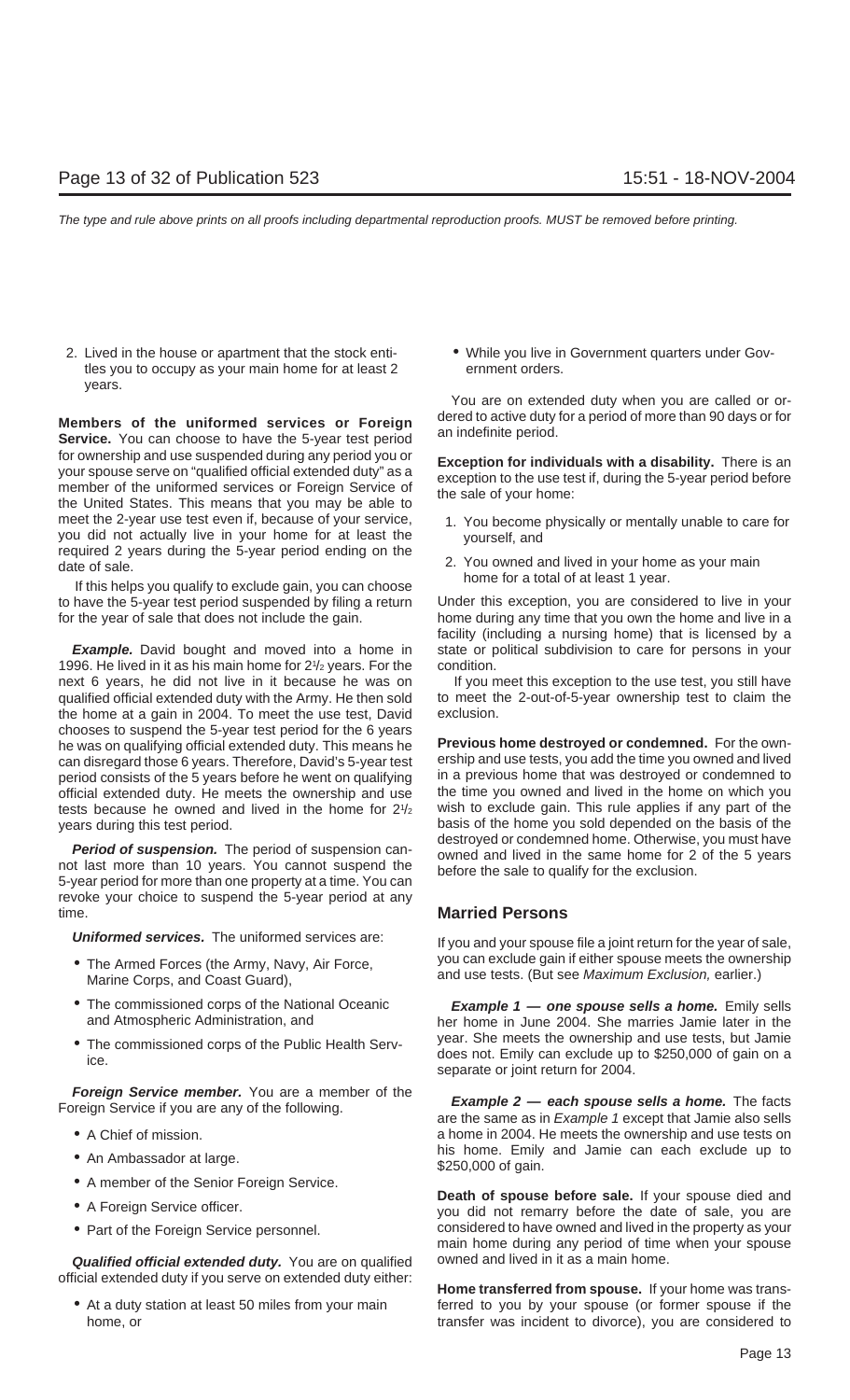have owned it during any period of time when your spouse d. Your financial ability to maintain your home mateowned it. The contract of the contract of the contract of the contract of the contract of the contract of the contract of the contract of the contract of the contract of the contract of the contract of the contract of the

Use of home after divorce. You are considered to have e. The suitability of your property as a home materi-<br>used property as your main home during any period when:<br>

- 1. You owned it, and it as your home.
- 2. Your spouse or former spouse is allowed to live in it under a divorce or separation instrument and uses it as his or her main home. **Change in Place of Employment**

gain you can exclude will be reduced if either of the following is true. **Qualified individual.** For purposes of the reduced maxi-

- -
	-
	- a. A change in place of employment,<br>
	b. Health, or<br>
	c. Unforeseen circumstances (as defined later).<br> **•** A co-owner of the home.
- 2. Your exclusion would have been disallowed because
	- uation of self-employment. a. A change in place of employment,
	-
	-

Use Worksheet 3 to figure your reduced maximum<br>exclusion.<br>A change in place of employment health or unforeseen 2. The new place of employment is at least 50 miles

A change in place of employment, health, or unforeseen 2. The new place of employment is at least 50 miles<br>Cumstances (whichever applies) is considered to be the farther from your home than the former place of em-

- safe harbor is a set of certain facts and circum-
- -
	- b. The circumstances causing your sale occurred during the time you owned and used the property **Health**
	-
- 
- 
- f. During the time you owned the property, you used

The sale of your main home is because of a change in **Reduced Maximum Exclusion** place of employment if your primary reason for the sale is a change in the location of employment of a qualified individ-<br>You can claim an exclusion, but the maximum amount of ual.

1. You did not meet the ownership and use tests, but mum exclusion, a qualified individual is any of the follow-<br>the reason you sold the home was:

- You.
- 
- 
- A person whose main home is the same as yours.

of the rule described in More Than One Home Sold **Employment.** For this purpose, employment includes the During 2-Year Period, later, except that the reason start of work with a new employer or continuation of work<br>you sold the home was: with the same employer. It also includes the start or continwith the same employer. It also includes the start or contin-

b. Health, or **Distance safe harbor.** A change in place of employment is considered to be the reason you sold your home if: c. Unforeseen circumstances (as defined later).

- 
- circumstances (whichever applies) is considered to be the<br>reason you sold your home if either of the following is true.<br>mployment was (or, if there was no former place of<br>employment, the distance between your new place of 1. Your home sale qualifies under a "safe harbor." A employment and the home sold is at least 50 miles).

stances that qualifies you to claim a reduced maxi-<br>mum exclusion. The safe harbors are explained in townhouse in Florida that he had owned and used as his mum exclusion. The safe harbors are explained in townhouse in Florida that he had owned and used as his<br>detail later. nain home since 2003. He got a job in North Carolina and main home since 2003. He got a job in North Carolina and 2. The primary reason you sold the home was a change<br>in place of employment, health, or unforeseen cir-<br>cumstances. Factors that may be relevant in deter-<br>mining your primary reason for sale include whether:<br>he distance sa a. Your sale and the circumstances causing it were entitled to a reduced maximum exclusion of gain from the sale.

as your main home,<br>c. The sale of your main home is because of health if your<br>c. The circumstances causing your sale were not<br>primary reason for the sale is to obtain, provide, or facilitate The circumstances causing your sale were not primary reason for the sale is to obtain, provide, or facilitate reasonably foreseeable when you began using the diagnosis, cure, mitigation, or treatment of disease. the diagnosis, cure, mitigation, or treatment of disease, the property as your main home, illness, or injury of a qualified individual. For purposes of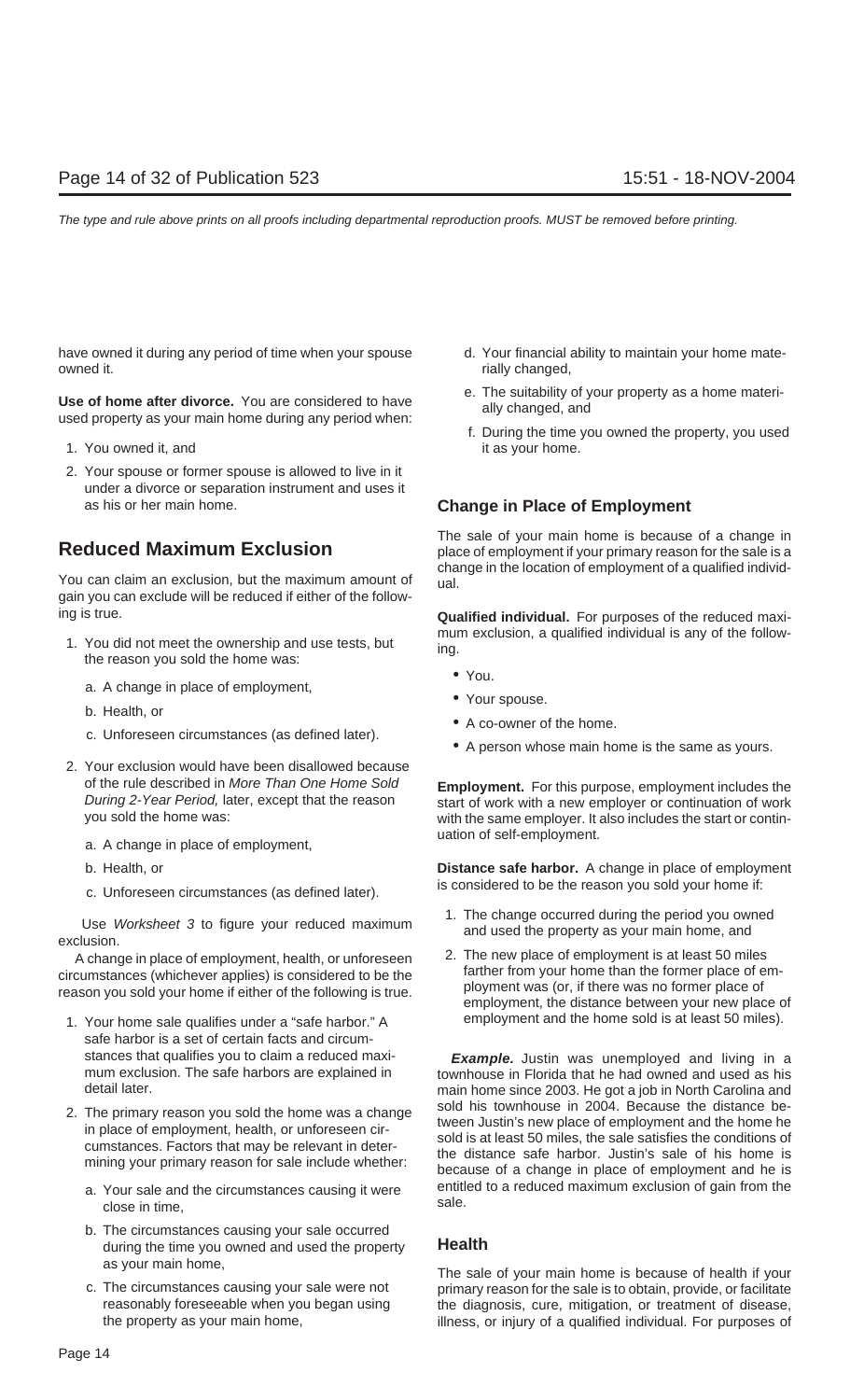## Worksheet 3. **Reduced Maximum Exclusion**

| 1.  | <b>Caution:</b> Complete this worksheet only if you qualify for a reduced maximum exclusion. (See<br>Reduced Maximum Exclusion.) Complete column (B) only if you are married filing a joint return.                                                                                                                                                                                                                                                |  | (A)<br>You<br>\$250,000,00 | (B)<br><b>Your Spouse</b><br>\$250,000.00 |  |  |
|-----|----------------------------------------------------------------------------------------------------------------------------------------------------------------------------------------------------------------------------------------------------------------------------------------------------------------------------------------------------------------------------------------------------------------------------------------------------|--|----------------------------|-------------------------------------------|--|--|
| 2a. | Enter the number of days (or months) that you used the property as a main home<br>during the 5-year period* ending on the date of sale. (If married filing jointly, fill in                                                                                                                                                                                                                                                                        |  |                            |                                           |  |  |
| b.  | Enter the number of days (or months) that you owned the property during the 5-year<br>period* ending on the date of sale. If you used days on line 2a, you also must use<br>days on this line and on lines 3 and 5. If you used months on line 2a, you also must<br>use months on this line and on lines 3 and 5. (If married filing jointly and one spouse<br>owned the property longer than the other spouse, both spouses are treated as owning |  |                            |                                           |  |  |
| c.  |                                                                                                                                                                                                                                                                                                                                                                                                                                                    |  |                            |                                           |  |  |
| 3.  | Have you (or your spouse, if filing jointly) excluded gain from the sale of another<br>home during the 2-year period ending on the date of this sale?<br>NO. Skip line 3 and enter the number of days (or months) from line 2c on line 4.<br>YES. Enter the number of days (or months) between the date of the most recent sale<br>of another home on which you excluded gain and the date of sale of this home $\dots$ . 3.                       |  |                            |                                           |  |  |
| 4.  |                                                                                                                                                                                                                                                                                                                                                                                                                                                    |  |                            |                                           |  |  |
| 5.  | Divide the amount on line 4 by 730 days (or 24 months). Enter the result as a decimal<br>(rounded to at least 3 places). But do not enter an amount greater than $1.000$                                                                                                                                                                                                                                                                           |  |                            |                                           |  |  |
| 6.  |                                                                                                                                                                                                                                                                                                                                                                                                                                                    |  |                            |                                           |  |  |
| 7.  | Add the amounts in columns (A) and (B) of line 6. This is your reduced maximum                                                                                                                                                                                                                                                                                                                                                                     |  |                            |                                           |  |  |
|     | *If you were a member of the uniformed services or Foreign Service during the time you owned the home, see Members of the uniformed<br>services or Foreign Service to determine your 5-year period.                                                                                                                                                                                                                                                |  |                            |                                           |  |  |

this reason, a qualified individual includes, in addition to **Unforeseen Circumstances** the individuals listed earlier, any of the following.

- 
- 
- 
- 
- 

merely benefits a qualified individual's general health or of the following events occurred while you owned and used well-being. The property as your main home.

**Example.** In 2003, Chase and Lauren, husband and 1. An involuntary conversion of your home. wife, bought a house that they used as their main home. 2. Natural or man-made disasters or acts of war or Lauren's father has a chronic disease and is unable to care terrorism resulting in a casualty to your home, for himself. In 2004, Chase and Lauren sell their home in whether or not your loss is deductible. order to move into Lauren's father's house to provide care<br>for him. Because the primary reason for the sale of their<br>home was the health of a qualified individual, Chase and<br>home was the health of a qualified individual, C Lauren are entitled to a reduced maximum exclusion. a. Death,

**Doctor's recommendation safe harbor.** Health is con-<br>sidered to be the reason you sold your home if, for one or employment compensation), more of the reasons listed at the beginning of this discus-<br>
c. A change in employment or self-employment stasion, a doctor recommends a change of residence. The state of tus that results in your inability to pay reasonable

• Parent, grandparent, stepmother, stepfather. The sale of your main home is because of an unforeseen circumstance if your primary reason for the sale is the • Child, grandchild, stepchild, adopted child. bocurrence of an event that you could not reasonably have<br>
• Brother, sister, stepbrother, stepsister, half brother, and brother are not considered to have an unforeseen circu stance if you sold your home after August 12, 2004, and • Mother-in-law, father-in-law, brother-in-law,  $\qquad$  the primary reason you sold it was that you preferred to get sister-in-law, son-in-law, or daughter-in-law.

• Uncle, aunt, nephew, niece, or cousin. **Specific event safe harbors.** Unforeseen circumstances The sale of your home is not because of health if the sale are considered to be the reason you sold your home if any

- 
- 
- -
	-
	-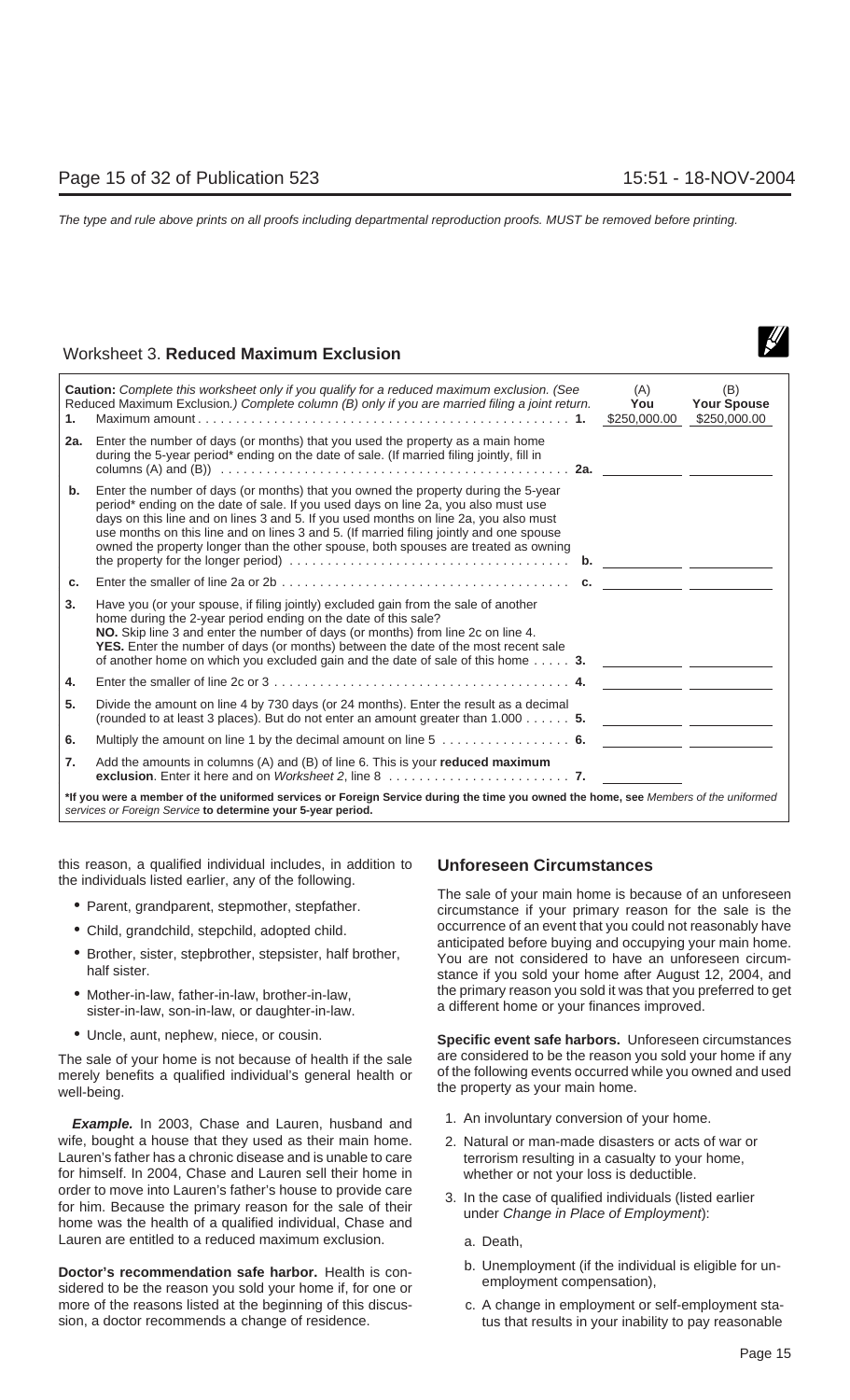- on this sale. d. Divorce or legal separation, or
- 
- sioner determined the September 11, 2001, terrorist 2004, they can exclude the gain on this sale. attacks to be an unforeseen circumstance.

Reasonable basic living expenses. Reasonable ba-<br>sic living expenses for your household include the follow-<br>**Business Use or Rental of** 

- 
- 
- 
- 
- 
- 
- 
- 

## **More Than One Home Sold During 2-Year Period**

You cannot exclude gain on the sale of your home if, during the 2-year period ending on the date of the sale, you sold another home at a gain and excluded all or part of that gain. If you cannot exclude the gain, you must include it in Amy can exclude gain up to \$250,000. However, she your income. cannot exclude the part of the gain equal to the deprecia-

**Exception.** You still can claim an exclusion, but the maxi- Example 2. mum amount of gain you can exclude will be reduced, if the reason you sold the home was: **Example 2.** William owned and used a house as his

- 
- 
- 

mum Exclusion, earlier. **A constructed and the Canacal ACT** 4797. He can exclude gain up to \$250,000. However, he

**Example 1.** In September 2002, Paul and Nadine tion he claimed for renting the house, as explained next. bought a new home. In November 2002, they sold their old home at a \$40,000 gain. They had owned and lived in the **Depreciation after May 6, 1997.** If you were entitled to old home for 4 years. They excluded the gain on the sale. take depreciation deductions because you used your old home for 4 years. They excluded the gain on the sale.

they purchased in September 2002 at a \$15,000 gain. The sale was not due to a change in place of employment, tion allowed or allowable as a deduction for periods after health, or unforeseen circumstances as defined in this May 6, 1997. If you can show by adequate records or other publication. Because Paul and Nadine had excluded gain evidence that the depreciation deduction allowed was less

Page 16

basic living expenses (listed under Reasonable on the sale of another home within the 2-year period basic living expenses next), ending on October 1, 2004, they cannot exclude the gain

e. Multiple births resulting from the same pregnancy. **Example 2.** The facts are the same as in Example 1 except that Paul and Nadine did not sell the home pur-4. An event the Commissioner of IRS determined to be chased in September 2002 until December 3, 2004. Bean unforeseen circumstance in published guidance cause they had not excluded gain on the sale of another<br>of general applicability. For example, the Commis-<br>home within the 2-year period ending on December 3, home within the 2-year period ending on December 3,

# ing expenses.<br> **Fome**<br> **Fou** may be able to exclude your gain from the sale of a

• Amounts spent for clothing.<br>
home that you have used for business or to produce rental • Housing and related expenses. income. But you must meet the ownership and use tests.

• Medical expenses. **Example 1.** On May 29, 1998, Amy bought a house. • Transportation expenses. She moved in on that date and lived in it until May 31, 2000,<br>when she moved out of the house and put it up for rent. • Tax payments.<br>• The house was rented from June 1, 2000, to March 31, • Court-ordered payments. 2002. Amy moved back into the house on April 1, 2002, • Expenses reasonably necessary to produce income. The 5-year period ending on the date of the sale (January Amounts spent on these items to maintain an affluent or<br>luxurious standard of living are not reasonable basic living<br>expenses.<br>expenses.

| <b>Five-Year Period</b> |           | Used as Home Used as Rental |
|-------------------------|-----------|-----------------------------|
| $1/31/99 - 5/31/00$     | 16 months |                             |
| $6/1/00 - 3/31/02$      |           | 22 months                   |
| $4/1/02 - 1/30/04$      | 22 months |                             |
|                         | 38 months | 22 months                   |

tion she claimed for renting the house, as explained after

main home from 1998 through 2001. On January 1, 2002,<br>he moved to another state. He rented his house from that 2. Health, or date until April 30, 2004, when he sold it. During the 5-year<br>
period ending on the date of sale (May 1, 1999 – April 30, period ending on the date of sale (May 1, 1999 – April 30, 3. Unforeseen circumstances (as defined earlier). 2004), William owned and lived in the house for 32 months For details about this exception, see Reduced Maxi- (more than 2 years). He must report the sale on Form cannot exclude the part of the gain equal to the deprecia-

On October 1, 2004, Paul and Nadine sold the home home for business purposes or as rental property, you<br>by purchased in September 2002 at a \$15,000 gain. The cannot exclude the part of your gain equal to any deprecia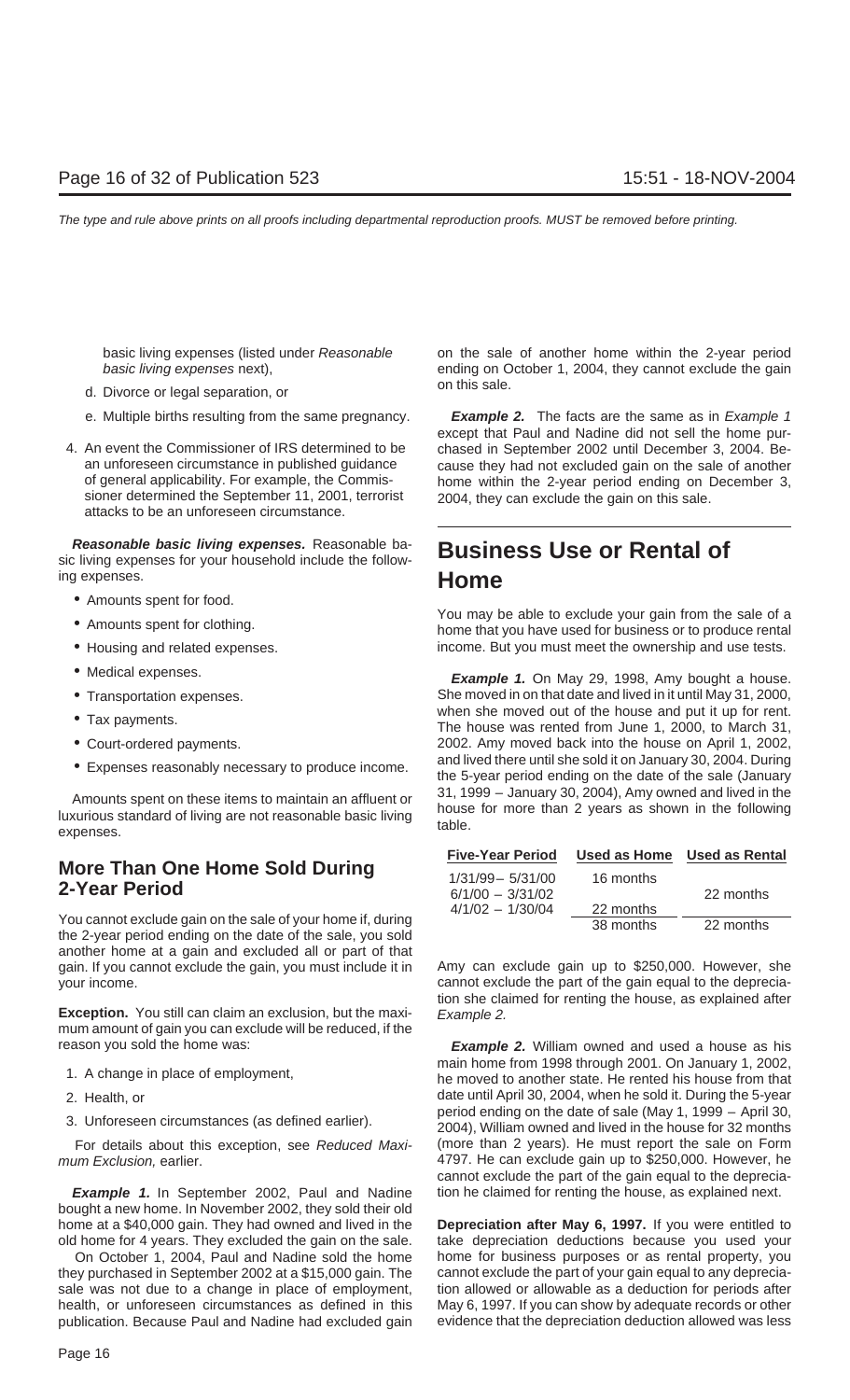than the amount allowable, the amount you cannot ex-<br>
• An apartment building in which you lived in one unit clude is the amount allowed. and rented the others, or

**Example.** Dan sold his main home in 2004 at a \$10,000 • A store building with an upstairs apartment in which gain. He meets the ownership and use tests to exclude the gain from his income. However, he used one room of the home for business in 2003 and claimed \$1,000 deprecia-<br>tion. He can exclude \$9,000 (\$10,000 – \$1,000) of his gain on the separate part of your property used for busi-

the sale depends partly on whether the business or rental sale of the business or rental part on Form 4797. part of the property is part of your home or separate from it.

equal to any depreciation deductions allowed or allowable after May 6, 1997. See Depreciation after May 6, 1997 **Example 4.** In 1999, Mary bought property that con-

**Example 1.** Ray sold his main home in 2004 at a 2003, Mary moved out of the house and rented it to \$30,000 gain. He meets the ownership and use tests to tenants. She claimed depreciation deductions on the \$30,000 gain. He meets the ownership and use tests to tenants. She claimed depreciation deductions on the exclude the gain from his income. However, he used part house while renting it in 2003 and 2004. She continued to of the home as a business office in 2003 and claimed \$500 use the barn in her business. Mary sold the entire property depreciation. Because the business office was part of his in 2004 for a \$21,000 gain. Mary must allocate the basis of home (not separate from it), he does not have to allocate the property and amount realized between the home and the basis and amount realized between the business part business parts of the property since the barn is separate of the property and the part used as a home. In addition, he from her home. She must report the entire gain from the does not have to report any part of the gain on Form 4797. barn on Form 4797 since she did not meet the use test for He reports his gain, exclusion, and taxable gain of \$500 on the barn. She must also report gain on the home to the Schedule D (Form 1040). Schedule D (Form 1040).

- 
- 

tion. He can exclude \$9,000 (\$10,000 – \$1,000) of his gain on the separate part of your property used for busi-<br>ness or to produce rental income unless you owned and<br>lived in that part of your property for at least 2 years **Property Used Partly for Business or** the 5-year period ending on the date of the sale. If you do not meet the use test for the business or rental part of the **Rental** part of the use test for the basis of the property an property, you must allocate the basis of the property and the amount realized upon its sale between the business or<br>If you use property partly as a home and partly for business<br>or to produce rental income, the treatment of any gain on later, for an example of how to do this. You

**Example 3.** In 2000, Lew bought property that consisted of a house and a stable. He used the house as his **Part of Home Used for Business or Rental** main home and used the stable in his business for the next If the part of your property used for business or to produce<br>
a vears. He sold the entire property in 2004 at a \$10,000<br>
rental income is within your home, such as a room used as<br>
a home office for a business, you do not n

> sisted of a house and a barn. Mary used the house as her main home and used the barn in her antiques business. In house while renting it in 2003 and 2004. She continued to

**Example 2.** The facts are the same as in Example 1<br>except that Ray was not entitled to claim depreciation<br>deductions for the business use of his home. Since Ray did<br>not claim any depreciation deductions, he can exclude th rental part on Form 4797.

**Separate Part of Property Used for Business** To determine the amounts to report on Form 4797, you must divide your selling price, selling expenses, and basis **or Rental** between the part of the property used for business or rental You may have used part of your property as your home and the separate part used as your home. In the same<br>and a separate part of it for business or to produce rental way, if you qualify to exclude any of the gain on the and a separate part of it for business or to produce rental way, if you qualify to exclude any of the gain on<br>income. Examples are:<br>maximum exclusion between that part of the property and<br>maximum exclusion between that par • A working farm on which your house was located, the separate part used as your home. If you want to use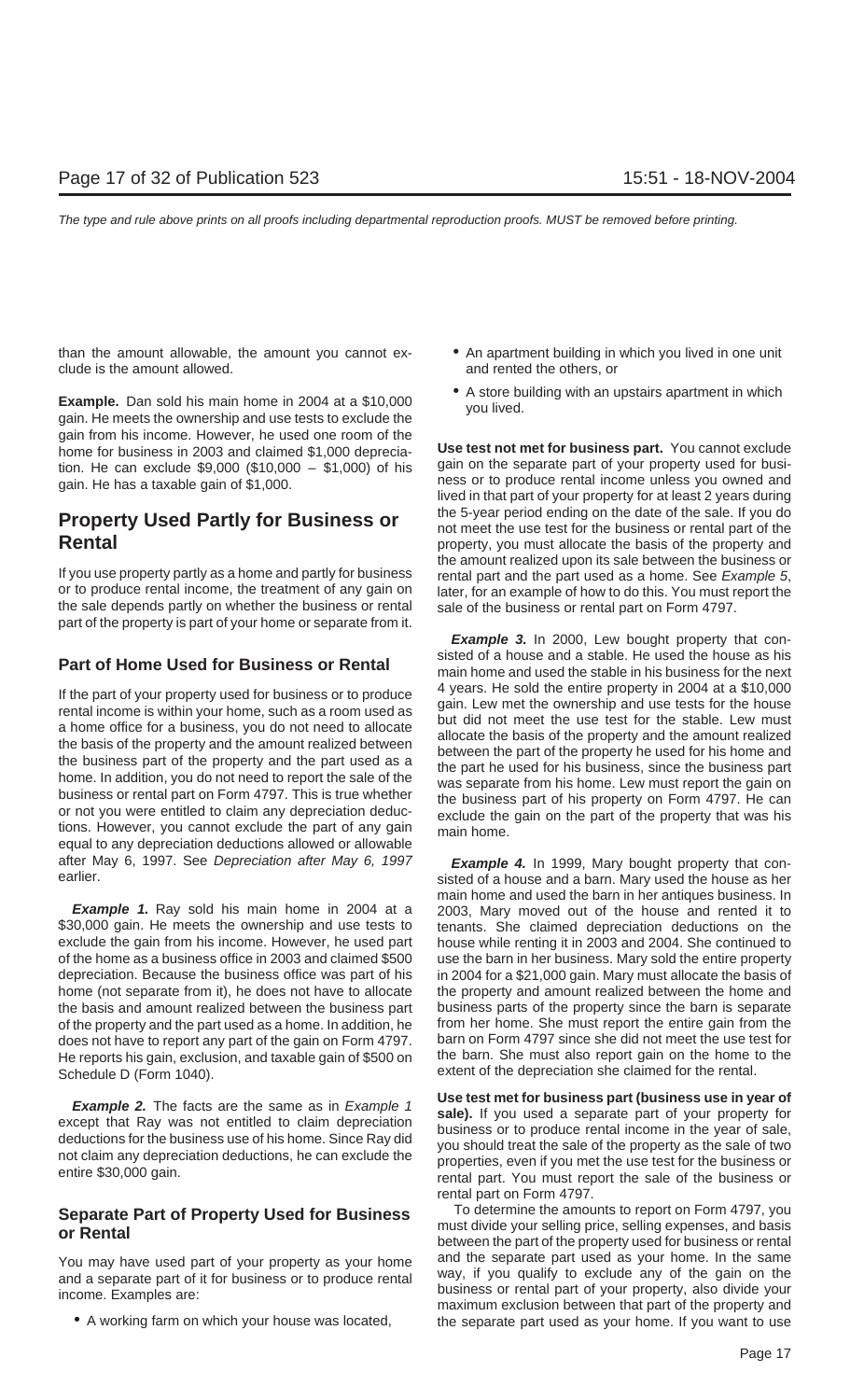taxable gain from each part, fill out a separate Worksheet 2 parts. (Part 2) for each.

**property.** You generally can exclude gain on the part of your property used for business or rental if you owned and lived in that part as your main home for at least 2 years during the 5-year period ending on the date of the sale. If you used a separate *Worksheet 2 (Part 2)* to figure the exclusion for the business or rental part, do not fill out lines 10 and 11 of that Worksheet 2. Fill it out only through line 9. Then fill out Form 4797. Enter the exclusion for the business or rental part on Form 4797 as explained in the Form 4797 instructions. (Also see Example 5, next.)

If you have any taxable gain due to depreciation, you will Then, to figure your taxable gain and exclusion, you need to use the Schedule D Tax Worksheet in the Sched-<br>decide to fill out a separate Worksheet in the Schedule D (Form 1040) instructions, rather than the Qualified part, dividing your maximum exclusion between the two Dividends and Capital Gain Tax Worksheet in the Form parts. You are single, so the maximum exclusion is 1040 instructions, to figure your tax. First, fill out the Unre- \$250,000. captured Section 1250 Gain Worksheet in the Schedule D instructions. See line 11 of Worksheet 2.

**Example 5.** In January 2000, you bought and moved into a 4-story townhouse. In December 2002, you converted the basement level, which has a separate entrance, into a separate apartment by installing a kitchen and bathroom and removing the interior stairway that led from the basement to the upper floors. After you completed the conversion, your townhouse had a rental unit that was<br>separate from the part of your house used as your home.<br>You lived in the first, second, and third levels of the<br>townhouse and rented the basement level to tenants unti December 2004. You claimed depreciation deductions of \$2,000 for the basement apartment. You sold the entire Do not report the gain from the part used as your home,<br>townhouse in December 2004 for a \$16,000 gain. Your because you can exclude all of it. You report the gain from records show the following. the rental part, \$5,500, in Part III of Form 4797. You enter

|                                                    | \$96,000 |
|----------------------------------------------------|----------|
| Depreciation (on rental part; all after 5/6/1997). | 2.000    |
|                                                    | 120,000  |
|                                                    | 10,000   |

selling expenses between the part of the property you used<br>as a main home and the part you rented out to tenants. You<br>start by finding the adjusted basis of each part. You deter-<br>mine that three-fourths (75%) of your purch

|                                       | Home<br>(3/4)     | Rental<br>(1/4)   |
|---------------------------------------|-------------------|-------------------|
| Purchase price<br>Minus: Depreciation | \$72,000<br>$-0-$ | \$24,000<br>2.000 |
| Adjusted basis                        | \$72,000          | \$22,000          |

out a separate Worksheet 2 (Part 1) for each part, dividing depreciation, it is unrecognized section 1250 gain, so you

Page 18

Worksheet 2 (shown earlier) to figure your exclusion and your selling price and selling expenses between the two

## **Worksheet 2. Gain or (Loss), Exclusion, Excluding gain on the business or rental part of your and Taxable Gain**

|                                         | Home<br>(3/4) | Rental<br>(1/4) |
|-----------------------------------------|---------------|-----------------|
| Part 1 - Gain or (Loss) on Sale         |               |                 |
| 1) Selling price of home                | \$90,000      | \$30,000        |
| 2) Selling expenses                     | 7,500         | 2,500           |
| 3) Subtract line 2 from line 1          | \$82,500      | \$27,500        |
| 4) Adjusted basis of home sold          | 72,000        | 22,000          |
| 5) Subtract line 4 from line 3. This is |               |                 |
| the gain or $(\text{loss})$             | \$10,500      | \$5,500         |

|                                                                     | Home      | Rental   |
|---------------------------------------------------------------------|-----------|----------|
|                                                                     | (3/4)     | (1/4)    |
| Part 2 - Exclusion and Taxable Gain                                 |           |          |
| 6) Depreciation allowed or allowable                                |           |          |
| after May 6, 1997                                                   | $S - 0 -$ | \$2,000  |
| 7) Subtract line 6 from gain figured                                |           |          |
|                                                                     | 10,500    | 3,500    |
| 8) Maximum exclusion                                                | \$187,500 | \$62,500 |
| 9) Exclusion (smaller of line 7 or                                  |           |          |
|                                                                     | 10,500    | 3,500    |
| 10) Taxable gain (gain figured earlier                              |           |          |
| minus line $9)$                                                     | $-0-$     | *        |
| 11) Smaller of line 6 or line 10                                    | –೧–       | $\star$  |
| * Lines 10 and 11 do not need to be filled out for the rental part. |           |          |

because you can exclude all of it. You report the gain from your exclusion,  $(\$3,500)$ , on line 2 of Form 4797. Your taxable gain from the rental part is  $\$2,000$  ( $\$5,500$  –  $\$3,500$ ).

Selling expenses ....................... 10,000 **Use test met for business part (no business use in** Because you met the ownership and use tests for both the **year of sale).** If you have used a separate part of your basement apartment and the part of the house you used as property for business or to produce rental income (though your home, you can claim an exclusion for both parts. not in the year of sale) but meet the use test for both the However, you must allocate your basis, selling price, and business or rental part and the part you use as a home, you selling expenses between the part of the property you used do not need to treat the transaction as the sale of two

for the part used as your home; one-fourth (25%) was for<br>the rental part.<br>except that in March 2004, you combined the two separate dwelling units by eliminating the basement kitchen and building a new interior stairway to the upper floors. You used the entire townhouse as your main home for the rest of 2004. The entire townhouse was used as your main home for at least 2 years during the 5-year period ending on the date of the sale. You report the gain, \$16,000, and the allowable exclusion, (\$14,000), on Part II of Schedule Next, to figure the gain on each part, you decide to fill D (Form 1040). Since your \$2,000 taxable gain is from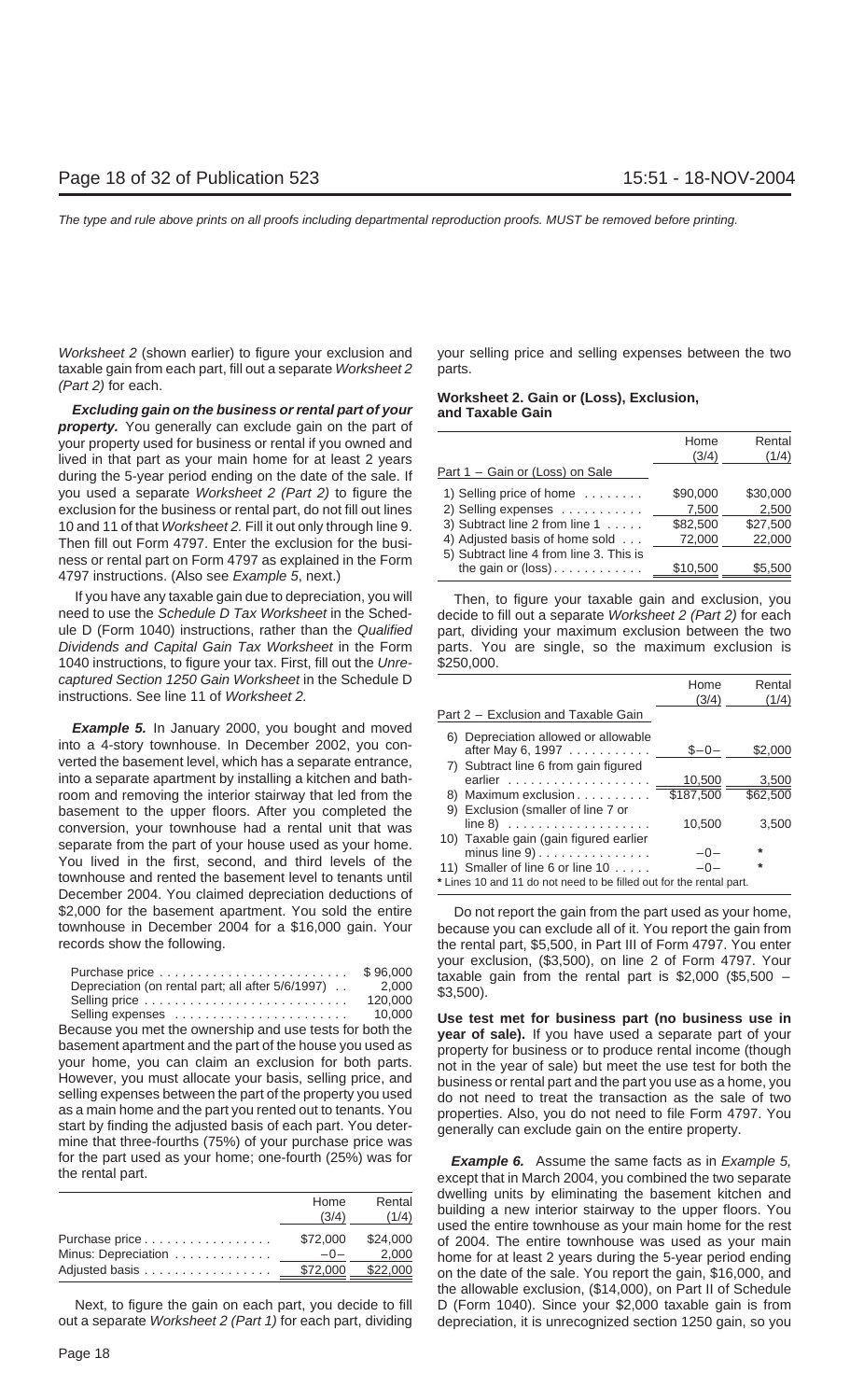must also enter it on line 12 of the Unrecaptured Section home, you must also report the name, address, and social 1250 Gain Worksheet in the Schedule D (Form 1040) security number (SSN) of the buyer on line 1 of either instructions. You have no other amounts to enter on that Schedule B (Form 1040) or Schedule 1 (Form 1040A). The worksheet, so you also enter \$2,000 on line 19 of Schedule buyer must give you his or her SSN and you must give the D. You then figure your tax using the Schedule D Tax buyer your SSN. Failure to meet these requirements may

- of it, or vidual Taxpayer Identification Number, with the IRS.
- 

If you have any taxable gain on the sale of your main<br>home that cannot be excluded, report the entire gain real-<br>ized (line 5 of *Worksheet 2*) on Schedule D (Form 1040). your ITIN. Report it in column (f) of line 1 or line 8 of Schedule  $\overrightarrow{D}$ , An ITIN is for tax use only. It does not entitle the holder semploy-<br>depending on how long you owned the home If you qualify to social security benefits or depending on how long you owned the home. If you qualify to social security benefits or change the home for an exclusion (line 9 of Worksheet 2), show it on the line ment or immigration status under U.S. law. directly below the line on which you report the gain. Write **More information.** For more information on installment<br>"Section 121 exclusion" in column (a) of that line and show sales see Publication 537 Installment Sales "Section 121 exclusion" in column (a) of that line and show sales, see Publication 537, Installment Sales. the amount of the exclusion in column (f) as a loss (in

income, you may have to use Form 4797 to report the sale of the business or rental part (or the sale of the entire **Example 1.** Peter and Betty Clark married and bought a property if used entirely for business or rental). See Busi- home in 1962. They lived in it as their main home until they

**Installment sale.** Some sales are made under arrange-<br>ments that provide for part or all of the selling price to be<br>paid in a later year. These sales are called "installment<br>sales." If you finance the buyer's purchase of yourself, instead of having the buyer get a loan or mort-<br>gage from a bank, you probably have an installment sale. You may be able to report the part of the gain you cannot exclude on the installment basis.

Use Form 6252, Installment Sale Income, to report the sale. Enter your exclusion (line 9 of Worksheet 2) on line The Clarks use Worksheet 1 to figure the adjusted basis of<br>15 of Form 6252. the home they sold (\$42,250). They use Worksheet 2 to

hold a note, mortgage, or other financial agreement, the their exclusion (\$327,750). Their completed Worksheets 1 payments you receive generally consist of both interest and 2 follow. Since the Clarks are married and file a joint and principal. You must report the interest you receive as return for the year, they qualify to exclude the full amount of part of each payment separately as interest income. If the their gain. Because they choose to exclude the gain, they buyer of your home uses the property as a main or second do not report the sale of the home on their return.

Worksheet. The summary result in a \$50 penalty for each failure. If you or the buyer does not have and is not eligible to get an SSN, see the next discussion.

**Reporting the Sale Individual taxpayer identification number (ITIN).** If Either you or the buyer of your home is a nonresident or<br>Do not report the 2004 sale of your main home on your tax<br>resident alien who does not have and is not eligible to get<br>an SSN, the IRS will issue you (or the buyer) a • You have a gain and you do not qualify to exclude all apply for an ITIN, file Form W-7, Application for IRS Indi-

■ You have a gain and choose not to exclude it. If you have to include the buyer's SSN on your return<br>and the buyer does not have and cannot get an SSN, enter

## parentheses). **If you used the home for business or to produce rental Comprehensive Examples**

ness Use or Rental of Home, earlier. sold it in February 2004 and moved into a retirement

|                                                                       | \$40,000 |
|-----------------------------------------------------------------------|----------|
|                                                                       | 250      |
| Improvements (roof) $\dots \dots \dots \dots \dots \dots$             | 2.000    |
| Selling price $\dots \dots \dots \dots \dots \dots \dots \dots \dots$ | 395,000  |
| Commission and expenses of sale                                       | 25.000   |

Seller-financed mortgage. If you sell your home and figure the gain on the sale (\$327,750) and the amount of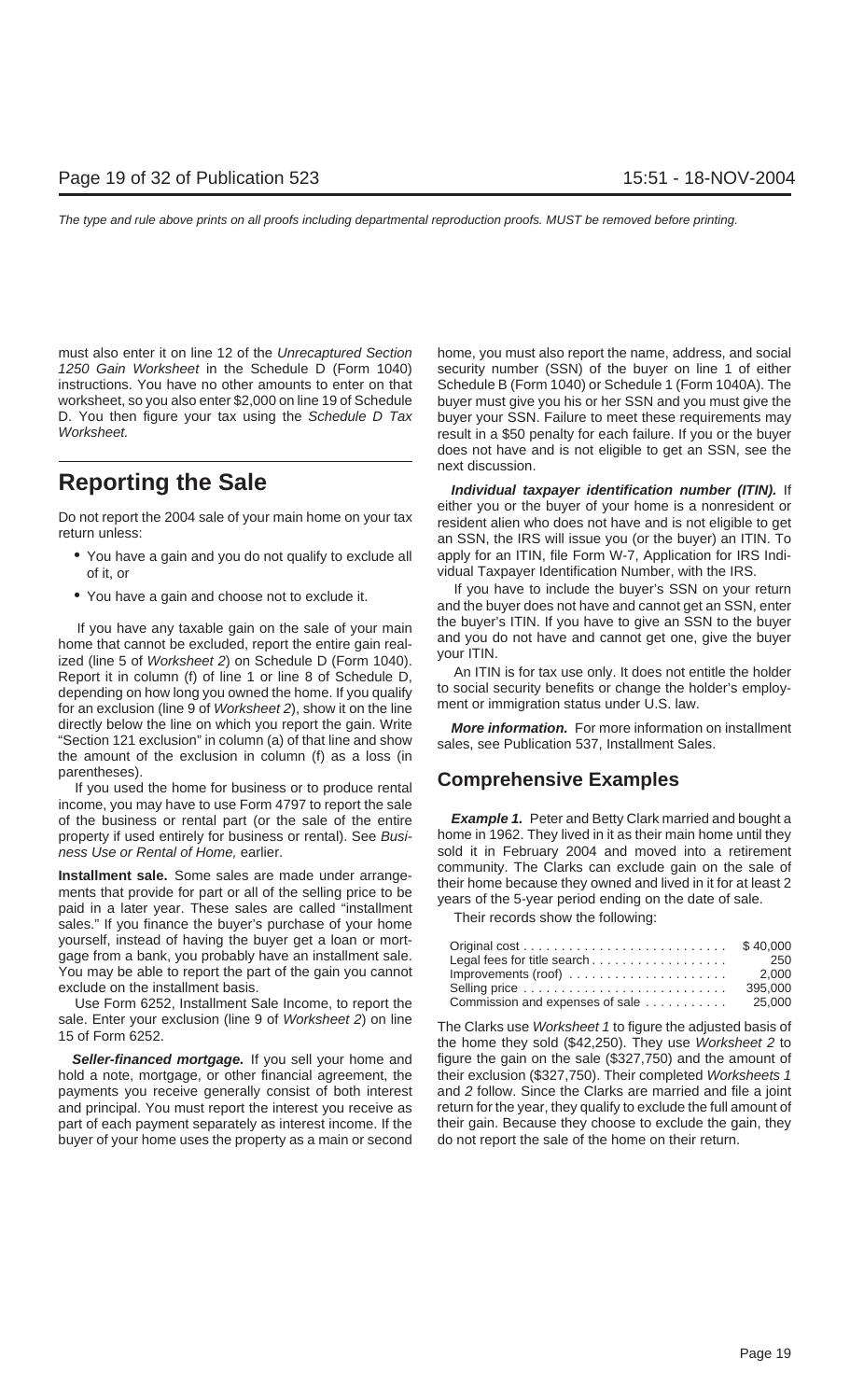## Worksheet 1. **Adjusted Basis of Home Sold — Illustrated Example 1 for Peter and Betty Clark**



|                | <b>Caution:</b> See the Worksheet 1 Instructions before you use this worksheet.                                                                                                                                           |          |
|----------------|---------------------------------------------------------------------------------------------------------------------------------------------------------------------------------------------------------------------------|----------|
| $\mathbf{1}$ . | Enter the purchase price of the home sold. (If you filed Form 2119 when you originally acquired that home to<br>postpone gain on the sale of a previous home before May 7, 1997, enter the adjusted basis of the new home | \$40,000 |
| 2.             | Seller paid points for home bought after 1990. (See Seller-paid points.) Do not include any seller-paid points                                                                                                            |          |
| 3.             |                                                                                                                                                                                                                           | 40.000   |
| 4.             | Settlement fees or closing costs. (See Settlement fees or closing costs.) If line 1 includes the<br>adjusted basis of the new home from Form 2119, go to line 6.                                                          |          |
|                |                                                                                                                                                                                                                           |          |
|                | <b>b.</b> Legal fees (including title search and preparing documents)  4b. 250                                                                                                                                            |          |
|                |                                                                                                                                                                                                                           |          |
|                | d.                                                                                                                                                                                                                        |          |
| е.             |                                                                                                                                                                                                                           |          |
| f.             | Amounts that the seller owed that you agreed to pay (back taxes or interest, recording or                                                                                                                                 |          |
|                |                                                                                                                                                                                                                           |          |
| 5.             |                                                                                                                                                                                                                           | 250      |
| 6.             | Cost of additions and improvements. Do not include any additions and improvements included on line 1 $\dots$ 6.                                                                                                           | 2.000    |
| 7.             | Special tax assessments paid for local improvements, such as streets and sidewalks 7.                                                                                                                                     |          |
| 8.             |                                                                                                                                                                                                                           |          |
| 9.             |                                                                                                                                                                                                                           | 42.250   |
| 10.            | Depreciation, related to the business use or rental of the home, claimed (or allowable) 10.                                                                                                                               |          |
| 11.            |                                                                                                                                                                                                                           |          |
| 12.            |                                                                                                                                                                                                                           |          |
| 13.            | Adjusted basis of home sold. Subtract line 12 from line 9. Enter here and on Worksheet 2, line 4 13. \$42,250                                                                                                             |          |

## Worksheet 2. **Gain or (Loss), Exclusion, and Taxable Gain — Illustrated Example 1 for Peter and Betty Clark**

|     | <b>Part 1 - Gain or (Loss) on Sale</b>                                                                                                                                                                                             |                      |
|-----|------------------------------------------------------------------------------------------------------------------------------------------------------------------------------------------------------------------------------------|----------------------|
| 1.  |                                                                                                                                                                                                                                    |                      |
| 2.  |                                                                                                                                                                                                                                    | 25,000               |
| 3.  |                                                                                                                                                                                                                                    |                      |
| 4.  | Adjusted basis of home sold (from Worksheet 1, line 13) $\ldots \ldots \ldots \ldots \ldots \ldots \ldots \ldots \ldots \ldots \ldots$ 4. $\underline{\phantom{2}42,250}$                                                          |                      |
| 5.  |                                                                                                                                                                                                                                    |                      |
|     | <b>Part 2 - Exclusion and Taxable Gain</b>                                                                                                                                                                                         |                      |
| 6.  | Enter any depreciation allowed or allowable on the property for periods after May 6, 1997. If none, enter zero                                                                                                                     | 6. $\qquad \qquad 0$ |
| 7.  |                                                                                                                                                                                                                                    |                      |
| 8.  | If you qualify to exclude gain on the sale, enter your maximum exclusion. (See Maximum Exclusion.) If you do                                                                                                                       | <b>8.</b> 500,000    |
| 9.  |                                                                                                                                                                                                                                    |                      |
| 10. | Subtract line 9 from line 5. This is your taxable gain. Report it as described under Reporting the Sale. If the<br>amount on this line is zero, do not report the sale or exclusion on your tax return. If the amount on line 6 is |                      |
| 11. | Enter the smaller of line 6 or line 10. Enter this amount on line 12 of the Unrecaptured Section 1250 Gain                                                                                                                         |                      |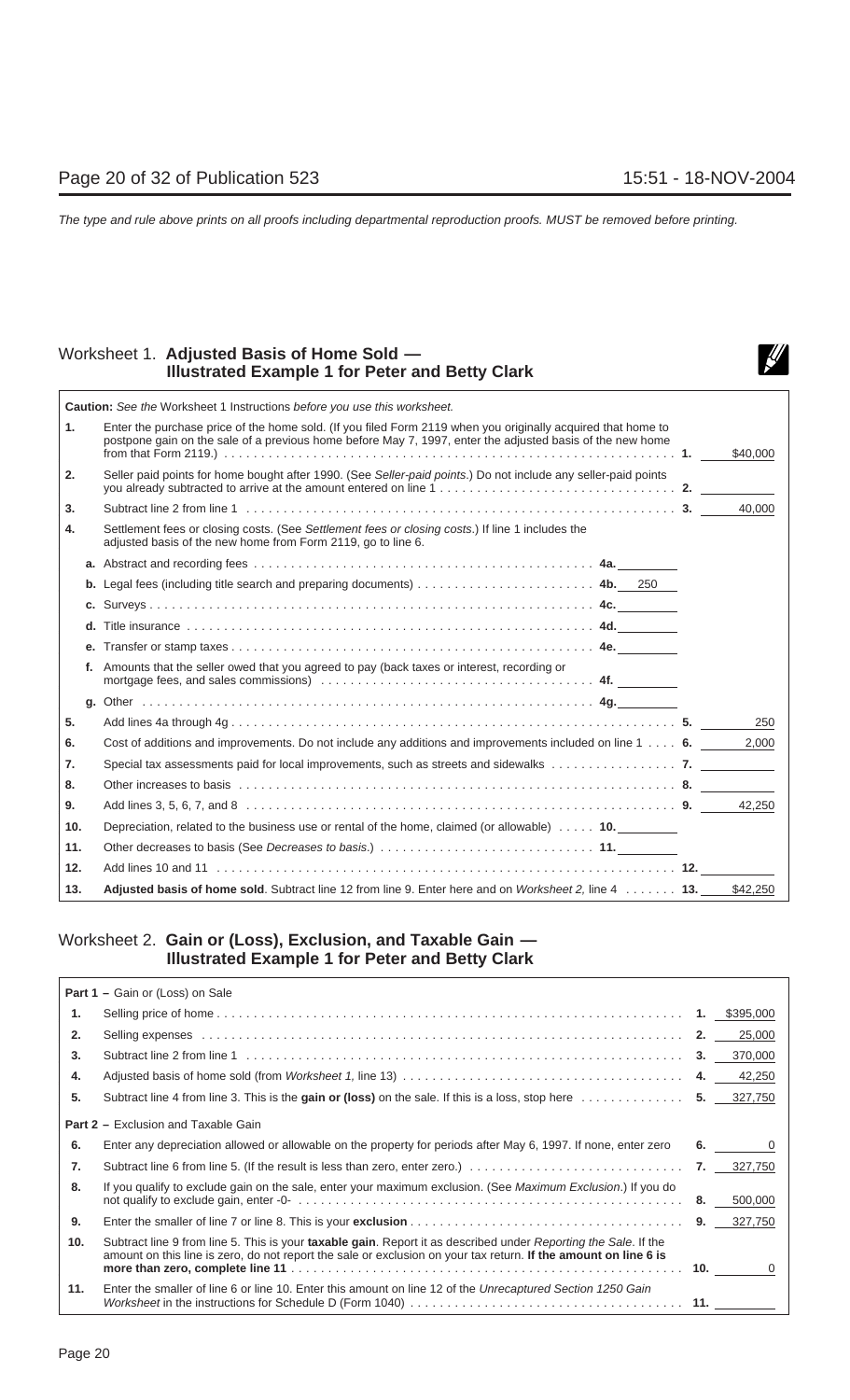the sale is \$652,750. Since they are married, meet the ownership and use tests and file a joint return for the year, follows. they qualify to exclude \$500,000 of the gain. They report

**Example 2.** The facts are the same as in *Example 1*, the remaining gain of \$152,750 (\$652,750 – \$500,000) on except that Peter and Betty Clark sold their home for Schedule D (Form 1040). Their completed Worksheet 2 except that Peter and Betty Clark sold their home for Schedule D (Form 1040). Their completed Worksheet 2<br>\$695,000 and they had no selling expenses. Their gain on appears next. (Worksheet 1 remains the same as shown in appears next. (Worksheet 1 remains the same as shown in<br>Example 1.) The front page of the Clarks' Schedule D

## Worksheet 2. **Gain or (Loss), Exclusion, and Taxable Gain — Illustrated Example 2 for Peter and Betty Clark**

|     | <b>Part 1 – Gain or (Loss) on Sale</b>                                                                                                                                                                                             |             |
|-----|------------------------------------------------------------------------------------------------------------------------------------------------------------------------------------------------------------------------------------|-------------|
| 1.  |                                                                                                                                                                                                                                    |             |
| 2.  |                                                                                                                                                                                                                                    |             |
| 3.  |                                                                                                                                                                                                                                    |             |
| 4.  |                                                                                                                                                                                                                                    |             |
| 5.  | Subtract line 4 from line 3. This is the gain (or loss) on the sale. If this is a loss, stop here $\ldots \ldots \ldots$ 5. 652,750                                                                                                |             |
|     | <b>Part 2 - Exclusion and Taxable Gain</b>                                                                                                                                                                                         |             |
| 6.  | Enter any depreciation allowed or allowable on the property for periods after May 6, 1997. If none, enter zero                                                                                                                     | $\bullet$ 0 |
| 7.  |                                                                                                                                                                                                                                    |             |
| 8.  | If you qualify to exclude gain on the sale, enter your maximum exclusion. (See Maximum Exclusion.) If you do                                                                                                                       | 500,000     |
| 9.  |                                                                                                                                                                                                                                    | 500,000     |
| 10. | Subtract line 9 from line 5. This is your taxable gain. Report it as described under Reporting the Sale. If the<br>amount on this line is zero, do not report the sale or exclusion on your tax return. If the amount on line 6 is |             |
| 11. | Enter the smaller of line 6 or line 10. Enter this amount on line 12 of the Unrecaptured Section 1250 Gain                                                                                                                         |             |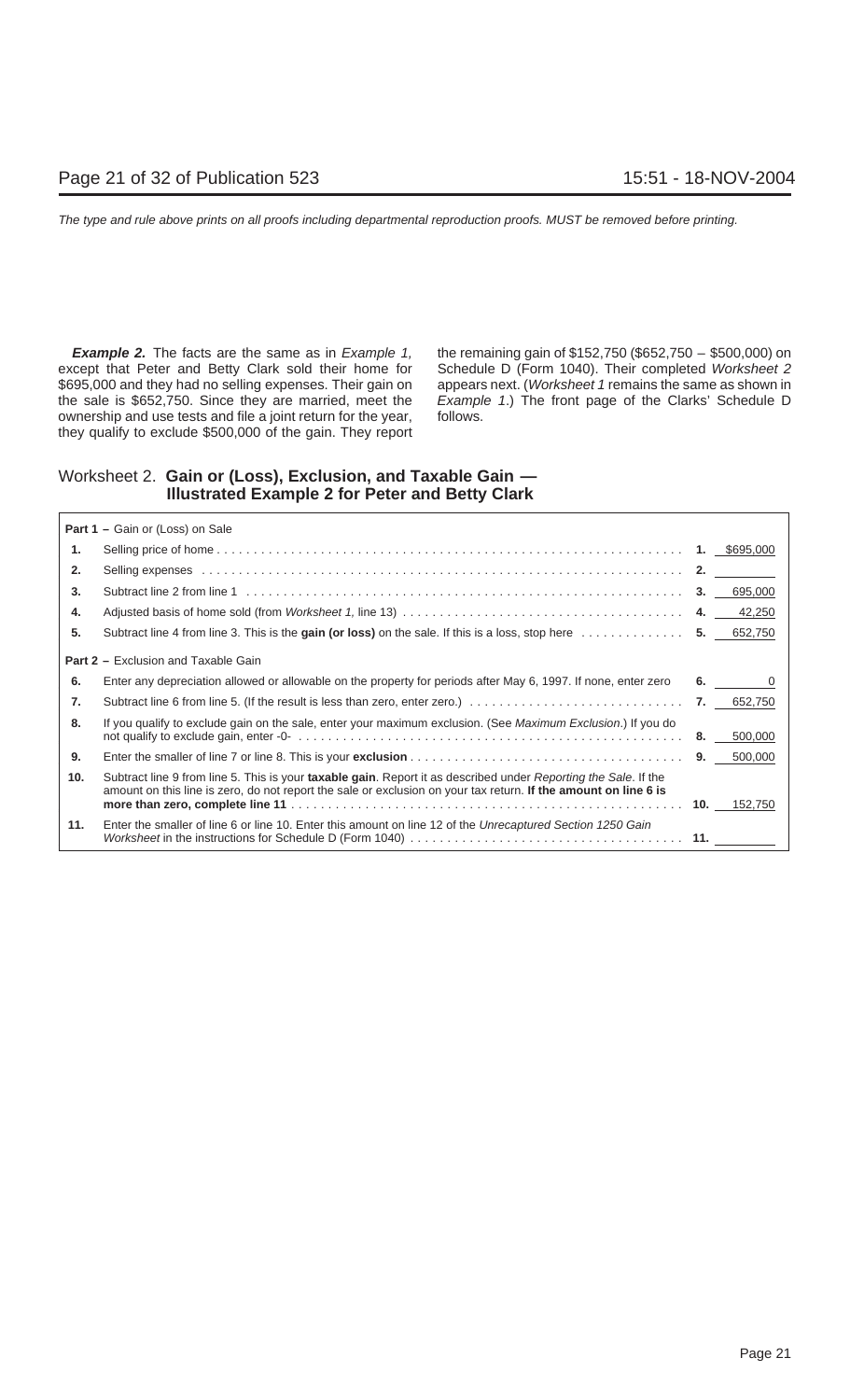## **SCHEDULE D Capital Gains and Losses** (Form 1040)<br>
■ Attach to Form 1040. ■ See Instructions for Schedule D (Form 1040).

Department of the Treasury Internal Revenue Service (99)

■ Use Schedule D-1 to list additional transactions for lines 1 and 8. Sequence No. **12** 

Attachment **2004** Name(s) shown on Form 1040 **Your social security number** Peter and Betty Clark 000 00 0000

## **Short-Term Capital Gains and Losses—Assets Held One Year or Less Part I**

|              | (a) Description of property<br>(Example: 100 sh. XYZ Co.)                                                                                                                                                                | (b) Date<br>acquired<br>(Mo., day, yr.) | (c) Date sold<br>(Mo., day, yr.) |              | (d) Sales price<br>(see page D-6 of<br>the instructions) | (e) Cost or other basis<br>(see page D-6 of<br>the instructions) |                | (f) Gain or (loss)<br>Subtract (e) from (d) |
|--------------|--------------------------------------------------------------------------------------------------------------------------------------------------------------------------------------------------------------------------|-----------------------------------------|----------------------------------|--------------|----------------------------------------------------------|------------------------------------------------------------------|----------------|---------------------------------------------|
|              |                                                                                                                                                                                                                          |                                         |                                  |              |                                                          |                                                                  |                |                                             |
|              |                                                                                                                                                                                                                          |                                         |                                  |              |                                                          |                                                                  |                |                                             |
|              |                                                                                                                                                                                                                          |                                         |                                  |              |                                                          |                                                                  |                |                                             |
|              |                                                                                                                                                                                                                          |                                         |                                  |              |                                                          |                                                                  |                |                                             |
|              |                                                                                                                                                                                                                          |                                         |                                  |              |                                                          |                                                                  |                |                                             |
| $\mathbf{2}$ | Enter your short-term totals, if any, from Schedule D-1,                                                                                                                                                                 |                                         |                                  | $\mathbf{2}$ |                                                          |                                                                  |                |                                             |
| 3            | <b>Total short-term sales price amounts.</b> Add lines 1 and 2 in                                                                                                                                                        |                                         |                                  | 3            |                                                          |                                                                  |                |                                             |
| 4            | Short-term gain from Form 6252 and short-term gain or (loss) from Forms 4684, 6781, and 8824                                                                                                                             |                                         |                                  |              |                                                          |                                                                  | 4              |                                             |
| 5            | Net short-term gain or (loss) from partnerships, S corporations, estates, and trusts from<br>Schedule(s) K-1 $\ldots$ $\ldots$ $\ldots$ $\ldots$ $\ldots$ $\ldots$ $\ldots$ $\ldots$ $\ldots$ $\ldots$ $\ldots$ $\ldots$ |                                         |                                  |              |                                                          |                                                                  | 5              |                                             |
| 6            | Short-term capital loss carryover. Enter the amount, if any, from line 8 of your <b>Capital Loss</b>                                                                                                                     |                                         |                                  |              |                                                          |                                                                  | 6              |                                             |
|              | Net short-term capital gain or (loss). Combine lines 1 through 6 in column (f)                                                                                                                                           |                                         |                                  |              |                                                          |                                                                  | $\overline{7}$ |                                             |

## **Long-Term Capital Gains and Losses—Assets Held More Than One Year Part II**

|         | (a) Description of property<br>(Example: 100 sh. XYZ Co.)                                                                                                                                                                                                                                                                  | (b) Date<br>acquired<br>(Mo., day, yr.) | (c) Date sold<br>(Mo., day, yr.) |                 | (d) Sales price<br>(see page D-6 of<br>the instructions) | (e) Cost or other basis<br>(see page D-6 of<br>the instructions) |    | (f) Gain or (loss)<br>Subtract (e) from (d) |  |
|---------|----------------------------------------------------------------------------------------------------------------------------------------------------------------------------------------------------------------------------------------------------------------------------------------------------------------------------|-----------------------------------------|----------------------------------|-----------------|----------------------------------------------------------|------------------------------------------------------------------|----|---------------------------------------------|--|
| 8       |                                                                                                                                                                                                                                                                                                                            |                                         |                                  |                 |                                                          |                                                                  |    |                                             |  |
|         | Main home                                                                                                                                                                                                                                                                                                                  | 3/5/62                                  | 2/5/04                           |                 | 695,000                                                  | 42.250                                                           |    | 652,750                                     |  |
|         | section 121<br>exclusion                                                                                                                                                                                                                                                                                                   |                                         |                                  |                 |                                                          |                                                                  |    | (500,000)                                   |  |
|         |                                                                                                                                                                                                                                                                                                                            |                                         |                                  |                 |                                                          |                                                                  |    |                                             |  |
|         |                                                                                                                                                                                                                                                                                                                            |                                         |                                  |                 |                                                          |                                                                  |    |                                             |  |
|         |                                                                                                                                                                                                                                                                                                                            |                                         |                                  |                 |                                                          |                                                                  |    |                                             |  |
| 9       | Enter your long-term totals, if any, from Schedule D-1,<br>$line 9$ , $\ldots$ , $\ldots$ , $\ldots$ , $\ldots$ , $\ldots$ , $\ldots$                                                                                                                                                                                      |                                         |                                  | 9               |                                                          |                                                                  |    |                                             |  |
| 10      | Total long-term sales price amounts. Add lines 8 and 9 in                                                                                                                                                                                                                                                                  |                                         |                                  | 10 <sup>1</sup> | 695,000                                                  |                                                                  |    |                                             |  |
| 11      | Gain from Form 4797, Part I; long-term gain from Forms 2439 and 6252; and long-term gain or                                                                                                                                                                                                                                |                                         |                                  |                 |                                                          |                                                                  | 11 |                                             |  |
| $12 \,$ | Net long-term gain or (loss) from partnerships, S corporations, estates, and trusts from<br>Schedule(s) K-1 (e.g., e.g., e.g., e.g., e.g., e.g., e.g., e.g., e.g., e.g., e.g., e.g., e.g., e.g., e.g., e.g., e.g., e.g., e.g., e.g., e.g., e.g., e.g., e.g., e.g., e.g., e.g., e.g., e.g., e.g., e.g., e.g., e.g., e.g., e |                                         |                                  |                 |                                                          |                                                                  | 12 |                                             |  |
| 13      | Capital gain distributions. See page D-2 of the instructions enterstanding and set of the capital gain distributions.                                                                                                                                                                                                      |                                         |                                  |                 |                                                          |                                                                  | 13 |                                             |  |
| 14      | Long-term capital loss carryover. Enter the amount, if any, from line 13 of your Capital Loss                                                                                                                                                                                                                              |                                         |                                  |                 |                                                          |                                                                  | 14 |                                             |  |
| 15      | Net long-term capital gain or (loss). Combine lines 8 through 14 in column (f). Then go to Part                                                                                                                                                                                                                            |                                         |                                  |                 |                                                          |                                                                  | 15 | 152,750                                     |  |

**For Paperwork Reduction Act Notice, see Form 1040 instructions.** Cat. No. 11338H Schedule D (Form 1040) 2004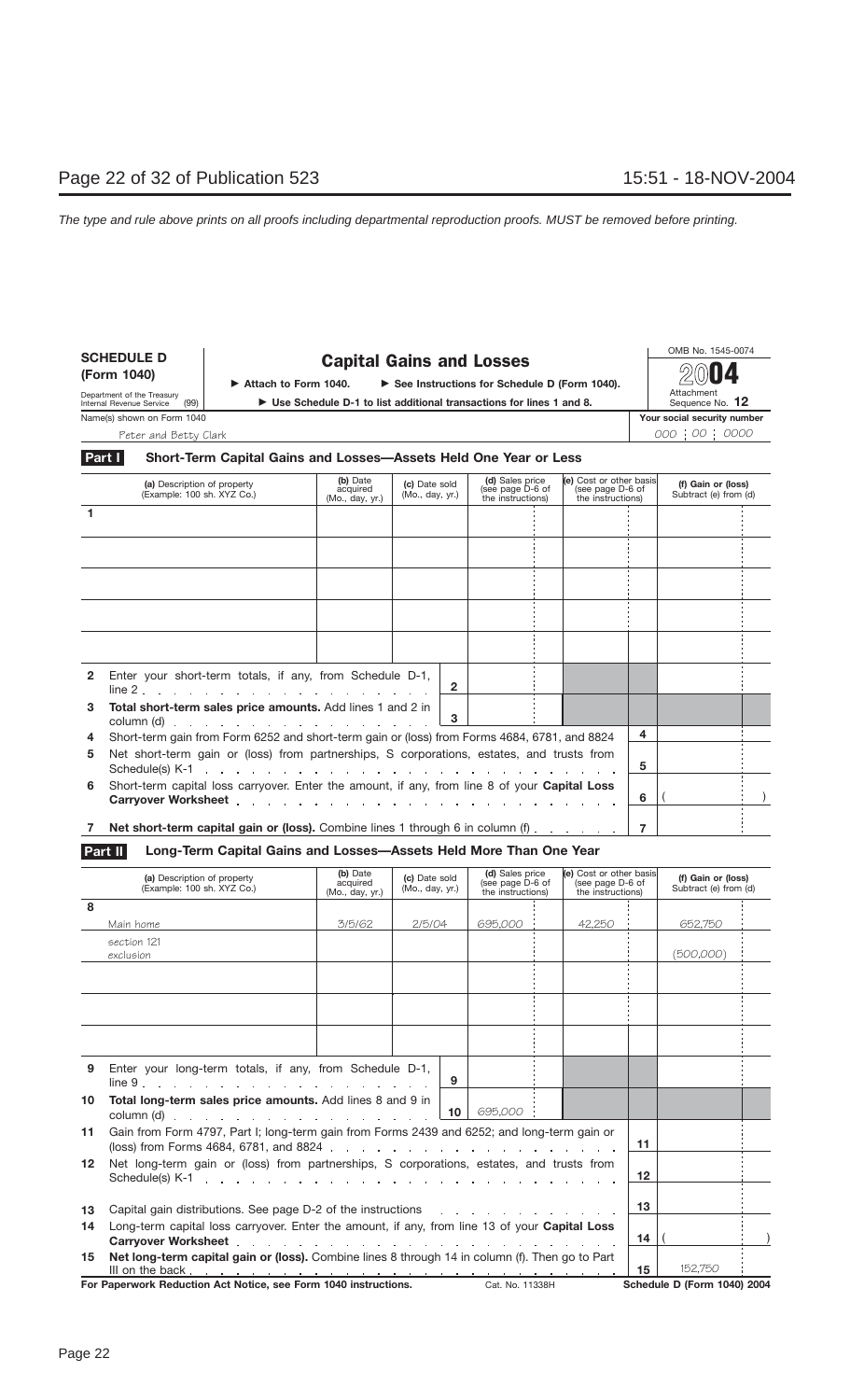Emily rented her home until May 31, 2003. She moved claimed while the house was rented. back into the house and lived there until she sold it on Emily reports her gain and exclusion in Part II of Sched-<br>January 12, 2004. Ule D (Form 1040). She enters \$1,791 on line 12 of the

|                                                                 | \$50,000 |
|-----------------------------------------------------------------|----------|
|                                                                 | 750      |
| Back taxes paid for prior owner                                 | 1.500    |
| Improvements $(deck) \ldots \ldots \ldots \ldots \ldots \ldots$ | 2.000    |
|                                                                 | 195.000  |
| Commission and expenses of sale                                 | 15,000   |
| Depreciation claimed after May 6, 1997                          | 1,791    |

Emily uses Worksheet 1 to figure the adjusted basis of the home she sold, \$52,459. She uses Worksheet 2 to figure

**Example 3.** Emily White, a single person, bought a the gain on the sale, \$127,541, and the amount of her home in 1993. She lived in the home until May 31, 2002, exclusion, (\$125,750). Emily cannot exclude \$1,791, the when she moved out of the house and put it up for rent. part of her gain equal to the depreciation deduction

ule D (Form 1040). She enters \$1,791 on line 12 of the Emily can exclude gain on the sale of her home because Unrecaptured Section 1250 Gain Worksheet in the Schedshe owned and lived in the home for at least 2 years of the ule D (Form 1040) instructions. She has no other amounts 5-year period ending on the date of the sale. to enter on that worksheet so, after completing it, she also Emily's records show the following: enters \$1,791 on line 19 of Schedule D. She then figures her tax using the Schedule D Tax Worksheet in the Sched-

ule D (Form 1040) instructions.<br>Emily's completed *Worksheet 1* appears next. Her completed *Worksheet 2* and the front page of her Schedule D follow. Page 2 of Schedule D and her Unrecaptured Section 1250 Gain Worksheet are not shown.

## Worksheet 1. **Adjusted Basis of Home Sold — Illustrated Example 3 for Emily White**

|                | <b>Caution:</b> See the Worksheet 1 Instructions before you use this worksheet.                                                                                                                                           |          |
|----------------|---------------------------------------------------------------------------------------------------------------------------------------------------------------------------------------------------------------------------|----------|
| $\mathbf{1}$ . | Enter the purchase price of the home sold. (If you filed Form 2119 when you originally acquired that home to<br>postpone gain on the sale of a previous home before May 7, 1997, enter the adjusted basis of the new home | \$50,000 |
| 2.             | Seller paid points for home bought after 1990. (See Seller-paid points.) Do not include any seller-paid points                                                                                                            |          |
| 3.             |                                                                                                                                                                                                                           | 50,000   |
| 4.             | Settlement fees or closing costs. (See Settlement fees or closing costs.) If line 1 includes the<br>adjusted basis of the new home from Form 2119, go to line 6.                                                          |          |
|                |                                                                                                                                                                                                                           |          |
|                |                                                                                                                                                                                                                           |          |
|                |                                                                                                                                                                                                                           |          |
| d.             |                                                                                                                                                                                                                           |          |
|                |                                                                                                                                                                                                                           |          |
| f.             | Amounts that the seller owed that you agreed to pay (back taxes or interest, recording or                                                                                                                                 |          |
|                |                                                                                                                                                                                                                           |          |
| 5.             |                                                                                                                                                                                                                           | 2,250    |
| 6.             | Cost of additions and improvements. Do not include any additions and improvements included on line $1 \ldots$ . 6.                                                                                                        | 2.000    |
| 7.             | Special tax assessments paid for local improvements, such as streets and sidewalks 7.                                                                                                                                     |          |
| 8.             |                                                                                                                                                                                                                           |          |
| 9.             |                                                                                                                                                                                                                           | 54.250   |
| 10.            | Depreciation, related to the business use or rental of the home, claimed (or allowable) $\ldots$ 10. 1,791                                                                                                                |          |
| 11.            |                                                                                                                                                                                                                           |          |
| 12.            |                                                                                                                                                                                                                           | 1,791    |
| 13.            | Adjusted basis of home sold. Subtract line 12 from line 9. Enter here and on Worksheet 2, line 4 13.                                                                                                                      | \$52,459 |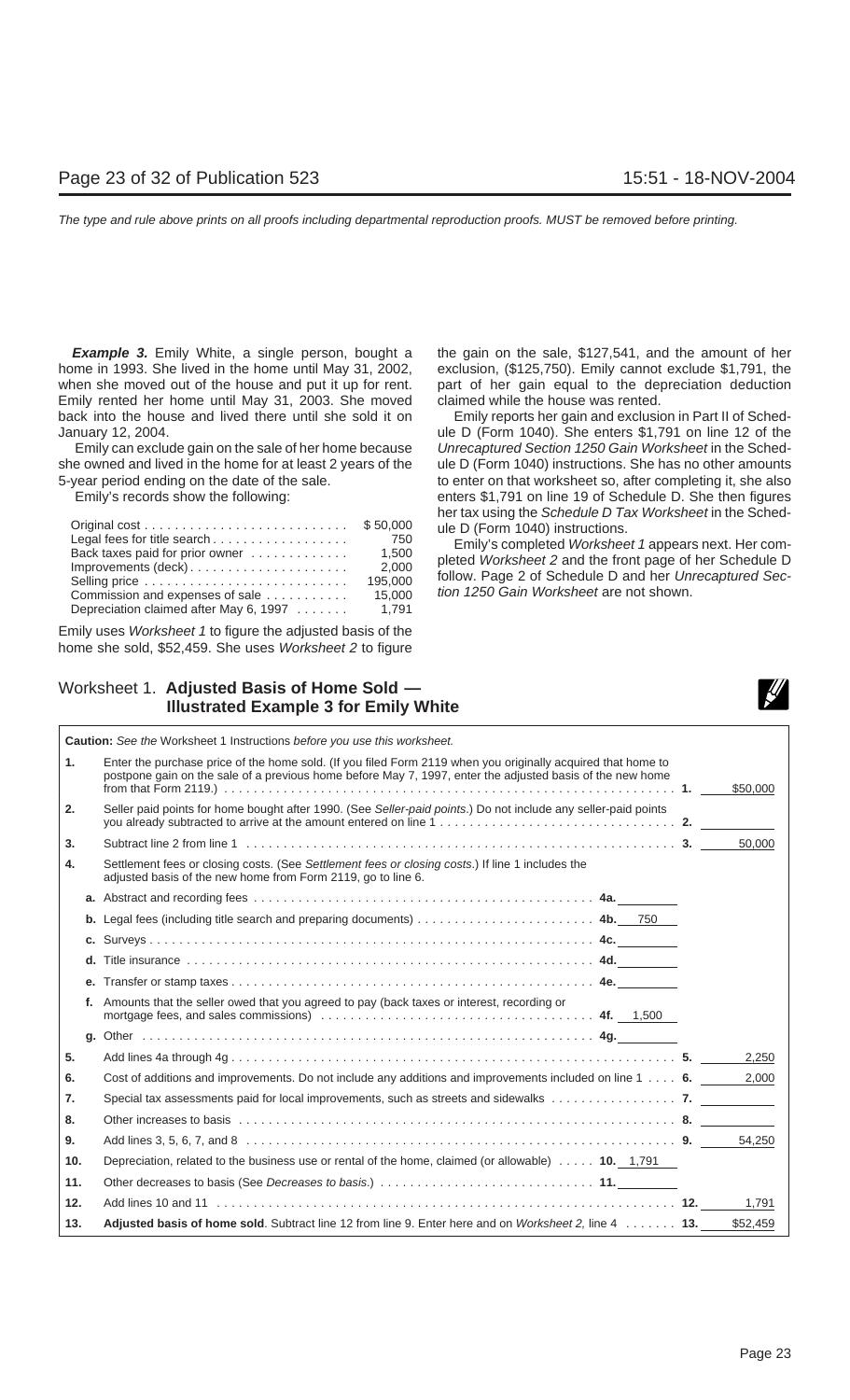## Worksheet 2. **Gain or (Loss), Exclusion, and Taxable Gain — Illustrated Example 3 for Emily White**



|     | <b>Part 1 – Gain or (Loss) on Sale</b>                                                                                                                                                                                             |                   |
|-----|------------------------------------------------------------------------------------------------------------------------------------------------------------------------------------------------------------------------------------|-------------------|
| 1.  |                                                                                                                                                                                                                                    |                   |
| 2.  |                                                                                                                                                                                                                                    |                   |
| 3.  |                                                                                                                                                                                                                                    |                   |
| 4.  |                                                                                                                                                                                                                                    |                   |
| 5.  | Subtract line 4 from line 3. This is the gain or (loss) on the sale. If this is a loss, stop here $\ldots \ldots \ldots$ 5. 127,541                                                                                                |                   |
|     | <b>Part 2 – Exclusion and Taxable Gain</b>                                                                                                                                                                                         |                   |
| 6.  | Enter any depreciation allowed or allowable on the property for periods after May 6, 1997. If none, enter zero                                                                                                                     | 6. $1,791$        |
| 7.  |                                                                                                                                                                                                                                    |                   |
| 8.  | If you qualify to exclude gain on the sale, enter your maximum exclusion. (See Maximum Exclusion.) If you do                                                                                                                       | <b>8.</b> 250,000 |
| 9.  |                                                                                                                                                                                                                                    | 125,750           |
| 10. | Subtract line 9 from line 5. This is your taxable gain. Report it as described under Reporting the Sale. If the<br>amount on this line is zero, do not report the sale or exclusion on your tax return. If the amount on line 6 is | 1,791             |
| 11. | Enter the smaller of line 6 or line 10. Enter this amount on line 12 of the Unrecaptured Section 1250 Gain                                                                                                                         | \$1,791           |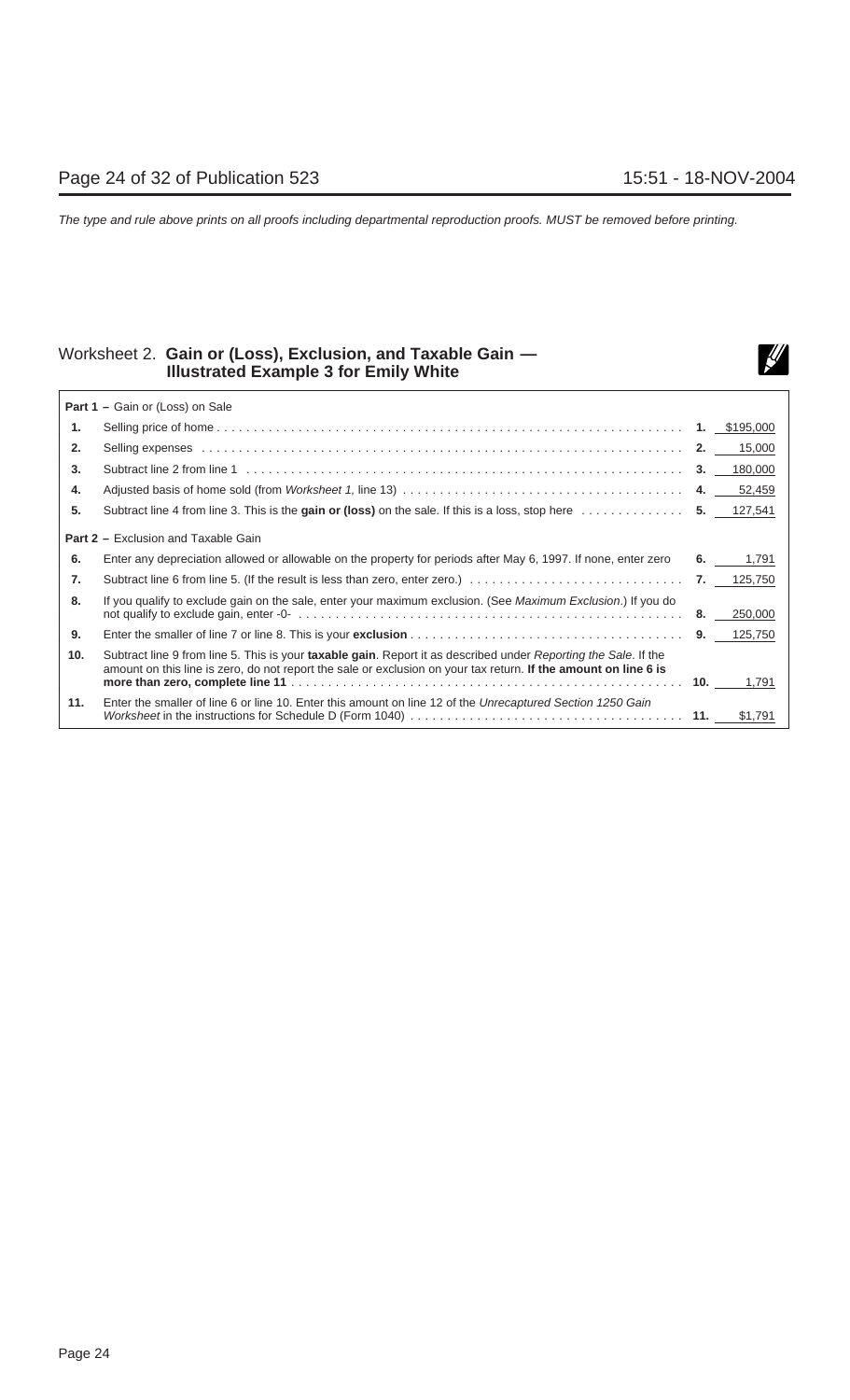## **SCHEDULE D Capital Gains and Losses** (Form 1040)<br>
■ Attach to Form 1040. ■ See Instructions for Schedule D (Form 1040).

Department of the Treasury Internal Revenue Service (99)

## ▶ Use Schedule D-1 to list additional transactions for lines 1 and 8.

Attachment<br>Sequence No. 12 Name(s) shown on Form 1040 **Your social security number 2004**

Emily White 000 00 0000

| Part I       | Short-Term Capital Gains and Losses—Assets Held One Year or Less                                                                                                                                                         |                                         |                                  |              |                                                          |                                                                  |   |                                             |
|--------------|--------------------------------------------------------------------------------------------------------------------------------------------------------------------------------------------------------------------------|-----------------------------------------|----------------------------------|--------------|----------------------------------------------------------|------------------------------------------------------------------|---|---------------------------------------------|
|              | (a) Description of property<br>(Example: 100 sh. XYZ Co.)                                                                                                                                                                | (b) Date<br>acquired<br>(Mo., day, yr.) | (c) Date sold<br>(Mo., day, yr.) |              | (d) Sales price<br>(see page D-6 of<br>the instructions) | (e) Cost or other basis<br>(see page D-6 of<br>the instructions) |   | (f) Gain or (loss)<br>Subtract (e) from (d) |
| 1            |                                                                                                                                                                                                                          |                                         |                                  |              |                                                          |                                                                  |   |                                             |
|              |                                                                                                                                                                                                                          |                                         |                                  |              |                                                          |                                                                  |   |                                             |
|              |                                                                                                                                                                                                                          |                                         |                                  |              |                                                          |                                                                  |   |                                             |
|              |                                                                                                                                                                                                                          |                                         |                                  |              |                                                          |                                                                  |   |                                             |
|              |                                                                                                                                                                                                                          |                                         |                                  |              |                                                          |                                                                  |   |                                             |
| $\mathbf{2}$ | Enter your short-term totals, if any, from Schedule D-1,                                                                                                                                                                 |                                         |                                  | $\mathbf{2}$ |                                                          |                                                                  |   |                                             |
| 3            | Total short-term sales price amounts. Add lines 1 and 2 in<br>column (d) $\ldots$ $\ldots$ $\ldots$ $\ldots$ $\ldots$ $\ldots$                                                                                           |                                         |                                  | 3            |                                                          |                                                                  |   |                                             |
| 4            | Short-term gain from Form 6252 and short-term gain or (loss) from Forms 4684, 6781, and 8824                                                                                                                             |                                         |                                  |              |                                                          |                                                                  | 4 |                                             |
| 5            | Net short-term gain or (loss) from partnerships, S corporations, estates, and trusts from<br>Schedule(s) K-1 $\ldots$ $\ldots$ $\ldots$ $\ldots$ $\ldots$ $\ldots$ $\ldots$ $\ldots$ $\ldots$ $\ldots$ $\ldots$ $\ldots$ |                                         |                                  |              |                                                          |                                                                  | 5 |                                             |
| 6            | Short-term capital loss carryover. Enter the amount, if any, from line 8 of your Capital Loss                                                                                                                            |                                         |                                  |              |                                                          |                                                                  | 6 |                                             |
| 7            | <b>Net short-term capital gain or (loss).</b> Combine lines 1 through 6 in column (f)                                                                                                                                    |                                         |                                  |              | $\overline{7}$                                           |                                                                  |   |                                             |

## **Long-Term Capital Gains and Losses—Assets Held More Than One Year Part II**

|                  | (a) Description of property<br>(Example: 100 sh. XYZ Co.)                                                                                                                                                                        | (b) Date<br>acquired<br>(Mo., day, yr.) | (c) Date sold<br>(Mo., day, yr.) |      | (d) Sales price<br>(see page D-6 of<br>the instructions) |    | (e) Cost or other basis<br>(see page D-6 of<br>the instructions) |    | (f) Gain or (loss)<br>Subtract (e) from (d) |  |
|------------------|----------------------------------------------------------------------------------------------------------------------------------------------------------------------------------------------------------------------------------|-----------------------------------------|----------------------------------|------|----------------------------------------------------------|----|------------------------------------------------------------------|----|---------------------------------------------|--|
| 8                |                                                                                                                                                                                                                                  |                                         |                                  |      |                                                          |    |                                                                  |    |                                             |  |
|                  | Main home                                                                                                                                                                                                                        | 9/3/93                                  | 1/9/04                           |      | 180,000                                                  |    | 52.459                                                           |    | 127.541                                     |  |
|                  | section 121<br>exclusion                                                                                                                                                                                                         |                                         |                                  |      |                                                          |    |                                                                  |    | (125,750)                                   |  |
|                  |                                                                                                                                                                                                                                  |                                         |                                  |      |                                                          |    |                                                                  |    |                                             |  |
|                  |                                                                                                                                                                                                                                  |                                         |                                  |      |                                                          |    |                                                                  |    |                                             |  |
|                  |                                                                                                                                                                                                                                  |                                         |                                  |      |                                                          |    |                                                                  |    |                                             |  |
| 9                | Enter your long-term totals, if any, from Schedule D-1,                                                                                                                                                                          |                                         |                                  | 9    |                                                          |    |                                                                  |    |                                             |  |
| 10               | Total long-term sales price amounts. Add lines 8 and 9 in                                                                                                                                                                        |                                         |                                  | 10 I | 180,000                                                  |    |                                                                  |    |                                             |  |
| 11               | Gain from Form 4797, Part I; long-term gain from Forms 2439 and 6252; and long-term gain or                                                                                                                                      |                                         |                                  |      | 11                                                       |    |                                                                  |    |                                             |  |
| 12 <sup>12</sup> | Net long-term gain or (loss) from partnerships, S corporations, estates, and trusts from<br>Schedule(s) K-1 $\ldots$ $\ldots$ $\ldots$ $\ldots$ $\ldots$ $\ldots$ $\ldots$ $\ldots$ $\ldots$ $\ldots$ $\ldots$ $\ldots$ $\ldots$ |                                         |                                  |      |                                                          | 12 |                                                                  |    |                                             |  |
| 13               | 13<br>Capital gain distributions. See page D-2 of the instructions enterstanding the set of the set of the instructions                                                                                                          |                                         |                                  |      |                                                          |    |                                                                  |    |                                             |  |
| 14               | Long-term capital loss carryover. Enter the amount, if any, from line 13 of your Capital Loss                                                                                                                                    |                                         |                                  |      |                                                          |    |                                                                  | 14 |                                             |  |
| 15               | Net long-term capital gain or (loss). Combine lines 8 through 14 in column (f). Then go to Part                                                                                                                                  |                                         |                                  |      |                                                          |    |                                                                  | 15 | 1.791                                       |  |

For Paperwork Reduction Act Notice, see Form 1040 instructions. Cat. No. 11338H Schedule D (Form 1040) 2004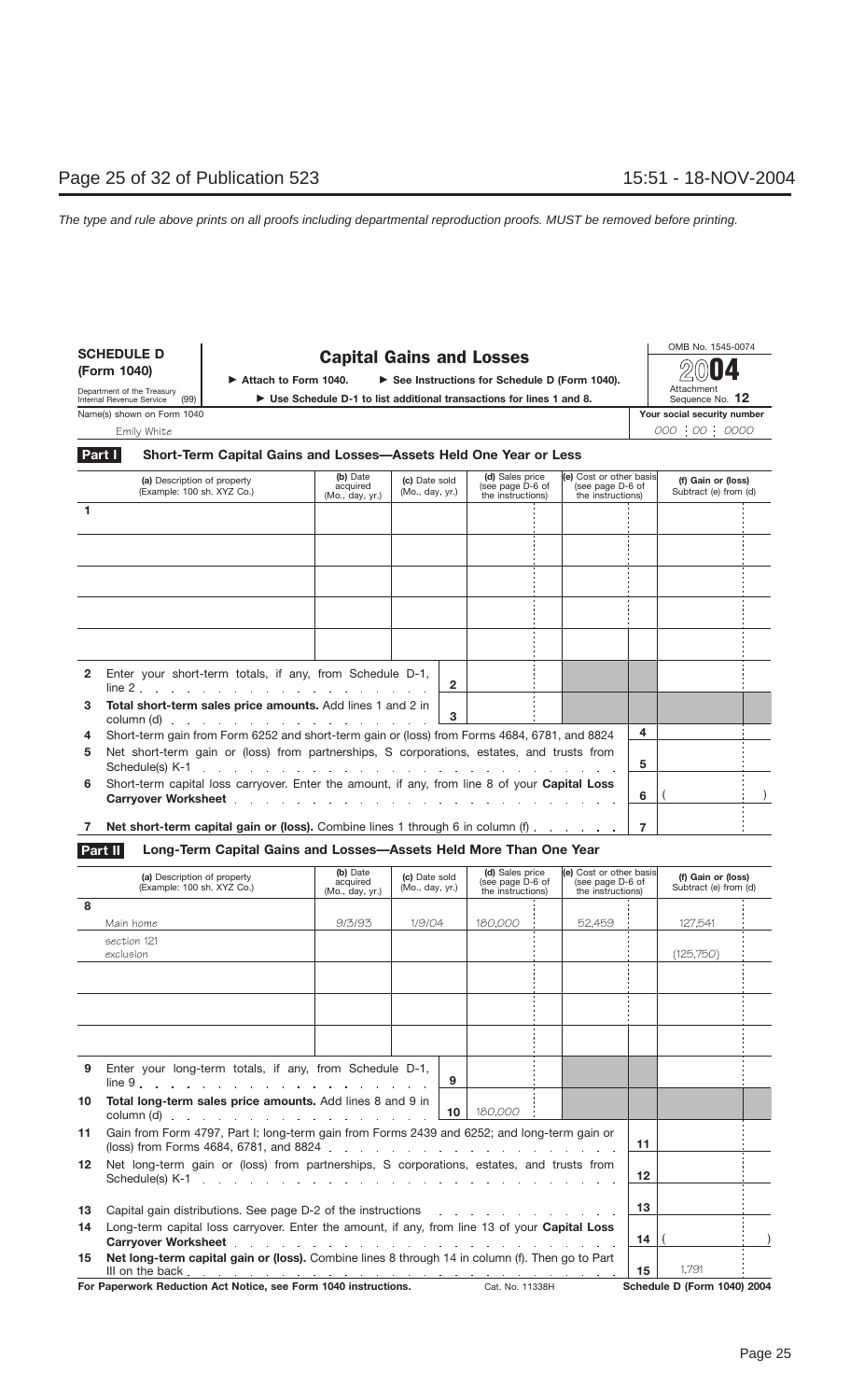The situations that follow may affect your exclusion.

**Home acquired in like-kind exchange.** You cannot transfer taxes on that home as discussed in this section. claim the exclusion if: **Real estate taxes.** You and the buyer must deduct the

- 
- -
	- you acquired the home. what part of the taxes you actually paid.

• The buyer is treated as paying the taxes beginning To defer gain from a like-kind exchange, you must have with the date of sale. exchanged business or investment property for business or investment property of a like kind. For more informa-<br>
If the buyer paid your share of the taxes (or any delin-<br>
quent taxes you owed), the payment increases the selling

**Expatriates.** You cannot claim the exclusion if the expatri- or her basis in the property. ation tax applies to you. The expatriation tax applies to<br>
U.S. citizens who have renounced their citizenship (and<br>
long-term residents who have ended their residency) if one<br>
of their principal purposes was to avoid U.S.

Any part of the gain that cannot be excluded (because it is more than the limit) may be postponed under the rules explained in: 2. Enter the number of days in the real property

- Publication 547, in the case of a home that was destroyed, or
- Chapter 1 of Publication 544, in the case of a home that was condemned.

sale of a remainder interest in your home. If you make this the year they owned the home. choice, you cannot choose to exclude gain from your sale<br>of any other interest in the home that you sell separately.<br>sale (generally the settlement agent) must file Form

exclude gain from the sale of a remainder interest in your the IRS must include (in box 5) the part of any real estate home to a related person. Related persons include your tax that the buyer can deduct. If you actually paid the taxes<br>brothers, and sisters half-brothers and half-sisters for the year of sale, you must subtract the amount s brothers and sisters, half-brothers and half-sisters, spouse, ancestors (parents, grandparents, etc.), and lineal box 5 of Form 1099-S from the amount you paid. The result descendants (children, grandchildren, etc.). Related per-<br>descendants (children, grandchildren, etc.). R sons also include certain corporations, partnerships, **More information.** For more information about real estrusts, and exempt organizations. The same of the taxes, see Publication 530.

## **Special Situations Deducting Taxes in the**

When you sell your main home, treat real estate and

1. You acquired your home in a like-kind exchange<br>(also known as a section 1031 exchange), and<br>each owned the home.

- 2. You sold the home: The same of the You are treated as paying the taxes up to, but not a. After October 22, 2004, and the set also are a. After October 22, 2004, and taxes as an itemized deduction on Schedule A b. During the 5-year period beginning with the date (Form 1040) in the year of sale. It does not matter
	-

price of your home. The buyer adds the amount paid to his

taxing authority.

**Home destroyed or condemned.** If your home was de-<br>stroyed or condemned, any gain (for example, because of property tax year for 127 days (January 1 to May 6, the day<br>insurance proceeds you received) qualifies for the exc

| 1. Enter the total real estate taxes for the real      |       |
|--------------------------------------------------------|-------|
|                                                        | \$620 |
| 2. Enter the number of days in the real property       |       |
| tax year that you owned the property $\dots \dots$ 127 |       |
|                                                        |       |
| 4. Multiply line 1 by line 3. This is your             |       |
| deduction. Enter it on line 6 of Schedule A            |       |
|                                                        |       |
|                                                        |       |

Since the buyers paid all of the taxes, Dennis and Beth also include the \$215 in the home's selling price. The<br>**Sale of remainder interest.** Subject to the other rules in buyers add the \$215 to their basis in the home. The buyers<br>this publication, you can choose to exclude gain can deduct  $$405$  (\$620 – \$215), the taxes for the part of

**Exception for sales to related persons.** You cannot 1099-S, the information reported on the form to you and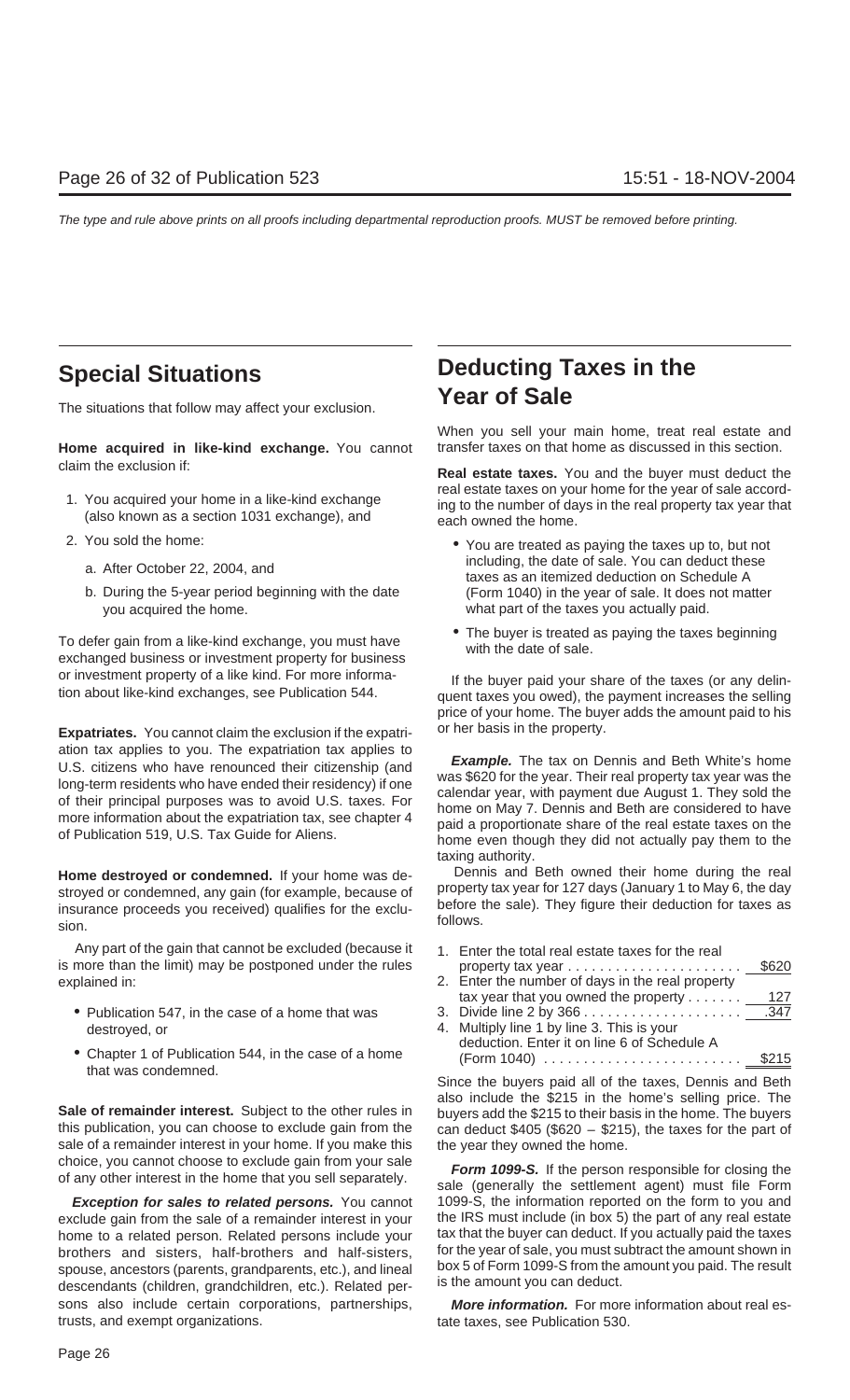**Transfer taxes.** You cannot deduct transfer taxes, stamp<br>taxes, and other incidental taxes and charges on the sale 1. You sell or otherwise dispose of your home: of a home as itemized deductions. However, if you pay a. At a gain, and these amounts as the seller of the property, they are expenses of the sale and reduce the amount you realize on b. During the first 9 years after the date you closed the sale. If you pay these amounts as the buyer, include your mortgage loan. them in your cost basis of the property.

## **Federal Mortgage Subsidy** dized program).

program (loans from tax-exempt qualified mortgage bonds or loans with mortgage credit certificates), you may have to<br>
recapture all or part of the benefit you received from that<br>
program when you sell or otherwise dispose of your home.<br>
You recapture the benefit by increasing y You recapture the benefit by increasing your federal income tax for the year of the sale. You may have to pay this explore the home more than 9 years after the recapture tax even if you can exclude your gain from income under the rules discussed earlier; that exclusion

**Forms subject to recapture rules.** The recapture applies included in your income,<br>to loans that:<br>**•** You dispose of the home at a loss,<br>1. Came from the proceeds of qualified mortgage

- 
- 

happened, or The recapture also applies to assumptions of these loans.

**Federal subsidy benefit.** If you received a mortgage loan vour refinance your mortgage loan (unless you later<br>from the proceeds of a tax-exempt bond, you received the the conditions listed previously under When<br>benefit of charged on other mortgage loans. If you received a mortgage credit certificate with your mortgage loan, you were **Notice of amounts.** At or near the time of settlement of able to reduce your federal income taxes by a mortgage your mortgage loan, you should receive a notice that prointerest tax credit. Both of these benefits are federal mort- vides the federally subsidized amount and other informagage subsidies. the subsidies of the state of the total tion you will need to figure your recapture tax.

**Sale or other disposition.** The sale or other disposition **How to figure and report the recapture.** The recapture of your home includes an exchange, involuntary conver- tax is figured on Form 8828. If you sell your home and your

your spouse or ex-spouse incident to divorce), you are Attach Form 8828 to your Form 1040. For more informaconsidered to have "sold" it. You figure your recapture tax tion, see Form 8828 and its instructions. as if you had sold your home for its fair market value on the date you gave it away.

**When the recapture applies.** The recapture of the federal mortgage subsidy applies only if you meet both of the following conditions.

- -
	-
- 2. Your income for the year of disposition is more than that year's adjusted qualifying income for your family **Recapturing (Paying Back) a** size for that year (related to the income requirements a person must meet to qualify for the federally subsi-

If you financed your home under a federally subsidized **When recapture does not apply.** The recapture does not **produced as formation** of the following situations apply to you:

- 
- 
- 
- does not affect the recapture tax.<br>  $\begin{array}{ccc}\n & \bullet & \end{array}$  You transfer the home to your spouse, or to your<br>
former spouse incident to a divorce, where no gain is
	-
- 1. Came from the proceeds of qualified mortgage<br>bonds, or **pair it or replace it on its original site within 2 years**<br>2. Were based on mortgage credit certificates.<br>2. Were based on mortgage credit certificates. after the end of the tax year when the destruction
	-

sion, or any other disposition.<br>For example, if you give away your home (other than to file Form 8828 even if you do not owe a recapture tax. file Form 8828 even if you do not owe a recapture tax.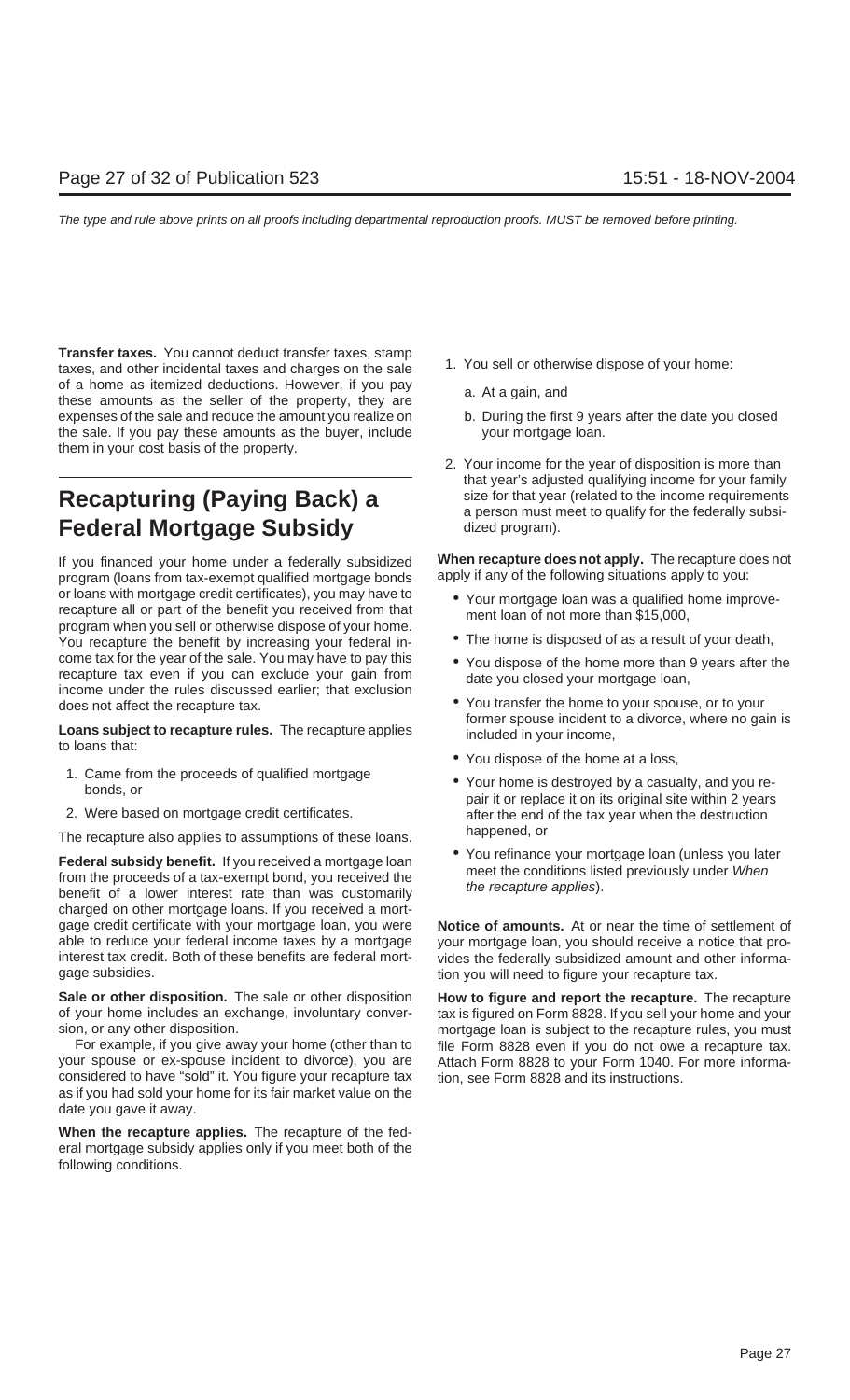## **How To Get Tax Help** the last few years.

publications and forms, ask tax questions, and get more information from the IRS in several ways. By selecting the  $\bullet$  Sign up to receive local and national tax news by method that is hest for you you will have quick and easy method that is best for you, you will have quick and easy access to tax help. **• Get information on starting and operating a small** 

**Contacting your Taxpayer Advocate.** If you have attempted to deal with an IRS problem unsuccessfully, you

interests and concerns within the IRS by protecting your<br>rights and resolving problems that have not been fixed telephone connected to your fax machine. When you call. rights and resolving problems that have not been fixed telephone connected to your fax machine. When you call,<br>through normal channels. While Taxpayer Advocates can-vou will hear instructions on how to use the service. The not change the tax law or make a technical tax decision, items you request will be faxed to you.<br>they can clear up problems that resulted from previous they can clear up problems that resulted from previous<br>contacts and ensure that your case is given a complete<br>and impartial review.<br>To contact your Taxpayer Advocate:<br>To contact your Taxpayer Advocate:<br> $\frac{203-487-4608}{203$ 

- 1-877-777-4778.
- Call, write, or fax the Taxpayer Advocate office in
- 
- Visit www.irs.gov/advocate days. .

• Asking tax questions. Call the IRS with your tax For more information, see Publication 1546, The Tax- questions at 1-800-829-1040. payer Advocate Service of the IRS—How To Get Help With Unresolved Tax Problems. **• Solving problems.** You can get face-to-face help



**Internet.** You can access the IRS website 24 Service.

- E-file your return. Find out about commercial tax questions or to order forms and publications. preparation and e-file services available free to eligi-<br>ble taxpayers.<br>listen to pre-recorded messages covering various
- Check the status of your 2004 refund. Click on tax topics.<br>Where's My Refund. Be sure to wait at least 6 weeks
- 
- 
- Research your tax questions online.
- 
- View Internal Revenue Bulletins (IRBs) published in
- Figure your withholding allowances using our Form You can get help with unresolved tax issues, order free W-4 calculator.
	-
	- business.

should contact your Taxpayer Advocate.<br>The Taxpayer Advocate independently represents your<br>Fax. You can get over 100 of the most requested<br>forms and instructions 24 hours a day, 7 days a The Taxpayer Advocate independently represents your  $\sqrt{\frac{m}{n}}$  forms and instructions 24 hours a day, 7 days a you will hear instructions on how to use the service. The



• Call the Taxpayer Advocate toll free at **Phone. Phone.** Many services are available by phone.

- your area.<br> $\bullet$  Ordering forms, instructions, and publications. Call<br>1-800-829-3676 to order current-year forms, instruc-• Call 1-800-829-4059 if you are a tions, and publications and prior-year forms and in-<br>TTY/TDD user. structions and publications and prior-year forms and in-<br>structions. You should receive your order within 10
	-
- solving tax problems every business day in IRS Tax-**Free tax services.** To find out what services are avail-<br>able, get Publication 910, IRS Guide to Free Tax Services.<br>It contains a list of free tax publications and an index of tax<br>topics. It also describes other free tax
	- hours a day, 7 days a week, at www.irs.gov to:<br>• TTY/TDD equipment. If you have access to TTY/ TDD equipment, call 1-800-829-4059 to ask tax
		-
	- Where's My Refund. Be sure to wait at least 6 weeks<br>from the date you filed your return (3 weeks if you<br>filed electronically). Have your 2004 tax return avail-<br>able because you will need to know your filing status<br>and the • Download forms, instructions, and publications. The filed electronically). Have your 2004 tax return available because you will need to know your filing status • Order IRS products online. and the exact whole dollar amount of your refund.

• Search publications online by topic or keyword. **Evaluating the quality of our telephone services.** To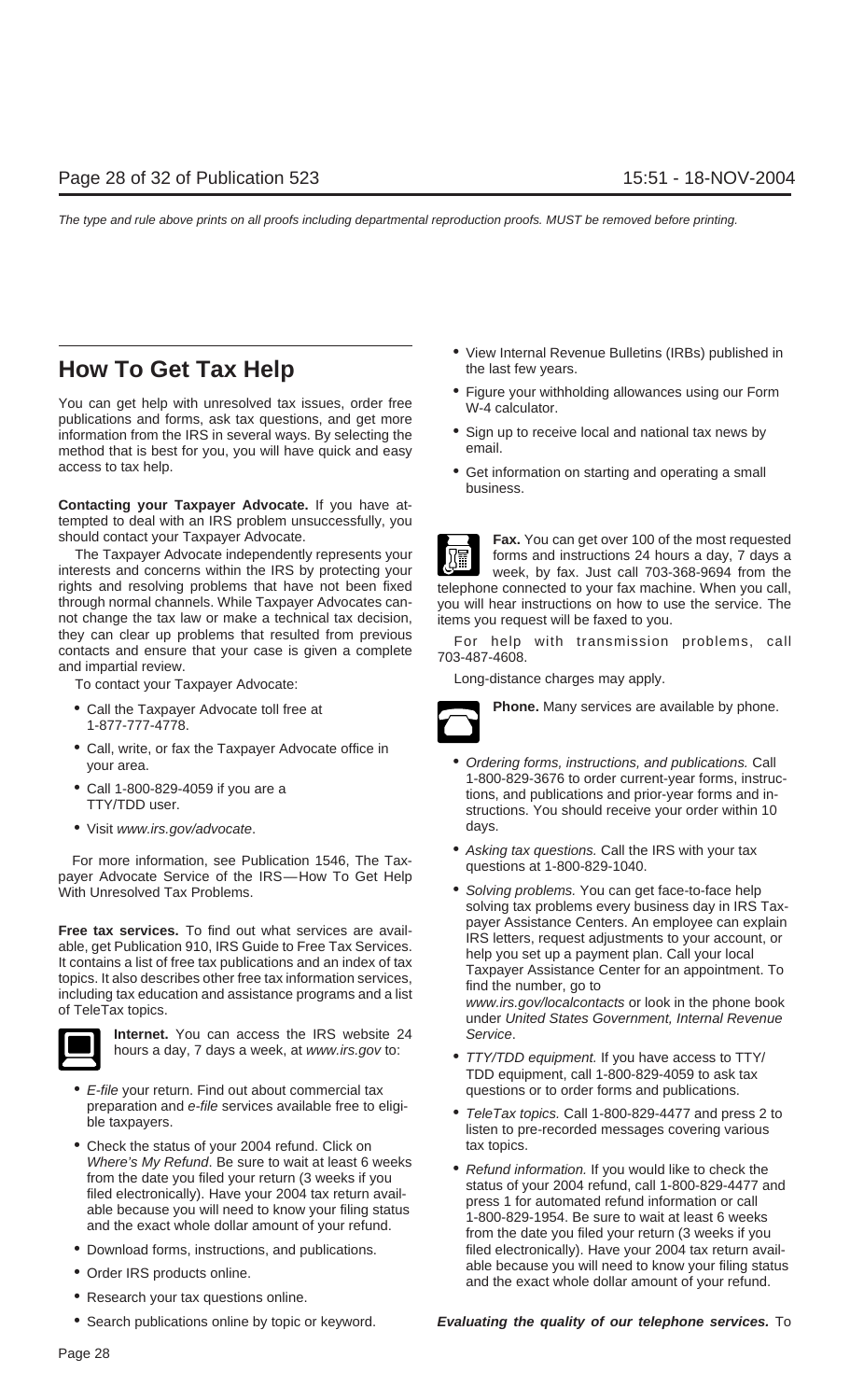ensure that IRS representatives give accurate, courteous, • **Central part of U.S.:** and professional answers, we use several methods to Central Area Distribution Center evaluate the quality of our telephone services. One method P.O. Box 8903 is for a second IRS representative to sometimes listen in Bloomington, IL 61702-8903 on or record telephone calls. Another is to ask some callers<br> **• Eastern part of U.S. and foreign addresses:**<br>
Eastern Area Distribution Center



**Walk-in.** Many products and services are avail-<br>able on a walk-in basis. **Able on a walk-in basis.** All example able on a walk-in basis.

- instructions, and publications. Some IRS offices, libraries, grocery stores, copy centers, city and county **•** Current-year forms, instructions, and publications. government offices, credit unions, and office supply<br>stores have a collection of products available to print<br>from a CD-ROM or photocopy from reproducible<br>proofs. Also, some IRS offices and libraries have the<br>electronically proofs. Also, some IRS offices and libraries have the electronically, printically, printed out for submission, or submission, or submission, or submission, or submission, or submission, or submission, or submission, or sav Internal Revenue Code, regulations, Internal Revenue Bulletins, and Cumulative Bulletins available for **•** Internal Revenue Bulletins. research purposes.
- You can set up an appointment by calling your local able in late February. Center and, at the prompt, leaving a message retive will call you back within 2 business days to

address that applies to your part of the country.

Rancho Cordova, CA 95743-0001

- 
- 



• Products. You can walk in to many post offices,<br>libraries, and IRS offices to pick up certain forms, and obtain:<br>and obtain:

- 
- 
- 
- 

• Services. You can walk in to your local Taxpayer Buy the CD-ROM from National Technical Information Assistance Center every business day to ask tax Service (NTIS) at www.irs.gov/cdorders for \$22 (no hanquestions or get help with a tax problem. An em- dling fee) or call 1-877-233-6767 toll free to buy the ployee can explain IRS letters, request adjustments CD-ROM for \$22 (plus a \$5 handling fee). The first release to your account, or help you set up a payment plan. is available in early January and the final release is avail-

questing Everyday Tax Solutions help. A representa- **CD-ROM for small businesses.** Publication schedule an in-person appointment at your conve-<br>CD-ROM 2004, is a must for every small businience. To find the number, go to www.irs.gov/local- ness owner or any taxpayer about to start a business. This contacts or look in the phone book under  $\overline{United}$  handy, interactive CD contains all the business tax forms, States Government, Internal Revenue Service. instructions, and publications needed to successfully manage a business. In addition, the CD provides other helpful Mail. You can send your order for forms, instruc-<br>information, such as how to prepare a business plan, tions, and publications to the Distribution Center finding financing for your business, and much more. The nearest to you and receive a response within 10 design of the CD makes finding information easy and quick<br>s days after your request is received. Use the and incorporates file formats and browsers that can be run business days after your request is received. Use the and incorporates file formats and browsers that and browsers that and browsers that and be request of the country.

• Western part of U.S.: **It is available in early April. You can get a free copy by Western part of U.S.:** Western Area Distribution Center **calling 1-800-829-3676** or by visiting www.irs.gov/<br>Rancho Cordova CA 95743-0001 smallbiz.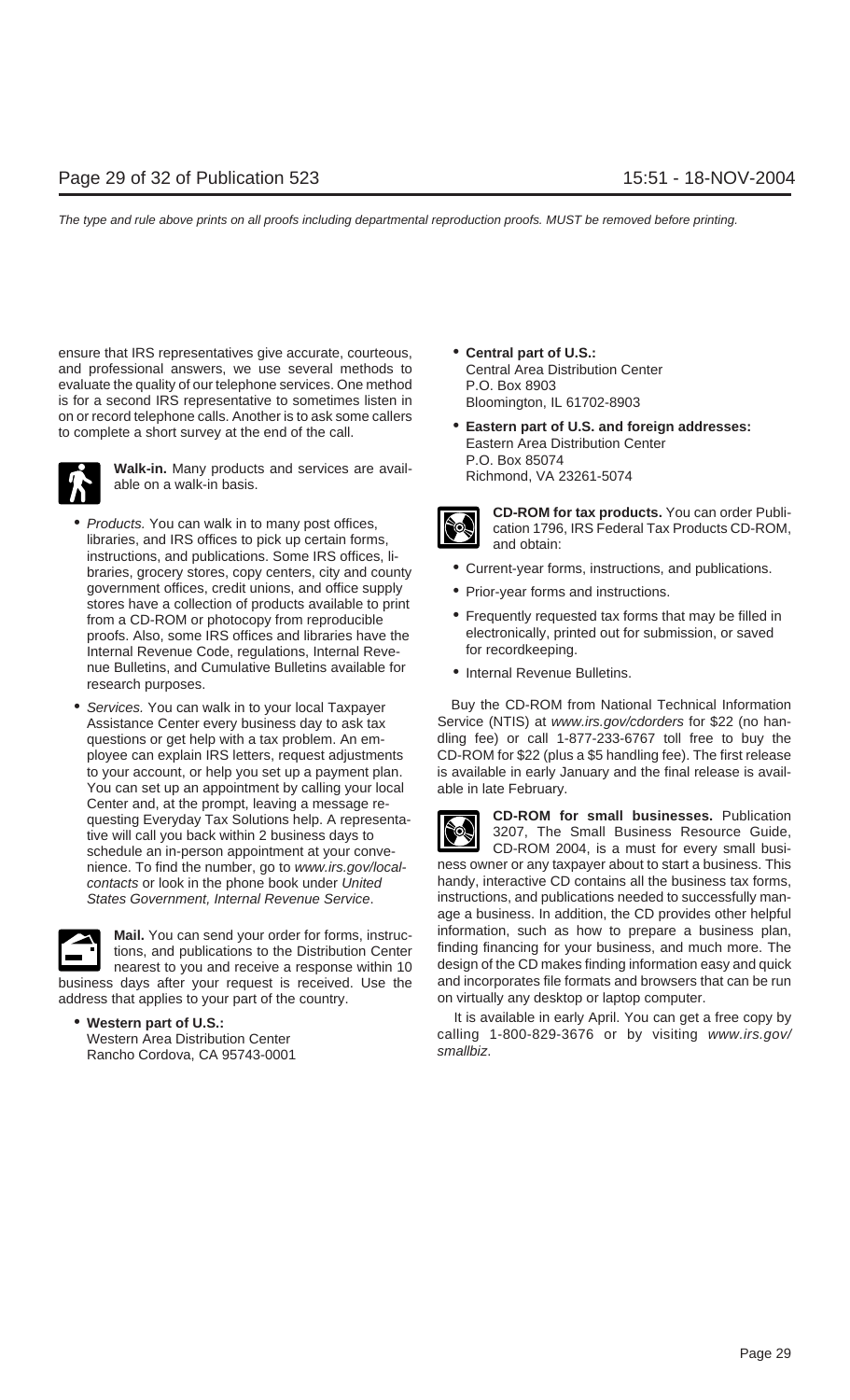To help us develop a more useful index, please let us know if you have ideas for index entries. **INDEX** See "Comments and Suggestions" in the "Introduction" for the ways you can reach us.<br> **Index** See "Comments and Suggestions" in the "Introduction" for the ways you can reach us.

| Abandonment of home  5            |  |
|-----------------------------------|--|
| Absence, temporary  12            |  |
|                                   |  |
|                                   |  |
|                                   |  |
| Adjusted basis  4, 8              |  |
|                                   |  |
| Worksheet 1 to figure  5, 12, 21, |  |
| $\sim$ 23                         |  |

| Adjusted basis of home for credit |  |
|-----------------------------------|--|
| claimed 8                         |  |
| Advertising fees  4               |  |
| Amount realized  4                |  |
|                                   |  |
| Architect's fees  6               |  |
| <b>Armed forces:</b>              |  |
| Ownership and use tests  13       |  |
| <b>Assistance (See Tax help)</b>  |  |

| <b>Casualties:</b><br>Amounts spent after to restore<br>damaged property  8                 | Transfers after July 18, 1984  7                                                          | $\frac{1}{2}$<br>Free tax services  28                                                      |
|---------------------------------------------------------------------------------------------|-------------------------------------------------------------------------------------------|---------------------------------------------------------------------------------------------|
| Deductible casualty losses 8<br>Disaster as cause of  15<br>Insurance payments for casualty | Transfers before July 19,<br>Use of home after divorce  14<br>Doctor's recommendation for | G<br>Gain or loss:<br>Basis determination 5-9<br>Exclusion of gain  9-16<br>Gain on sale  4 |
|                                                                                             |                                                                                           | Loss on sale  4                                                                             |
| Comments on publication  2                                                                  | Е                                                                                         | Postponed from sale of previous                                                             |
|                                                                                             | <b>Easements</b> 8                                                                        | home before May 7, 1997  2,                                                                 |
| <b>Community property:</b>                                                                  | <b>Employment:</b>                                                                        |                                                                                             |
|                                                                                             | Change in place of                                                                        | Worksheet 2 to figure  12, 23                                                               |
| <b>Condemnation:</b>                                                                        | employment  14, 16                                                                        | Gifts:                                                                                      |
| Gain exclusion  26<br>Ownership and use test when                                           | Payment by employer, when job                                                             |                                                                                             |
| previous home                                                                               | Energy:                                                                                   |                                                                                             |
|                                                                                             | Conservation subsidies  8                                                                 | н                                                                                           |
| <b>Condominiums:</b>                                                                        |                                                                                           | Health:                                                                                     |
|                                                                                             |                                                                                           | Sale of home due to  14, 16                                                                 |
|                                                                                             | Reduced maximum                                                                           | Help (See Tax help)                                                                         |
|                                                                                             |                                                                                           | Houseboats:                                                                                 |
|                                                                                             |                                                                                           | As main home  3                                                                             |

| A                                 | <b>Cooperative apartments:</b>     | F                                            |
|-----------------------------------|------------------------------------|----------------------------------------------|
| Abandonment of home  5            | As main home  3                    |                                              |
| Absence, temporary  12            | Basis determination 6              | Federal mortgage subsidies:                  |
| Abstract fees 6                   | Ownership and use tests  12        | Recapture of  27                             |
| Address, change of  1             |                                    | Figuring gain or loss  3-5                   |
| Adjusted basis  4, 8              | <b>Credit reports:</b>             | Fire insurance premiums 6                    |
|                                   |                                    | First-time homebuyer credit  8               |
| Worksheet 1 to figure  5, 12, 21, |                                    |                                              |
| 23                                | D                                  | Foreign Service  13                          |
| <b>Adoption:</b>                  |                                    | Ownership and use tests  13                  |
| Adjusted basis of home for credit | Death:                             | Form 1040:                                   |
| claimed 8                         | Sale due to  15                    | Ordinary income  4                           |
| Advertising fees  4               | Spouse's death before sale,        | Reporting sale of home  19                   |
| Amount realized  4                | ownership and use tests 13         | Seller-financed mortgages  19                |
| Appraisal fees  6                 | Decreases to basis  8              | Form 1040, Schedule A:                       |
| Architect's fees  6               | Depreciation:                      | Real estate taxes  26                        |
| <b>Armed forces:</b>              | After May 6, 1997 16               | Form 1040, Schedule D:                       |
| Ownership and use tests  13       | Home used for business or rental   | Reporting sale of home  19                   |
| <b>Assistance (See Tax help)</b>  | purposes  8                        | Form 1099-A:                                 |
|                                   | <b>Destroyed homes:</b>            | Acquisition or abandonment of                |
|                                   | Gain exclusion  26                 | secured property  5                          |
| В                                 | Ownership and use test when        | Form 1099-C:                                 |
|                                   | previous home destroyed  13        | Cancellation of debt  5                      |
| <b>Basis:</b>                     | Disabilities, individuals with:    | Form 1099-S:                                 |
| Adjusted basis (See Adjusted      | Ownership and use test  13         | Proceeds from real estate                    |
| basis)<br>Determination of  5-9   | Disasters  15                      | transactions $\dots\dots\dots\dots$ 2, 4, 26 |
|                                   | <b>District of Columbia:</b>       | Form 2119:                                   |
|                                   | First-time homebuyer credit 8      |                                              |
| Building permit fees  6           | Divorce:                           | Form 6252:                                   |
| Business use of home16-18         | Home received from spouse  7       | Installment sale income  19                  |
|                                   | Home transferred to spouse  5      | Form 8828:                                   |
| C                                 | Ownership and use tests  13        |                                              |
| <b>Casualties:</b>                |                                    | Recapture tax 27                             |
| Amounts spent after to restore    | Transfers after July 18, 1984  7   | Free tax services  28                        |
| damaged property  8               | Transfers before July 19,          |                                              |
| Deductible casualty losses 8      |                                    | G                                            |
| Disaster as cause of  15          | Use of home after divorce  14      | Gain or loss:                                |
| Insurance payments for casualty   | <b>Doctor's recommendation for</b> | Basis determination 5-9                      |
|                                   |                                    | Exclusion of gain  9-16                      |
| Change of address  1              |                                    |                                              |

## **Commissions** . . . . . . . . . . . . . . . . . . . 4, 6 **Easements** ........................ 8 home before May 7, 1997 . . . . . 2, Change in place of **comployment ............... 14, 16 <b>G** Payment by employer, when job transfer involved ................... 4 Energy: Conservation subsidies .......... 8 **H Condominiums:** Credit ............................ 8 **Health: Exclusion of gain** ................. 9-16 **Reduced maximum Construction costs** ............... 6 exclusion . . . . . . . . . . . . . . . . . . . . . 14 **Houseboats:** Built by you . . . . . . . . . . . . . . . . . . . . . . 6 As m **Expatriates** . . . . . . . . . . . . . . . . . . . . . . . 26 ain home ................... 3

| JOPETALIVE apartments.           |                                |
|----------------------------------|--------------------------------|
| As main home  3                  |                                |
| Basis determination 6            | Federal mortgage subsidies:    |
| Ownership and use tests  12      | Recapture of  27               |
|                                  | Figuring gain or loss  3-5     |
| edit reports:                    | Fire insurance premiums 6      |
|                                  | First-time homebuyer credit  8 |
|                                  |                                |
|                                  | Foreign Service  13            |
|                                  | Ownership and use tests  13    |
| eath:                            | Form 1040:                     |
| Sale due to  15                  | Ordinary income  4             |
| Spouse's death before sale,      | Reporting sale of home  19     |
| ownership and use tests 13       | Seller-financed mortgages  19  |
| ecreases to basis  8             | Form 1040, Schedule A:         |
| epreciation:                     | Real estate taxes  26          |
| After May 6, 1997 16             | Form 1040, Schedule D:         |
| Home used for business or rental | Reporting sale of home  19     |
| purposes  8                      | Form 1099-A:                   |
| stroyed homes:                   | Acquisition or abandonment of  |
| Gain exclusion 26                | secured property  5            |
| Ownership and use test when      | Form 1099-C:                   |
| previous home destroyed  13      | Cancellation of debt  5        |
| sabilities, individuals with:    | Form 1099-S:                   |
| Ownership and use test  13       | Proceeds from real estate      |
|                                  | transactions $\ldots$ 2, 4, 26 |
| strict of Columbia:              | Form 2119:                     |
| First-time homebuyer credit 8    |                                |
| vorce:                           | Form 6252:                     |
| Home received from spouse  7     | Installment sale income 19     |
| Home transferred to spouse  5    | Form 8828:                     |
| Ownership and use tests  13      | Recapture tax 27               |
| Sale due to  16                  | Free tax services  28          |
| Transfers after July 18, 1984  7 |                                |
| $Tronoforo botoro-lub\ell 10$    |                                |

| <b>Gain or loss:</b>                                           |
|----------------------------------------------------------------|
| Basis determination 5-9                                        |
| Exclusion of gain $\dots\dots\dots\dots9-16$                   |
|                                                                |
| Loss on sale  4                                                |
| Postponed from sale of previous<br>home before May 7, 1997  2, |
| 8<br>Worksheet 2 to figure  12, 23                             |
| Gifts:                                                         |
| Home received as  7                                            |

| Health:                     |  |
|-----------------------------|--|
| Sale of home due to  14, 16 |  |
| <b>Help</b> (See Tax help)  |  |
| Houseboats:                 |  |
|                             |  |
|                             |  |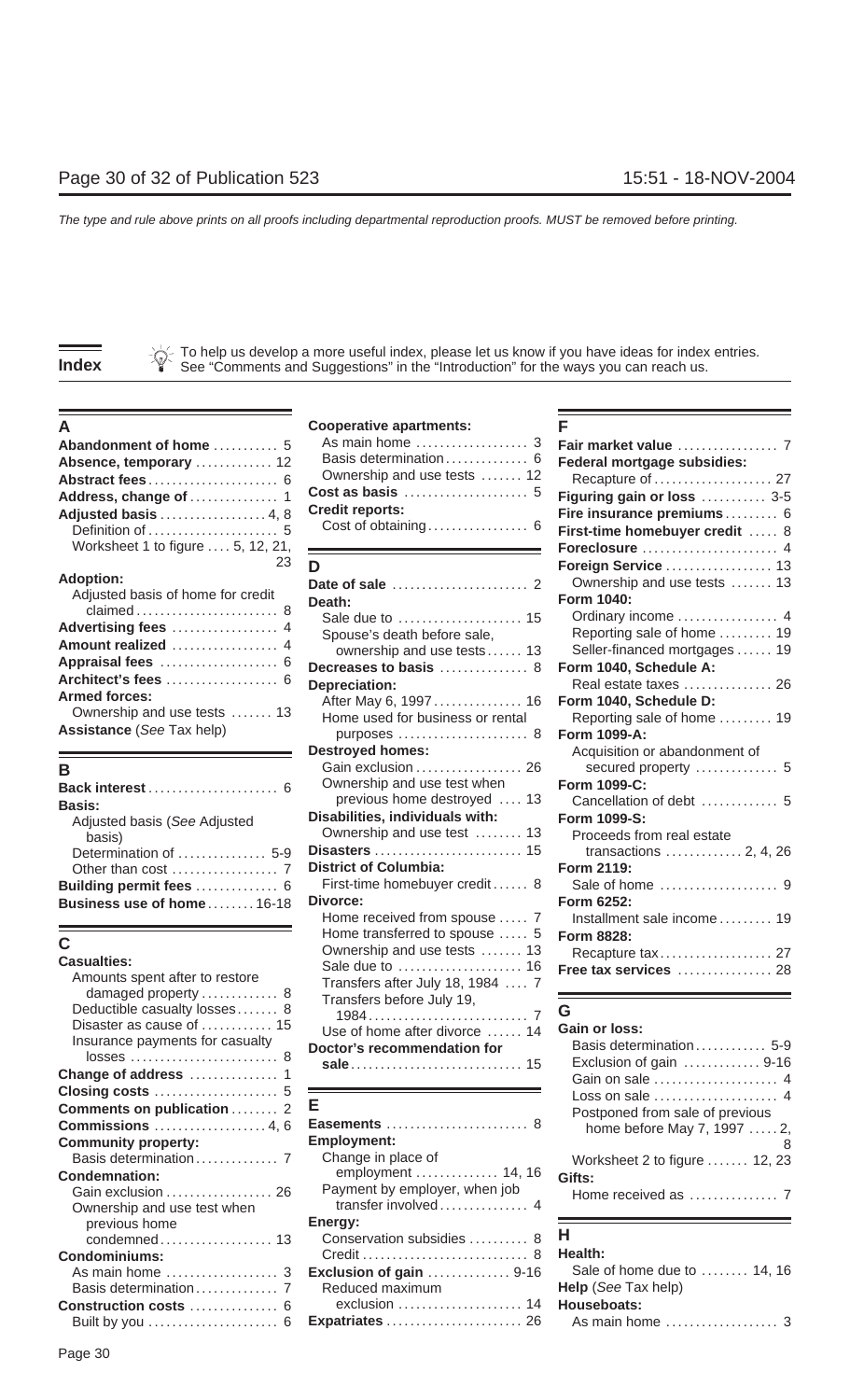| <b>Important reminders:</b><br>Change of address  1<br>Home sold with undeducted<br>Improvements:<br>Adjusted basis determination  8<br>Receipts and other records  9<br>Useful life of more than 1<br>year  8 | Mortgage insurance<br><b>Mortgage subsidies:</b><br>Recapturing (paying back) federal<br>mortgage subsidy  27<br>Mortgages, seller-financed  19<br>Moving expense  6<br><b>Multiple births:</b> | Safe harbors:<br>Distance safe harbor  14<br>Doctor's recommendation for<br>Unforeseeable events  15<br>Sales commissions  4, 6<br>Sales to related persons  26           |
|----------------------------------------------------------------------------------------------------------------------------------------------------------------------------------------------------------------|-------------------------------------------------------------------------------------------------------------------------------------------------------------------------------------------------|---------------------------------------------------------------------------------------------------------------------------------------------------------------------------|
| Increases to basis  8<br>Individual taxpayer identification<br>numbers (ITINs)  19<br>Inheritance:                                                                                                             | <b>Nonresident aliens:</b><br>Spouse as, transfer of home<br>$10$                                                                                                                               | Self-employed persons:<br>Change in status causing inability<br>to pay basic expenses 16<br>Seller-financed mortgages  19<br>Seller-paid points  5<br>Selling expenses  4 |
| Involuntary conversion  15<br><b>ITINs (Individual taxpayer</b><br>identification numbers)  19                                                                                                                 | O<br>Option to buy home  4<br>Ordinary income  4                                                                                                                                                | Separate returns  4<br>Settlement fees  5<br>Spouse:                                                                                                                      |

| Joint owners not married  4 P                  | (See Divorce)      |
|------------------------------------------------|--------------------|
|                                                |                    |
| Ownership and use tests  13 Personal property: | <b>Survey fees</b> |

| Land:<br>Sale of land on which home<br>$located \ldots \ldots \ldots \ldots \ldots \ldots \ldots 3$ | Home sold with undeducted          |                        |  |
|-----------------------------------------------------------------------------------------------------|------------------------------------|------------------------|--|
| Sale of vacant land  3                                                                              |                                    |                        |  |
|                                                                                                     | <b>Publications (See Tax help)</b> | Taxpayer Advocate  28  |  |
| <b>Legal separation:</b>                                                                            |                                    | Temporary absence  12  |  |
| Sale due to $\ldots$ $\ldots$ $\ldots$ $\ldots$ 16 R                                                |                                    | Temporary housing 6    |  |
| Like-kind exchange  26                                                                              |                                    | Title insurance  6     |  |
|                                                                                                     | Deducting in year of sale  26      | Title search fees  6   |  |
| Loan assumption fees 6                                                                              | Recapture of federal mortgage      |                        |  |
| Loan placement fees  4                                                                              |                                    |                        |  |
| <b>Loss</b> (See Gain or loss)                                                                      | Recording fees <b>Recording</b>    | 6 Transfer to spouse 5 |  |

| Main home:                          |  |
|-------------------------------------|--|
|                                     |  |
| Factors used to determine  3        |  |
| Property used partly as  3, 17      |  |
| <b>Married taxpayers (See Joint</b> |  |
| returns)                            |  |
| Maximum exclusion  9                |  |
| Reduced  14                         |  |
| <b>Military</b> (See Armed forces)  |  |
| Missing children, photographs       |  |
|                                     |  |
| <b>Mobile homes:</b>                |  |
| As main home  3                     |  |
| More information (See Tax help)     |  |
|                                     |  |
| More than one home 3                |  |
| Sold during 2-year period  16       |  |

| <b>Important reminders:</b>                                                                                                                                | Mortgage insurance                                                                                                                                   |                                                                                                                                                                 |
|------------------------------------------------------------------------------------------------------------------------------------------------------------|------------------------------------------------------------------------------------------------------------------------------------------------------|-----------------------------------------------------------------------------------------------------------------------------------------------------------------|
| Home sold with undeducted<br>Improvements:<br>Adjusted basis determination  8<br>Receipts and other records  9<br>Useful life of more than 1<br>$V \cap T$ | <b>Mortgage subsidies:</b><br>Recapturing (paying back) federal<br>mortgage subsidy  27<br>Mortgages, seller-financed  19<br><b>Multiple births:</b> | Safe harbors:<br>Distance safe harbor  14<br>Doctor's recommendation for<br>Unforeseeable events  15<br>Sales commissions  4, 6<br>Sales to related persons  26 |

| Spouse as, transfer of home                                                  |
|------------------------------------------------------------------------------|
| $\mathsf{to} \ldots \ldots \ldots \ldots \ldots \ldots \ldots \ldots \ldots$ |
|                                                                              |

| Option to buy home  4          |  |
|--------------------------------|--|
| Ordinary income  4             |  |
| Ownership and use tests  9, 12 |  |

| Ownership and use tests  13 Personal property:        | Selling price of home not to                                                            | Suggestions for publication  2<br><b>Survey fees</b> 6<br><b>Surviving spouse:</b> |
|-------------------------------------------------------|-----------------------------------------------------------------------------------------|------------------------------------------------------------------------------------|
| Land:<br>Sale of land on which home                   | $include \ldots \ldots \ldots \ldots \ldots \ldots \ldots$<br>Home sold with undeducted | Basis determination 7<br>Ownership and use tests  13                               |
| $located \ldots \ldots \ldots \ldots \ldots \ldots 3$ | <b>Publications (See Tax help)</b>                                                      | Taxpaver Advocate  28                                                              |

| Like-kind exchange 26                  |                               | Title insurance  6                   |
|----------------------------------------|-------------------------------|--------------------------------------|
| Living expenses  16                    | Deducting in year of sale  26 | Title search fees  6                 |
| Loan assumption fees 6                 | Recapture of federal mortgage | Trading homes  5, 8                  |
| Loan placement fees  4                 |                               | <b>Transfer taxes</b> 6, 27          |
| Loss (See Gain or loss)                |                               | Transfer to spouse  5                |
|                                        |                               |                                      |
| м                                      | <b>Reduced maximum</b>        | Before July 19, 1984 7               |
|                                        | exclusion  14                 | TTY/TDD information  28              |
| Main home:                             | Worksheet 3  14, 16           |                                      |
|                                        |                               |                                      |
| Factors used to determine  3           | <b>Relatives:</b>             | ш                                    |
| Property used partly as  3, 17         |                               | Unemployment 15                      |
| Married taxpayers (See Joint           | Sale of home to  26           | Unforeseen circumstances 14,         |
| returns)                               | <b>Remainder interest:</b>    | 15, 16                               |
| Maximum exclusion  9                   |                               | <b>Uniformed services (See Armed</b> |
| Reduced 14                             | <b>Remodeling: (See also</b>  | forces)                              |
| <b>Military</b> (See Armed forces)     | Improvements)  8, 9           |                                      |
| Missing children, photographs          | Rental of home 16-18          | <b>Utilities:</b>                    |
|                                        | Before closing, by buyer  6   | Charges for installing  6            |
| <b>Mobile homes:</b>                   | Partial use  17               | Charges related to occupancy of      |
|                                        | Repairs: (See also            | house before closing  6              |
| <b>More information</b> (See Tax help) | Improvements)  6, 8           | Energy conservation subsidy  8       |
| More than one home 3                   | Reporting the sale  19, 23    | Meter and connection charges for     |
|                                        |                               |                                      |
| Sold during 2-year period  16          |                               |                                      |

## **I Mortgage fees** ..................... 6 **Right-of-ways** ..................... 8

| Home sold with undeducted<br>Improvements:<br>Adjusted basis determination  8<br>Receipts and other records  9<br>Useful life of more than 1<br>year  8<br>Increases to basis  8<br>Individual taxpayer identification | <b>Mortgage subsidies:</b><br>Recapturing (paying back) federal<br>mortgage subsidy  27<br>Mortgages, seller-financed  19<br>Moving expense  6<br><b>Multiple births:</b><br>N<br><b>Nonresident aliens:</b> | Safe harbors:<br>Distance safe harbor  14<br>Doctor's recommendation for<br>Unforeseeable events  15<br>Sales commissions  4, 6<br>Sales to related persons  26<br>Self-employed persons:<br>Change in status causing inability<br>to pay basic expenses 16 |
|------------------------------------------------------------------------------------------------------------------------------------------------------------------------------------------------------------------------|--------------------------------------------------------------------------------------------------------------------------------------------------------------------------------------------------------------|-------------------------------------------------------------------------------------------------------------------------------------------------------------------------------------------------------------------------------------------------------------|
| numbers (ITINs)  19<br><b>Inheritance:</b>                                                                                                                                                                             | Spouse as, transfer of home                                                                                                                                                                                  | Seller-financed mortgages  19                                                                                                                                                                                                                               |
| Installment sales 19                                                                                                                                                                                                   |                                                                                                                                                                                                              | Selling expenses  4                                                                                                                                                                                                                                         |
| Involuntary conversion  15<br><b>ITINs (Individual taxpayer</b><br>identification numbers)  19                                                                                                                         | O<br>Option to buy home  4<br>Ownership and use tests  9, 12                                                                                                                                                 | Selling price  4<br>Separate returns  4<br>Settlement fees  5<br>Spouse:<br>Death of (See Surviving spouse)                                                                                                                                                 |
|                                                                                                                                                                                                                        |                                                                                                                                                                                                              | Divorce, transfers subsequent to                                                                                                                                                                                                                            |
| Joint owners not married  4                                                                                                                                                                                            | P                                                                                                                                                                                                            | (See Divorce)                                                                                                                                                                                                                                               |
| Joint returns  4                                                                                                                                                                                                       | Partly used for business  17                                                                                                                                                                                 | Suggestions for publication  2                                                                                                                                                                                                                              |
| Ownership and use tests  13                                                                                                                                                                                            | <b>Personal property:</b>                                                                                                                                                                                    | <b>Survey fees</b> 6                                                                                                                                                                                                                                        |
|                                                                                                                                                                                                                        | Selling price of home not to                                                                                                                                                                                 | <b>Surviving spouse:</b>                                                                                                                                                                                                                                    |
|                                                                                                                                                                                                                        | include  4                                                                                                                                                                                                   | Basis determination 7                                                                                                                                                                                                                                       |
| Land:                                                                                                                                                                                                                  |                                                                                                                                                                                                              | Ownership and use tests  13                                                                                                                                                                                                                                 |

| Sale of vacant land  3<br>Legal fees $\dots\dots\dots\dots\dots\dots\dots4, 6$ | <b>Publications (See Tax help)</b>                                                                                                                                                                                             | Taxpayer Advocate  28  |
|--------------------------------------------------------------------------------|--------------------------------------------------------------------------------------------------------------------------------------------------------------------------------------------------------------------------------|------------------------|
| <b>Legal separation:</b>                                                       |                                                                                                                                                                                                                                | Temporary absence  12  |
| Sale due to $\ldots$ $\ldots$ $\ldots$ $\ldots$ 16 R                           |                                                                                                                                                                                                                                | Temporary housing 6    |
| Like-kind exchange  26                                                         |                                                                                                                                                                                                                                | Title insurance  6     |
| Living expenses  16                                                            | Deducting in year of sale  26                                                                                                                                                                                                  | Title search fees  6   |
| Loan assumption fees 6                                                         | Recapture of federal mortgage                                                                                                                                                                                                  |                        |
| Loan placement fees  4                                                         |                                                                                                                                                                                                                                |                        |
| Loss (See Gain or loss)                                                        |                                                                                                                                                                                                                                |                        |
|                                                                                |                                                                                                                                                                                                                                |                        |
| Μ                                                                              | Reduced maximum example and the state of the state of the state of the state of the state of the state of the state of the state of the state of the state of the state of the state of the state of the state of the state of | Before July 19, 1984 7 |
| <b>Main home:</b>                                                              |                                                                                                                                                                                                                                |                        |
|                                                                                |                                                                                                                                                                                                                                |                        |

| Property used partly as  3, 17        | <b>Relatives:</b>                                            | Unemployment 15                      |
|---------------------------------------|--------------------------------------------------------------|--------------------------------------|
| arried taxpayers (See Joint           |                                                              | Unforeseen circumstances 14,         |
| returns)                              | <b>Remainder interest:</b>                                   | 15.16                                |
| aximum exclusion  9                   |                                                              | <b>Uniformed services (See Armed</b> |
| Reduced  14                           | Remodeling: (See also                                        | forces)                              |
| <b>litary</b> (See Armed forces)      | Improvements $\, \ldots \ldots \ldots \ldots \ldots \, 8, 9$ |                                      |
| ssing children, photographs           | Rental of home 16-18                                         | Utilities:                           |
|                                       | Before closing, by buyer  6                                  | Charges for installing  6            |
| obile homes:                          | Partial use  17                                              | Charges related to occupancy of      |
| As main home  3                       | Repairs: (See also                                           | house before closing  6              |
| ore information (See Tax help)        |                                                              | Energy conservation subsidy  8       |
| ore than one home 3                   | Reporting the sale  19, 23                                   | Meter and connection charges for     |
| Sold during 2-year period $\ldots$ 16 |                                                              |                                      |